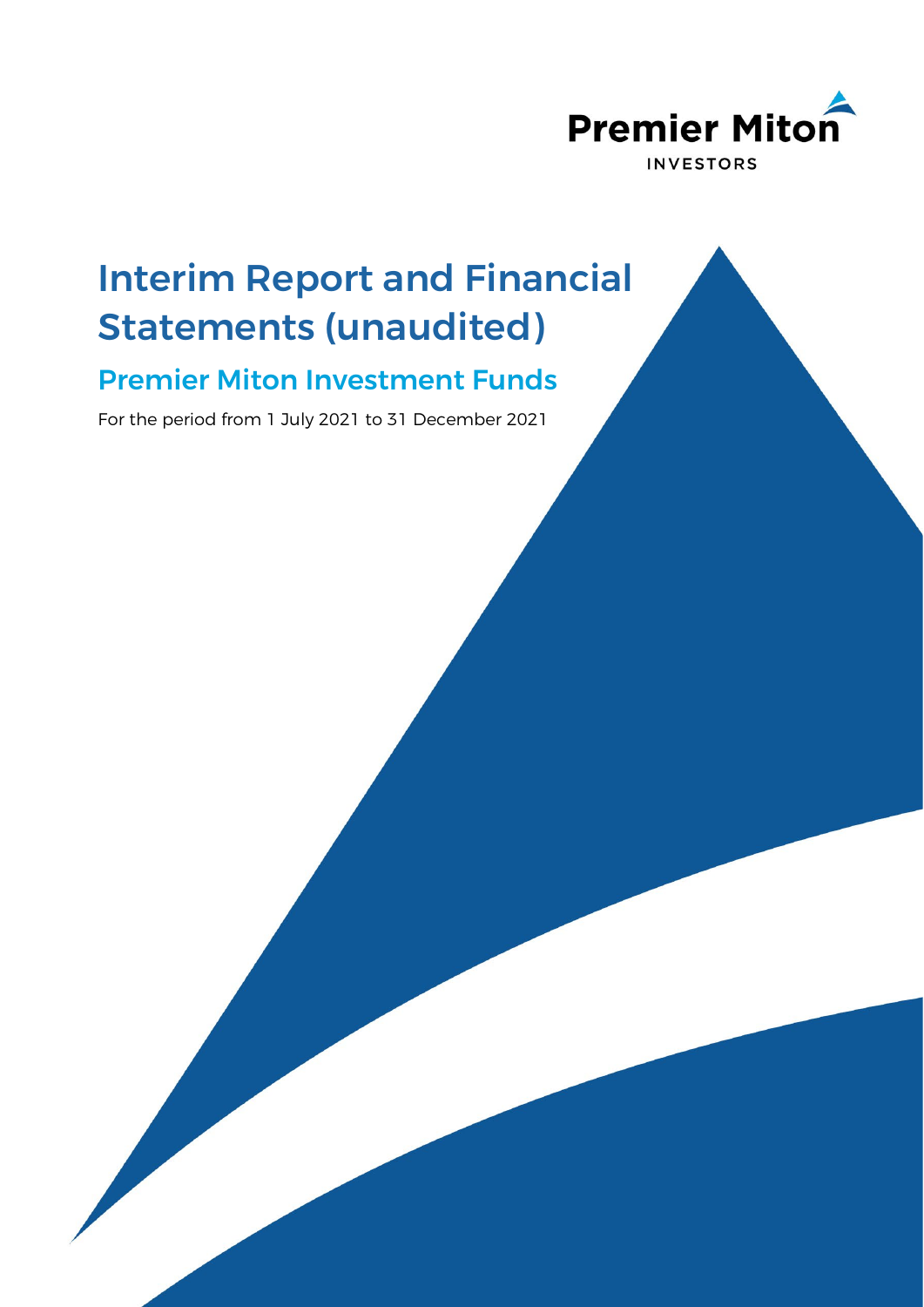# **INDEX**

#### **Management and Administration**

#### **Premier Miton Balanced Multi Asset Fund**

| Statement of Total Return, Statement of Change in Net Assets |  |
|--------------------------------------------------------------|--|
|                                                              |  |
|                                                              |  |

#### **Premier Miton Cautious Multi Asset Fund**

| Statement of Total Return, Statement of Change in Net Assets |
|--------------------------------------------------------------|
|                                                              |

#### Premier Miton Defensive Multi Asset Fund

| Statement of Total Return, Statement of Change in Net Assets |  |
|--------------------------------------------------------------|--|
|                                                              |  |
|                                                              |  |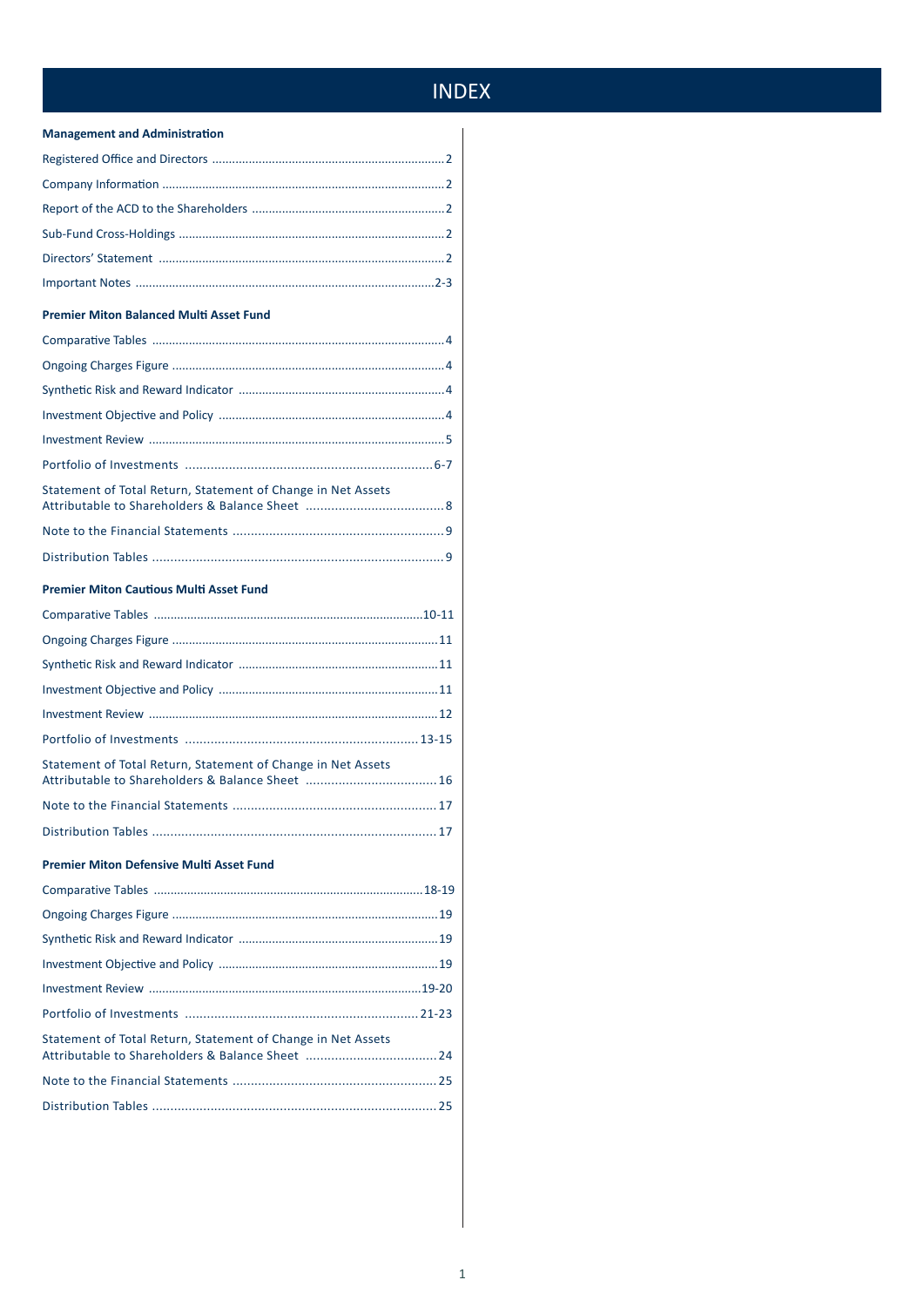### MANAGEMENT AND ADMINISTRATION

<span id="page-2-0"></span>The Authorised Corporate Director ("ACD") and registered office of the Premier Miton Investment Funds ("the Company"):

#### **PREMIER PORTFOLIO MANAGERS LIMITED**

Eastgate Court, High Street, Guildford, Surrey, GU1 3DE

Premier Portfolio Managers Limited is authorised and regulated by the Financial Conduct Authority ("FCA") and is a member of The Investment Association ("IA"). Premier Fund Managers Limited and Premier Portfolio Managers Limited are members of the 'Premier Miton Investors' Marketing group and subsidiaries of Premier Miton Group Plc.

#### **DIRECTORS OF THE MANAGER:**

Mike O'Shea Ian West Piers Harrison Rosamond Borer Gregor Craig Niamh Dempsey^ Robert Colthorpe (Non-Executive Director)^ William Smith (Non-Executive Director)^ Sarah Walton (Non-Executive Director)\* Nick Emmins (Non-Executive Director)\*

^ Stepped down 23 November 2021

\* Appointed 23 November 2021

#### **INVESTMENT ADVISER:**

Premier Fund Managers Limited is the Investment Adviser to Premier Miton Investment Funds.

#### **DEPOSITARY:**

Northern Trust Investor Services Ltd\* 50 Bank Street, Canary Wharf, London, E14 5NT

\*Changed 27 November 2021, previously Northern Trust Global Services SE, UK Branch

Authorised and regulated by the Financial Conduct Authority.

#### **AUDITOR:**

KPMG LLP 15 Canada Square, Canary Wharf, London, E14 5GL

#### **ADMINISTRATOR & REGISTRAR:**

Northern Trust Global Services SE, UK Branch 50 Bank Street, Canary Wharf, London, E14 5NT

#### **COMPANY INFORMATION**

Premier Miton Investment Funds is an Investment Company with Variable Capital incorporated in England and Wales under registered number IC320 and authorised by the Financial Conduct Authority with effect from 16 April 2004. The Company has an unlimited duration. Shareholders are not liable for the debts of the Company. At the period end, the Company contained three sub-funds: Premier Miton Balanced Multi Asset Fund, Premier Miton Cautious Multi Asset Fund, and Premier Miton Defensive Multi Asset Fund.

The Company is a UCITS scheme which complies with the Financial Conduct Authority's Collective Investment Schemes sourcebook and is structured as an umbrella company so that different sub-funds may be established from time to time by the Manager with the approval of the FCA and the agreement of the Depositary.

#### **REPORT OF THE ACD TO THE SHAREHOLDERS OF THE COMPANY**

The ACD, as sole director, presents its report and the unaudited financial statements of the Company for the period from 1 July 2021 to 31 December 2021.

The Company is a UCITS scheme which complies with the Financial Conduct Authority's Collective Investment Schemes sourcebook. The shareholders are not liable for the debts of the Company.

The Investment Objectives and Policies of each sub-fund of the Company are covered in the section for each sub-fund. The sub-funds of an umbrella company should be invested as if they were a single company. The names and addresses of the ACD, the Depositary, the Registrar and the Auditor are detailed on this page.

In the future there may be other sub-funds of the Company. As a sub-fund is not a legal entity, if the assets attributable to any sub-fund were insufficient to meet the liabilities attributable to it, the shortfall might have to be met out of the assets attributable to one or more other sub-funds of the Company.

#### **SUB-FUND CROSS HOLDINGS**

At the period end, none of the shares in the sub-funds were held by any other sub-funds or the Company.

#### **DIRECTORS' STATEMENT**

In accordance with the Regulations, we hereby certify the report on behalf of the Directors of Premier Portfolio Managers Limited.

Gregor Craig **Ian West** Director (of the ACD) Director (of the ACD) 25 February 2022

#### **IMPORTANT NOTES**

#### **Value Assessment Report**

It is our duty as Authorised Fund Manager ("AFM") to act in the best interests of our investors. As part of fulfilling this duty, we need to consider whether the charges taken from our funds are justified in the context of the overall service and value that we provide to our investors. The FCA have introduced new rules requiring the Boards of AFMs to consider robustly and in detail whether they are delivering value for money to their investors and to explain the assessment annually in a Value Statement made available to the public. The Value Assessment Report is available on the Premier Miton website www.premiermiton.com and can be found within the Literature section of the website under Funds, select any of the sub funds of the Premier Miton Investment Funds, Regulatory documents. The Value Assessment Report will be published before 30 April each year and will cover the period 1 January to 31 December for the previous year.

#### **Going Concern Assessment**

Due to the ongoing uncertainty and current volatility in the financial markets, the following statement has been provided for the Premier Miton Investment Funds: The ACD is not aware of any material uncertainties related to events or conditions that cast significant doubt upon the Premier Miton Investment Funds' ability to continue as a going concern.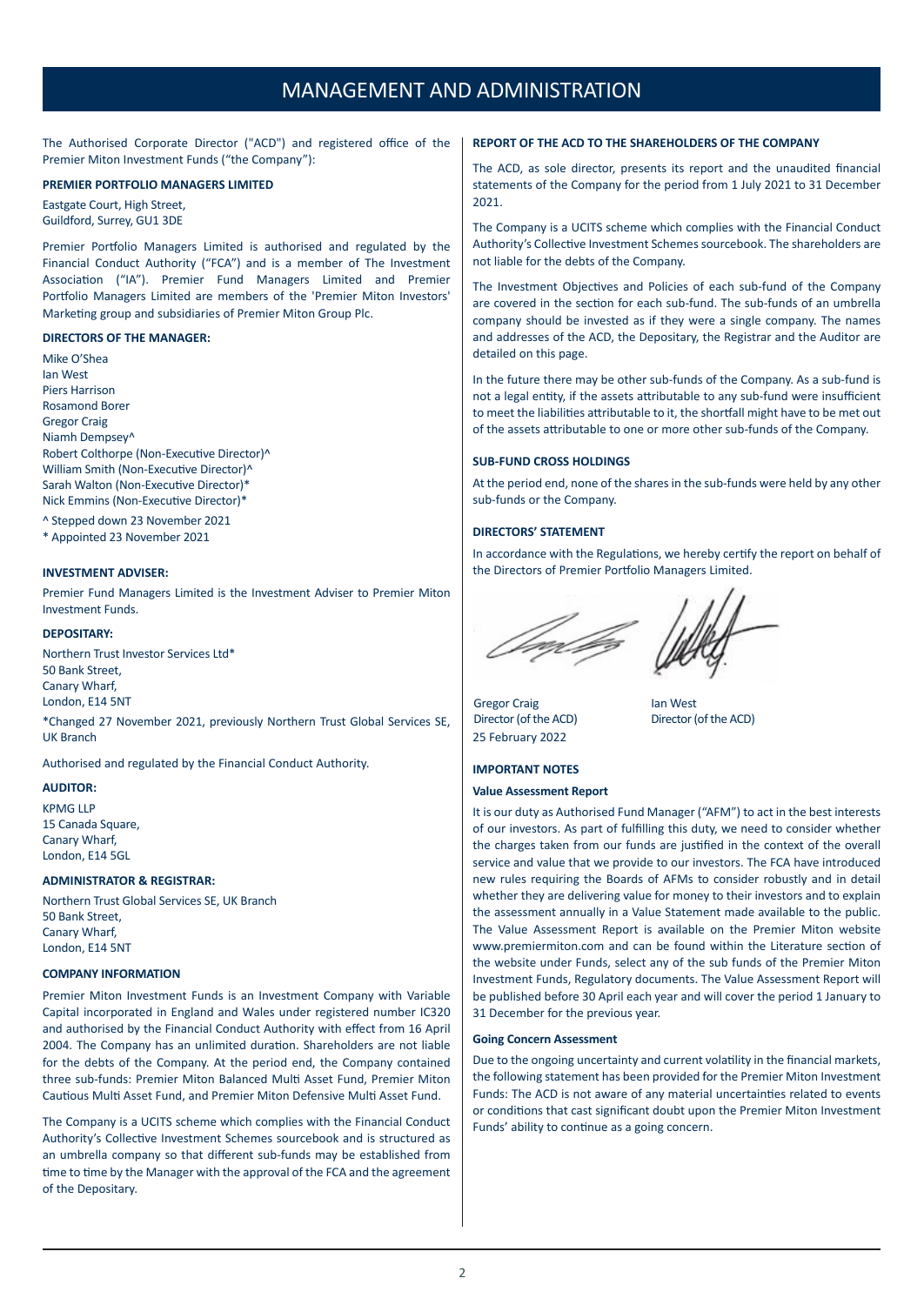# MANAGEMENT AND ADMINISTRATION

#### **Change of Depositary**

The depositary is the entity we are required by regulation to appoint to carry out certain services in relation to the ACD, namely, safekeeping of the assets, cash monitoring and regulatory oversight. Previously, the depositary of the ACD was Northern Trust Global Services SE, UK branch ("NTGS-UK"). NTGS-UK is the UK branch of Northern Trust Global Services SE, which is a bank established in Luxembourg, and was permitted to provide trustee and depositary services into the UK by virtue of having extra permissions in the UK.

As a consequence of the UK's decision to leave the European Union, however, the UK financial services regulator which regulates NTGS-UK, the Financial Conduct Authority ("FCA"), has provided that UK branches of EU banks are no longer able to provide trustee and depositary services into the UK and those services have to be provided from a UK incorporated company. The FCA has provided a grace period for firms to implement the new rules which came into force on 1 January 2021.

In order to comply with the new rules, Northern Trust has established Northern Trust Investor Services Limited ("NTISL") to be the new trustee and depositary. NTISL is a company established in England and Wales and is authorised by the FCA to be a trustee and depositary. NTISL will provide the same services as NTGS-UK with the same processes and procedures in place.

The change of depositary took place on 27 November 2021 and we have amended the Prospectus of the ACD to reflect the details of NTISL.

#### **Share Conversions**

As of 11 February 2022 the following text has been included in the Fund's Prospectus:

#### Conversions Instructed by the ACD:

The ACD may, in its sole discretion, convert some or all of the Shares held by any Shareholder from one Class of Share ('Original Shares') to another Class of Share in the same Fund ('New Shares'), provided that the terms of the Original Shares are substantially similar to the New Shares. The ACD will provide the Shareholder with 60 days' prior written notice of any such conversion. Such conversions will only be carried out when the ACD considers it to be in the best interests of the Shareholder. In addition, where a holding has dropped below the minimum investment value required for that share class (except where such drop in value has arisen through market movements), the ACD may, in its sole discretion, convert the Original Shares into New Shares in a class that has more appropriate minimum investment levels within the same Fund, which may have a higher charge than the existing charges being applied to the Original Shares. The ACD will provide the Shareholder with 60 days' prior written notice of any such conversion and Shareholders will be given the option to opt out of such conversion by topping up their investment to the minimum investment limit for the share class they are in or redeeming their investment.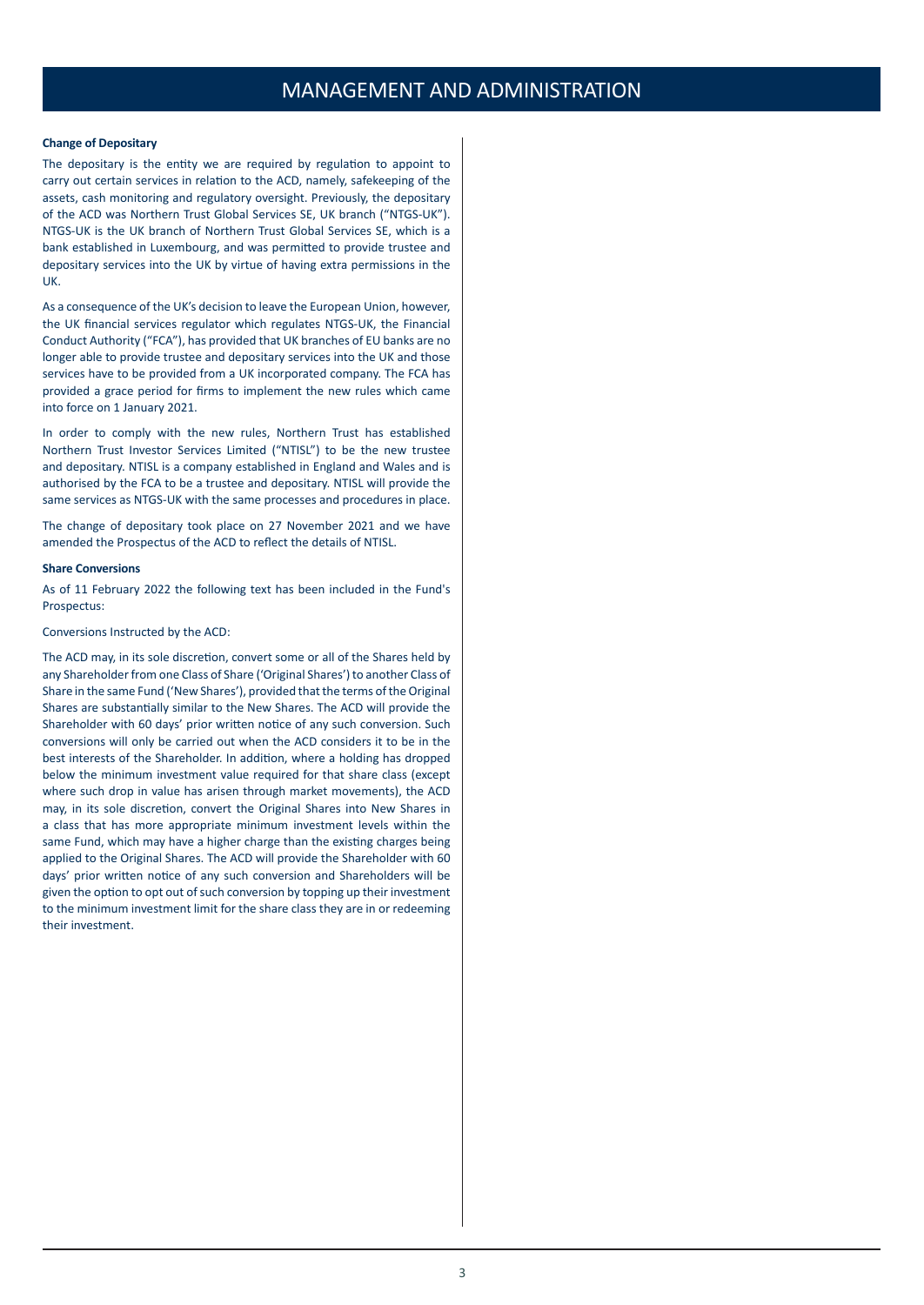#### COMPARATIVE TABLES

#### <span id="page-4-0"></span>**Performance Record**

| Calendar Year                      | High $(p)$ | Low $(p)$ |
|------------------------------------|------------|-----------|
| <b>Class B Accumulation Shares</b> |            |           |
| 20181                              | 100.00     | 84.21     |
| 2019                               | 97.85      | 84.82     |
| 2020                               | 110.65     | 78.99     |
| $2021^2$                           | 129.40     | 109.68    |
| <b>Class F Accumulation Shares</b> |            |           |
| 20181                              | 100.00     | 84.52     |
| 2019                               | 98.30      | 85.13     |
| 2020                               | 111.27     | 79.38     |
| 2021 <sup>2</sup>                  | 130.40     | 110.30    |

#### **Accumulation Record**

|                                    | Net Income per |
|------------------------------------|----------------|
| Calendar Year                      | Share (p)      |
| <b>Class B Accumulation Shares</b> |                |
| 2018 <sup>1</sup>                  | 1.4190         |
| 2019                               | 2.1493         |
| 2020                               | 1.7366         |
| $2021^2$                           | 0.8943         |
| <b>Class F Accumulation Shares</b> |                |
| 20181                              | 1.5820         |
| 2019                               | 2.3703         |
| 2020                               | 1.8831         |

 $2021^2$  1.1974

#### **Net Asset Value (NAV)**

|                                    | Shares in    | NAV per Share   |
|------------------------------------|--------------|-----------------|
| As at                              | <b>Issue</b> | $(p)^3$         |
| <b>Class B Accumulation Shares</b> |              |                 |
| 30/06/20                           | 764,462      | 95.25           |
| 30/06/21                           | 2,173,191    | 118.58          |
| 31/12/21                           | 2,847,518    | 126.53          |
| <b>Class F Accumulation Shares</b> |              |                 |
| 30/06/20                           | 1,106,749    | 95.74           |
| 30/06/21                           | 1,400,725    | 119.33          |
| 31/12/21                           | 2,105,289    | 127.56          |
|                                    |              | NAV of Sub-Fund |

| <b>Total NAV</b> | 19/19 UI JUN 1 UIIU<br>(£) |
|------------------|----------------------------|
| 30/06/20         | 1,788,000                  |
| 30/06/21         | 4,248,426                  |
| 31/12/21         | 6,288,353                  |
|                  |                            |

<sup>1</sup> From 29 January 2018 to 31 December 2018.

<sup>2</sup> To 31 December 2021.

<sup>3</sup> The net asset value per share is calculated on a bid basis and excludes any distribution payable.

#### ONGOING CHARGES FIGURE (OCF)

|                                    | 31/12/21 | 30/06/21 |
|------------------------------------|----------|----------|
| <b>Class B Accumulation Shares</b> | 1.00%    | 1.00%    |
| <b>Class F Accumulation Shares</b> | 0.90%    | $0.90\%$ |

The ongoing charges figure is based on the last six month's expenses for the period ending 31 December 2021 and may vary from year to year.

It excludes the costs of buying or selling assets for the sub-fund (unless these assets are shares of another fund).

#### SYNTHETIC RISK AND REWARD INDICATOR (SRRI)

| Typically lower rewards |  | Typically higher rewards |  |             |  |  |
|-------------------------|--|--------------------------|--|-------------|--|--|
| Lower risk              |  |                          |  | Higher risk |  |  |
|                         |  |                          |  | ь           |  |  |

The sub-fund is ranked as 5 because funds and portfolios holding similar assets have experienced medium to high rises and falls in value over the past five years. Please note that even the lowest ranking does not mean a risk-free investment.

The Synthetic Risk and Reward Indicator demonstrates where the sub-fund ranks in terms of its potential risk and reward. The higher the rank the greater the potential reward but the greater the risk of losing money. It is based on past data, may change over time and may not be a reliable indication of the future risk profile of the sub-fund.

#### INVESTMENT OBJECTIVE AND POLICY

The objective of the Premier Miton Balanced Multi Asset Fund is to achieve capital growth over the long term, being five years or more.

The minimum recommended holding term is at least five years. This does not mean that the sub-fund will achieve the objective over this, or any other, specific time period and there is a risk of loss to the original capital invested.

The asset classes chosen by the sub-fund to meet the objective will include equities (company shares), fixed income (including bonds issued by governments and companies), property (including Real Estate Investment Trusts), commodities, cash and cash like investments.

The sub-fund will maintain exposure to a broad spread of underlying assets, although equities will usually be the largest single asset class with the subfund investing a minimum of 50% in equities except in extreme market conditions where this figure may be lower.

The sub-fund will typically gain exposure to equity and fixed income assets through direct investment, but investments in property and commodities will be indirect. The sub-fund may also invest in shares of collective investment schemes covering global markets. In order to create a diversified portfolio, the Investment Manager will usually maintain a portfolio of at least 100 individual investments.

The sub-fund may invest in derivatives and forward transactions (these are contracts whose value is based on the change in price of an underlying investment), for the purposes of efficient portfolio management including hedging (hedging is designed to offset the risk of another investment falling in price).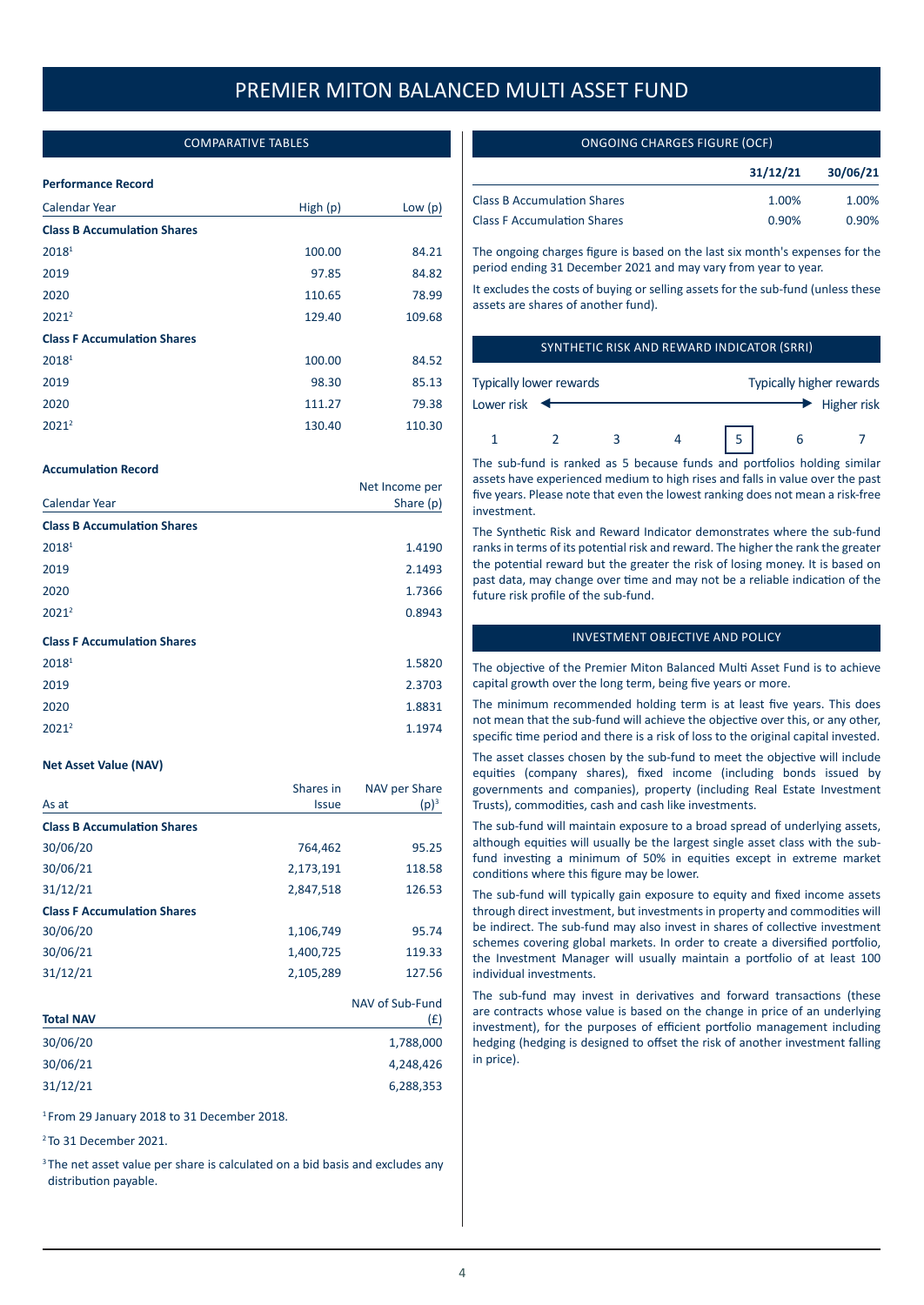#### INVESTMENT REVIEW

#### **OUTLOOK**

#### <span id="page-5-0"></span>**PERFORMANCE**

The Premier Miton Balanced Multi Asset Fund (Class B Accumulation shares) rose 6.6% over the period. This compares to the IA Mixed Investment 40-85% Shares sector, which rose 4.1%, and the FTSE 100 Share Index, which rose 6.8%.

The sub-fund is classified in the IA Mixed Investment 40-85% Shares sector, which we believe is a meaningful comparator to help investors assess the performance of the sub-fund. As the sub-fund invests in a range of asset classes, there is no single index that is reflective of the sub-fund. The FTSE 100 Index has been selected as a performance comparator as we consider it assists in evaluating the sub-fund's performance and volatility from diverse assets against the performance and volatility of a single well-known asset class that UK investors are able to relate to (large UK companies) that the sub-fund may have exposure to.

#### **MARKET REVIEW**

Inevitably, COVID-19 and its economic consequences were the major drivers of financial markets over the six months. The news flow, for bad and for good, was continuous and the ramifications significant, leading to sharp and significant moves in asset prices.

The ultra-loose monetary policy adopted by central banks globally always had the risk of being inflationary, which proved to be the case. The inflationary pressures were exacerbated by supply chain shortages in many regions and industries and by energy price spikes. Central banks were forced to react which impacted on asset prices due to the prevailing uncertainty.

#### **PORTFOLIO ACTIVITY**

The sub-fund has remained invested in four main asset classes; fixed income (bonds), company shares (equities), property company shares and alternative investments, which are aimed at diversifying the portfolio and to be lowly correlated to bonds and equities. There were some changes made to the bond, property shares and alternative investment portfolios, but nothing significant.

The holding in equities remained the largest of all the asset classes. We made changes over the period, with the aim of taking profits from holdings where valuations appeared expensive or where the fundamental investment case had changed, and then investing the proceeds into more attractive opportunities aligned with the thematic investment approach that is applied.

For example, we sold our holding in Aker Carbon Capture, a nascent carbon capture specialist, following a period of strong share price performance (up 441% since its initial listing in August 2020) that meant the valuation was anticipating many years of future growth. Another example was the Norwegian salmon farmer Bakkafrost, which in early November announced that its Scottish operations had significantly underperformed expectations. After further investigation, we decided to sell our holding, having lost confidence in the original investment case. The company subsequently went on to announce disappointing profits.

Investments were then made into businesses, both existing and new holdings, that we feel are capable of long-term sustainable returns for shareholders that were trading at attractive valuations. Shares in companies such as Daikin Industries, a Japanese manufacturer of heating, ventilation and air conditioning units; Verbund, a European operator of hydroelectricity plants and SolarEdge Technologies, a US developer of solar panel optimisation equipment, were purchased.

The sub-fund is actively managed and we will continue to adjust the asset allocation and underlying holdings as economic and financial market conditions change and new investment opportunities are discovered.

From 1 March 2022, the sub-fund will be known as the Premier Miton Diversified Sustainable Growth Fund. Changing the name of the sub-fund, to reference the focus on investments with a strong Environmental, Social and Governance (ESG) profile and those we believe offer longer term sustainable growth themes, will make the investment approach of the sub-fund clearer. We are also updating the sub-fund's investment policy and investment strategy to improve the clarity of these descriptions and to provide more information to investors.

The outlook for the global economy and financial markets continues to be impacted by the fall-out from COVID-19 and is likely to be for many months and probably years to come. It is very difficult to predict anything specific, but one equation is simple; greater lockdown restrictions result in reduced economic activity and vice versa. In the shorter term, inflation is likely to be the main focal point, and central bank policy will have a key influence on most asset classes. Even in uncertain times, we are able to find attractive investment opportunities across asset classes and monitor the risks closely.

Source: Premier Portfolio Managers Limited, January 2022. The information provided and opinions expressed are those of the investment manager and can change. This information should not be interpreted as investment advice.

Performance data taken from FE Analytics. Basis: total return, net income reinvested, UK Sterling, Class B Accumulation shares as at 31 December 2021. Reference to any particular investment does not constitute a recommendation to buy or sell the investment. Performance could be shown on a combination of bid, mid or offer prices, depending on the period of reporting, and is shown net of fees with net income reinvested. Past performance is not a guide to future returns and there is a risk of loss to capital.

The top ten purchases and sales during the period were as follows:

| <b>Purchases</b>                                                   | Costs<br>£'000 |                                                                                  | <b>Proceeds</b> |
|--------------------------------------------------------------------|----------------|----------------------------------------------------------------------------------|-----------------|
| Co-Operative 11.00%<br>18/12/2025                                  | 127            | <b>Sales</b>                                                                     | £'000           |
| SolarEdge Technologies<br>Deere                                    | 89<br>89       | SolarEdge Technologies<br><b>NVIDIA</b><br><b>TJX</b>                            | 72<br>62<br>57  |
| Darling Ingredients<br><b>Donnelley Financial</b>                  | 88             | Corbion                                                                          | 56              |
| Solutions<br>Daikin Industries.                                    | 85<br>80       | Takeda Pharmaceutical<br><b>Fidelity National</b><br><b>Information Services</b> | 53<br>53        |
| NXP 3.40% 01/05/2030<br>Stryker<br><b>Johnson Controls</b>         | 79<br>73       | Legal & General<br>Allianz                                                       | 50<br>50        |
| International<br><b>Verizon Communications</b><br>1.50% 18/09/2030 | 71<br>69       | Koninklijke Philips<br><b>General Motors</b>                                     | 49<br>45        |
| <b>Total purchases during</b><br>the period were                   | 2,641          | <b>Total sales during</b><br>the period were                                     | 1,084           |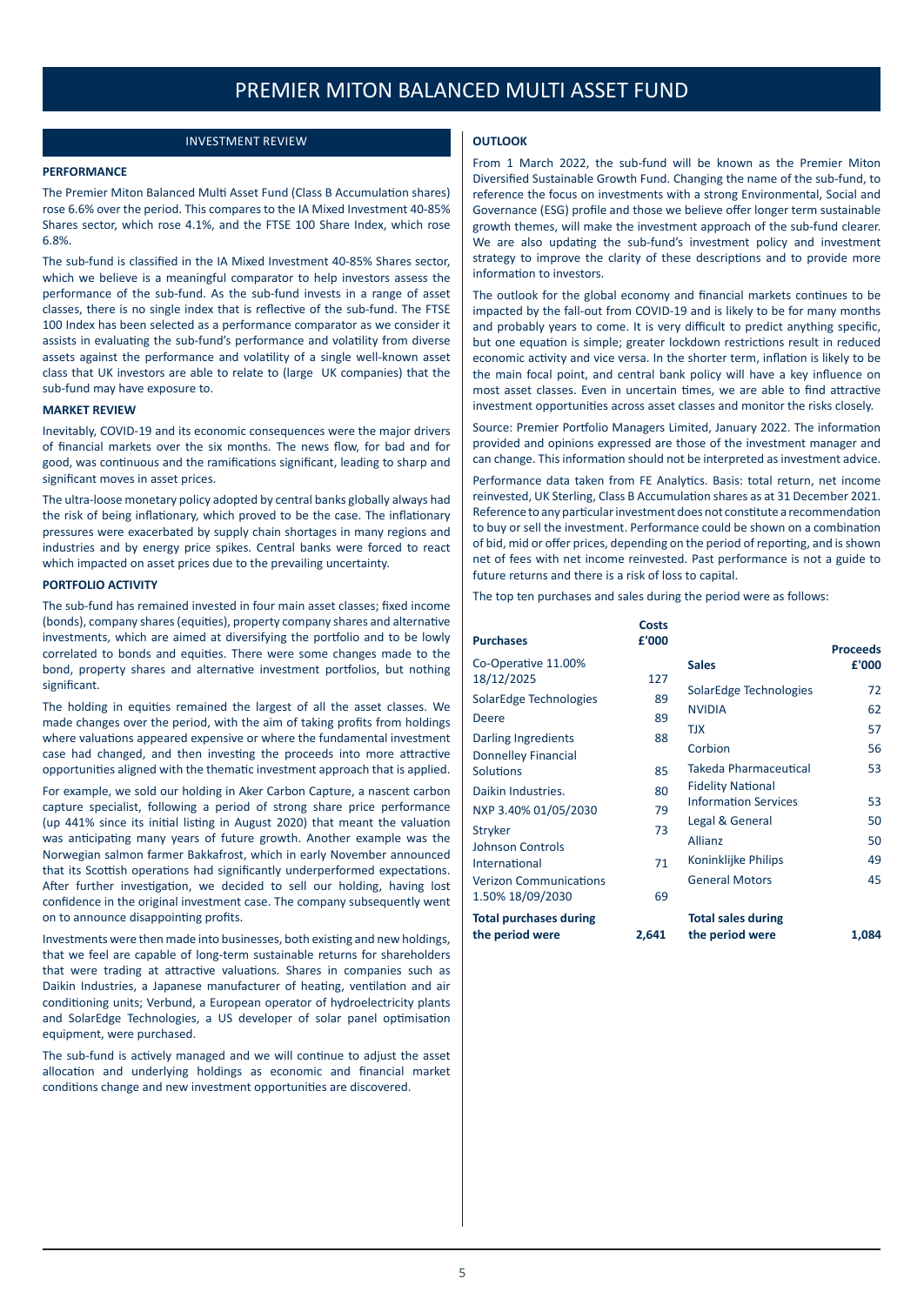J.

### PORTFOLIO OF INVESTMENTS

#### <span id="page-6-0"></span>As at 31 December 2021

| <b>Holding</b> | Investment                                        | <b>Market</b><br>Value<br>£'000 | Total<br><b>Value of</b><br>Sub-Fund<br>% |
|----------------|---------------------------------------------------|---------------------------------|-------------------------------------------|
|                | <b>DEBT SECURITIES 9.17% (6.00%)</b>              |                                 |                                           |
|                | Corporate Bonds 9.09% (5.88%)                     |                                 |                                           |
| GBP 50,000     | A2D Funding 4.75% 18/10/2022                      | 51                              | 0.81                                      |
| GBP 30,000     | Aviva 6.125% Perpetual                            | 31                              | 0.49                                      |
| GBP 50,000     | <b>British Telecommunications 5.75%</b>           |                                 |                                           |
|                | 07/12/2028                                        | 59                              | 0.94                                      |
| GBP 50,000     | Centrica 6.40% 04/09/2026                         | 59                              | 0.94                                      |
| GBP 100,000    | Co-Operative 11.00% 18/12/2025                    | 123                             | 1.96                                      |
| GBP 50,000     | HSBC Holdings 5.75% 20/12/2027                    | 59                              | 0.94                                      |
| GBP 37,000     | <b>National Grid Electricity</b>                  |                                 |                                           |
|                | Transmission 5.875% 02/02/2024                    | 40                              | 0.64                                      |
| USD 100,000    | NXP 3.40% 01/05/2030                              | 79                              | 1.26                                      |
| USD 100,000    | <b>Verizon Communications 1.50%</b><br>18/09/2030 | 70                              | 1.11                                      |
|                |                                                   |                                 | 9.09                                      |
|                |                                                   | 571                             |                                           |
|                | Government Bonds 0.08% (0.12%)                    |                                 |                                           |
| GBP 5,000      | UK Treasury 0.50% 22/07/2022                      | 5                               | 0.08                                      |
|                |                                                   | 5                               | 0.08                                      |
|                | EQUITIES 76.68% (82.92%)                          |                                 |                                           |
|                | Asia Pacific (Ex Japan) 1.46% (1.48%)             |                                 |                                           |
| 1,030          | <b>Taiwan Semiconductor</b>                       |                                 |                                           |
|                | <b>Manufacturing ADR</b>                          | 92                              | 1.46                                      |
|                |                                                   | 92                              | 1.46                                      |
|                | Australia 0.73% (0.64%)                           |                                 |                                           |
| 297            | <b>CSL</b>                                        | 46                              | 0.73                                      |
|                |                                                   | 46                              | 0.73                                      |
|                |                                                   |                                 |                                           |
|                | Continental Europe 29.33% (31.80%)                |                                 |                                           |
| 246            | Aedifica                                          | 24                              | 0.38                                      |
| 226            | Aon                                               | 50                              | 0.80                                      |
| 647            | Arima Real Estate Socimi                          | 5                               | 0.08                                      |
| 139            | <b>ASML</b>                                       | 83                              | 1.32                                      |
| 1,341          | <b>Befesa</b>                                     | 76                              | 1.21                                      |
| 5,589          | <b>BH Macro</b>                                   | 214                             | 3.39                                      |
| 1,433          | Castellum AB                                      | 29                              | 0.46                                      |
| 4,115          | <b>CTP</b>                                        | 65                              | 1.03                                      |
| 1,138          | <b>Eurocommercial Properties NV</b>               | 18                              | 0.29                                      |
| 1,198          | Fabege<br><b>Foresight Solar</b>                  | 15<br>26                        | 0.24<br>0.41                              |
| 26,000<br>409  | Gecina                                            | 42                              | 0.67                                      |
| 397            | <b>ICON</b>                                       | 91                              | 1.45                                      |
| 1,367          | Instone Real Estate Group                         | 19                              | 0.30                                      |
| 2,012          | Johnson Controls International                    | 122                             | 1.94                                      |
| 1,286          | <b>KION Group</b>                                 | 105                             | 1.67                                      |
| 1,223          | Kojamo                                            | 22                              | 0.35                                      |
| 417            | Koninklijke DSM                                   | 69                              | 1.10                                      |
| 198            | <b>LEG Immobilien</b>                             | 20                              | 0.32                                      |
| 4,893          | Merlin Properties Socimi                          | 39                              | 0.62                                      |
| 247            | Montea                                            | 27                              | 0.43                                      |
| 41,000         | <b>NextEnergy Solar</b>                           | 41                              | 0.65                                      |
| 1,758          | Qiagen                                            | 72                              | 1.15                                      |
| 2,738          | Re:NewCell                                        | 49                              | 0.78                                      |
| 6,599          | Samhällsbyggnadsbolaget i Norden                  |                                 |                                           |
|                | AB                                                | 36                              | 0.57                                      |
| 1,684          | <b>TAG Immobilien</b>                             | 35                              | 0.56                                      |

| <b>Holding</b> | <b>Investment</b>                                          | <b>Market</b><br>Value<br>£'000 | Total<br>Value of<br>Sub-Fund<br>% |
|----------------|------------------------------------------------------------|---------------------------------|------------------------------------|
|                | <b>Continental Europe continued</b>                        |                                 |                                    |
| 277            | Teleperformance                                            | 91                              | 1.45                               |
| 3,891          | <b>Tobii</b>                                               | 12                              | 0.19                               |
| 415            | Unibail Rodamco Westfield                                  | 21                              | 0.33                               |
| 877            | Verbund                                                    | 73                              | 1.16                               |
| 4,962          | <b>Vestas Wind Systems</b>                                 | 113                             | 1.80                               |
| 108            | <b>VGP</b>                                                 | 23                              | 0.37                               |
| 787            | <b>VIB Vermoegen</b>                                       | 30                              | 0.48                               |
| 1,669          | Vonovia                                                    | 68                              | 1.08                               |
| 547            | <b>Warehouses De Pauw</b>                                  | 19                              | 0.30                               |
|                |                                                            | 1,844                           | 29.33                              |
|                | Japan 4.74% (4.26%)                                        |                                 |                                    |
| 2,700          | Daiichi Sankyo                                             | 51                              | 0.81                               |
| 500            | <b>Daikin Industries</b>                                   | 84                              | 1.34                               |
| 1,700          | <b>Taiyo Yuden</b>                                         | 72                              | 1.15                               |
| 6,700          | <b>Toyota Motor</b>                                        | 91                              | 1.44                               |
|                |                                                            | 298                             | 4.74                               |
|                | North America 32.29% (32.94%)                              |                                 |                                    |
| 1,074          | AbbVie                                                     | 108                             | 1.72                               |
| 208            | <b>American Tower</b>                                      | 45                              | 0.72                               |
| 290            | <b>Avery Dennison</b>                                      | 46                              | 0.73                               |
| 1,668          | Ball                                                       | 118                             | 1.88                               |
| 1,366          | Colgate-Palmolive                                          | 86                              | 1.37                               |
| 2,378          | <b>Darling Ingredients</b>                                 | 120                             | 1.91<br>1.81                       |
| 451            | <b>Deere</b>                                               | 114<br>46                       | 0.73                               |
| 1,310<br>1,238 | <b>Donnelley Financial Solutions</b><br><b>First Solar</b> | 81                              | 1.29                               |
| 1,408          | Ingredion                                                  | 101                             | 1.61                               |
| 592            | <b>Installed Building Products</b>                         | 61                              | 0.97                               |
| 1,001          | <b>Intercontinental Exchange</b>                           | 102                             | 1.62                               |
| 157            | Intuit                                                     | 75                              | 1.19                               |
| 1,803          | <b>IonQ</b>                                                | 24                              | 0.38                               |
| 114            | <b>KLA</b>                                                 | 36                              | 0.57                               |
| 336            | Mastercard                                                 | 90                              | 1.43                               |
| 312            | Microsoft                                                  | 79                              | 1.26                               |
| 311            | <b>NVIDIA</b>                                              | 68                              | 1.08                               |
| 1,118          | QuantumScape                                               | 19                              | 0.30                               |
| 1,808          | Service Corp International                                 | 95                              | 1.51                               |
| 138            | SolarEdge Technologies                                     | 29                              | 0.46                               |
| 608            | Stryker                                                    | 123                             | 1.95                               |
| 518            | <b>Target</b>                                              | 89                              | 1.42                               |
| 145            | <b>Thermo Fisher Scientific</b>                            | 72                              | 1.15                               |
| 516            | Visa 'A'                                                   | 83                              | 1.32                               |
| 668            | <b>Zoetis</b>                                              | 121                             | 1.91                               |
|                |                                                            | 2,031                           | 32.29                              |
|                | United Kingdom 8.13% (11.80%)                              |                                 |                                    |
| 4,061<br>7,508 | <b>Ceres Power</b><br><b>CLS</b>                           | 40<br>16                        | 0.64<br>0.25                       |
| 735            | Genus                                                      | 36                              | 0.57                               |
| 19,132         | <b>Gore Street Energy Storage</b>                          | 22                              | 0.35                               |
| 20,000         | <b>Greencoat UK Wind</b>                                   | 28                              | 0.45                               |
| 6,347          | <b>Helical</b>                                             | 29                              | 0.46                               |
| 450            | Linde                                                      | 115                             | 1.82                               |
| 561            | London Stock Exchange Group                                | 39                              | 0.62                               |
| 2,565          | <b>McKay Securities</b>                                    | 6                               | 0.10                               |
| 10,146         | Pearson                                                    | 62                              | 0.99                               |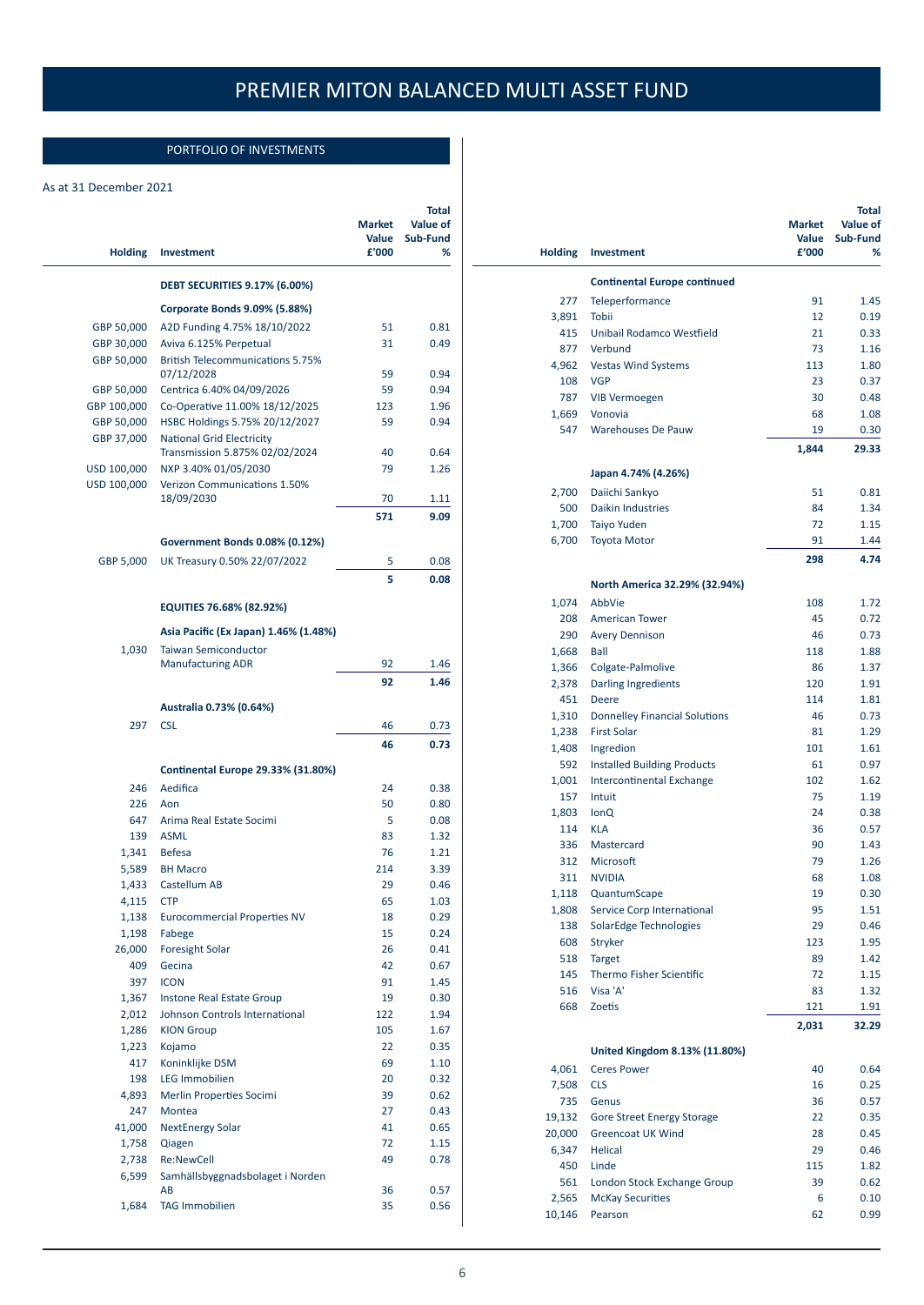### PORTFOLIO OF INVESTMENTS

#### As at 31 December 2021

| <b>Holding</b> | <b>Investment</b>                                      | <b>Market</b><br>Value<br>£'000 | <b>Total</b><br>Value of<br>Sub-Fund<br>% |
|----------------|--------------------------------------------------------|---------------------------------|-------------------------------------------|
|                | <b>United Kingdom continued</b>                        |                                 |                                           |
| 10,243         | <b>Primary Health Properties</b>                       | 15                              | 0.24                                      |
| 1,507          | Safestore                                              | 21                              | 0.33                                      |
| 2,941          | Segro                                                  | 42                              | 0.67                                      |
| 57,000         | <b>US Solar Fund</b>                                   | 40                              | 0.64                                      |
|                |                                                        | 511                             | 8.13                                      |
|                | INVESTMENT TRUSTS 3.00% (0.00%)                        |                                 |                                           |
|                | United Kingdom 3.00% (0.00%)                           |                                 |                                           |
| 30,000         | <b>Aquila Energy Efficiency Trust</b>                  | 29                              | 0.46                                      |
| 25,000         | Downing Renewables &                                   |                                 |                                           |
|                | <b>Infrastructure Trust</b>                            | 26                              | 0.41                                      |
| 35,000         | Harmony Energy Income Trust                            | 35                              | 0.56                                      |
| 14,758         | <b>NewRiver REIT</b>                                   | 13                              | 0.21                                      |
| 27,712         | <b>Octopus Renewables</b>                              |                                 |                                           |
|                | <b>Infrastructure Trust</b>                            | 31                              | 0.49                                      |
| 12,500         | <b>Premier Miton Global</b>                            |                                 |                                           |
|                | <b>Renewables Trust</b>                                | 24                              | 0.38                                      |
| 26,600         | <b>SDCL Energy Efficiency Income</b><br><b>Trust</b>   | 31                              | 0.49                                      |
|                |                                                        | 189                             | 3.00                                      |
|                |                                                        |                                 |                                           |
|                | <b>FORWARD CURRENCY CONTRACTS</b><br>$0.00\%$ (-0.02%) |                                 |                                           |
|                | <b>FUTURES -0.13% (-0.14%)</b>                         |                                 |                                           |
| 4              | Future Cboe VIX January 2022                           | (8)                             | (0.13)                                    |
|                |                                                        | (8)                             | (0.13)                                    |
|                | <b>OPTIONS 0.34% (0.05%)</b>                           |                                 |                                           |
| (1)            | OPT. NASDAQ 100 STOCK INDX                             |                                 |                                           |
|                | PUT 13000 18/03/2022                                   | (6)                             | (0.10)                                    |
| $\mathbf{1}$   | OPT. NASDAQ 100 STOCK INDX                             |                                 |                                           |
|                | PUT 15000 18/03/2022                                   | 18                              | 0.30                                      |
| (2)            | OPT. S&P 500 IDX. PUT 4100                             |                                 |                                           |
|                | 18/03/2022                                             | (5)                             | (0.08)                                    |
| 2              | OPT. S&P 500 IDX. PUT 4600                             |                                 |                                           |
|                | 18/03/2022                                             | 14                              | 0.22                                      |
|                |                                                        | 21                              | 0.34                                      |
|                | <b>WARRANTS 0.08% (0.31%)</b>                          |                                 |                                           |
| 2,234          | <b>Citigroup Global Warrant</b>                        |                                 |                                           |
|                | 10/03/2026                                             | 5                               | 0.08                                      |
|                |                                                        | 5                               | 0.08                                      |
|                |                                                        |                                 |                                           |
|                | <b>Total Value of Investments</b>                      | 5,605                           | 89.14                                     |
|                | <b>Net Other Assets</b>                                | 683                             | 10.86                                     |
|                | <b>Total Net Assets</b>                                | 6,288                           | 100.00                                    |

Figures in brackets represent sector distribution at 30 June 2021.

Securities are admitted to an official stock exchange listing or traded on another regulated market unless otherwise stated.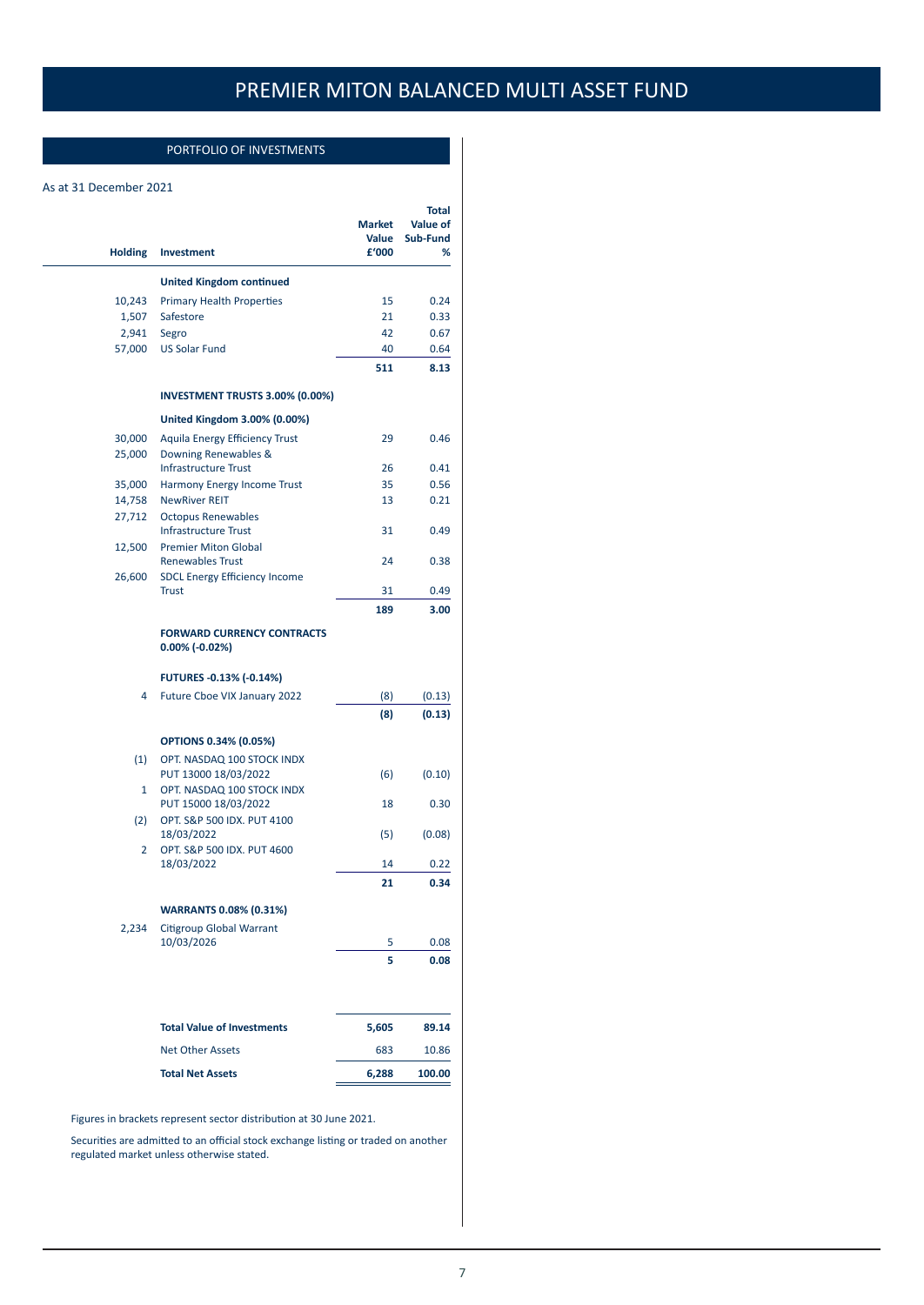### STATEMENT OF TOTAL RETURN

#### <span id="page-8-0"></span>For the period ended 31 December 2021

|                                                      | 31/12/21 |       |                   | 31/12/20 |  |
|------------------------------------------------------|----------|-------|-------------------|----------|--|
|                                                      | £'000    | £'000 | £'000             | £'000    |  |
| Income                                               |          |       |                   |          |  |
| Net capital gains                                    |          | 276   |                   | 272      |  |
| Revenue                                              | 50       |       | 22                |          |  |
| <b>Expenses</b>                                      | (41)     |       | (10)              |          |  |
| Interest payable and<br>similar charges              |          |       |                   |          |  |
| Net revenue before taxation                          | 9        |       | 12                |          |  |
| <b>Taxation</b>                                      | (2)      |       | $\left( 1\right)$ |          |  |
| Net revenue after taxation                           |          | 7     |                   | 11       |  |
| Total return before                                  |          |       |                   |          |  |
| distributions                                        |          | 283   |                   | 283      |  |
| <b>Distributions</b>                                 |          | (7)   |                   | (10)     |  |
| Change in net assets<br>attributable to shareholders |          |       |                   |          |  |
| from investment activities                           |          | 276   |                   | 273      |  |

#### STATEMENT OF CHANGE IN NET ASSETS ATTRIBUTABLE TO SHAREHOLDERS

#### For the period ended 31 December 2021

|                                                                                    | £'000 | 31/12/21 <sup>1</sup><br>£'000 | £'000 | 31/12/20<br>£'000 |
|------------------------------------------------------------------------------------|-------|--------------------------------|-------|-------------------|
| <b>Opening net assets</b><br>attributable to shareholders                          |       | 4,248                          |       | 1,788             |
| Amounts receivable<br>on issue of shares                                           | 2,530 |                                | 621   |                   |
| Amounts payable on<br>cancellation of shares                                       | (777) |                                | (360) |                   |
|                                                                                    |       | 1,753                          |       | 261               |
| Change in net assets<br>attributable to shareholders<br>from investment activities |       | 276                            |       | 273               |
| Retained distributions on<br>accumulation shares                                   |       | 11                             |       | 10                |
| <b>Closing net assets</b><br>attributable to shareholders                          |       | 6,288                          |       | 2,332             |

<sup>1</sup> Opening net assets attributable to shareholders for current period differs from the comparative period closing balance as they are not consecutive periods.

#### BALANCE SHEET

#### As at 31 December 2021

|                               | 31/12/21<br>£'000 | 30/06/21<br>£'000 |
|-------------------------------|-------------------|-------------------|
| <b>ASSETS</b>                 |                   |                   |
| Fixed assets:                 |                   |                   |
| Investments                   | 5,624             | 3,796             |
| Current assets:               |                   |                   |
| <b>Debtors</b>                | 321               | 205               |
| Cash and bank balances        | 428               | 386               |
| <b>Total assets</b>           | 6,373             | 4,387             |
| <b>LIABILITIES</b>            |                   |                   |
| <b>Investment liabilities</b> | (19)              | (10)              |
| Creditors:                    |                   |                   |
| <b>Bank overdrafts</b>        | (22)              | (1)               |
| Other creditors               | (44)              | (128)             |
| <b>Total liabilities</b>      | (85)              | (139)             |
| Net assets attributable to    |                   |                   |
| shareholders                  | 6,288             | 4,248             |

On behalf of Premier Portfolio Managers Limited.

Gregor Craig lan West<br>Director (of the ACD) Director (of the ACD) Director (of the ACD) 25 February 2022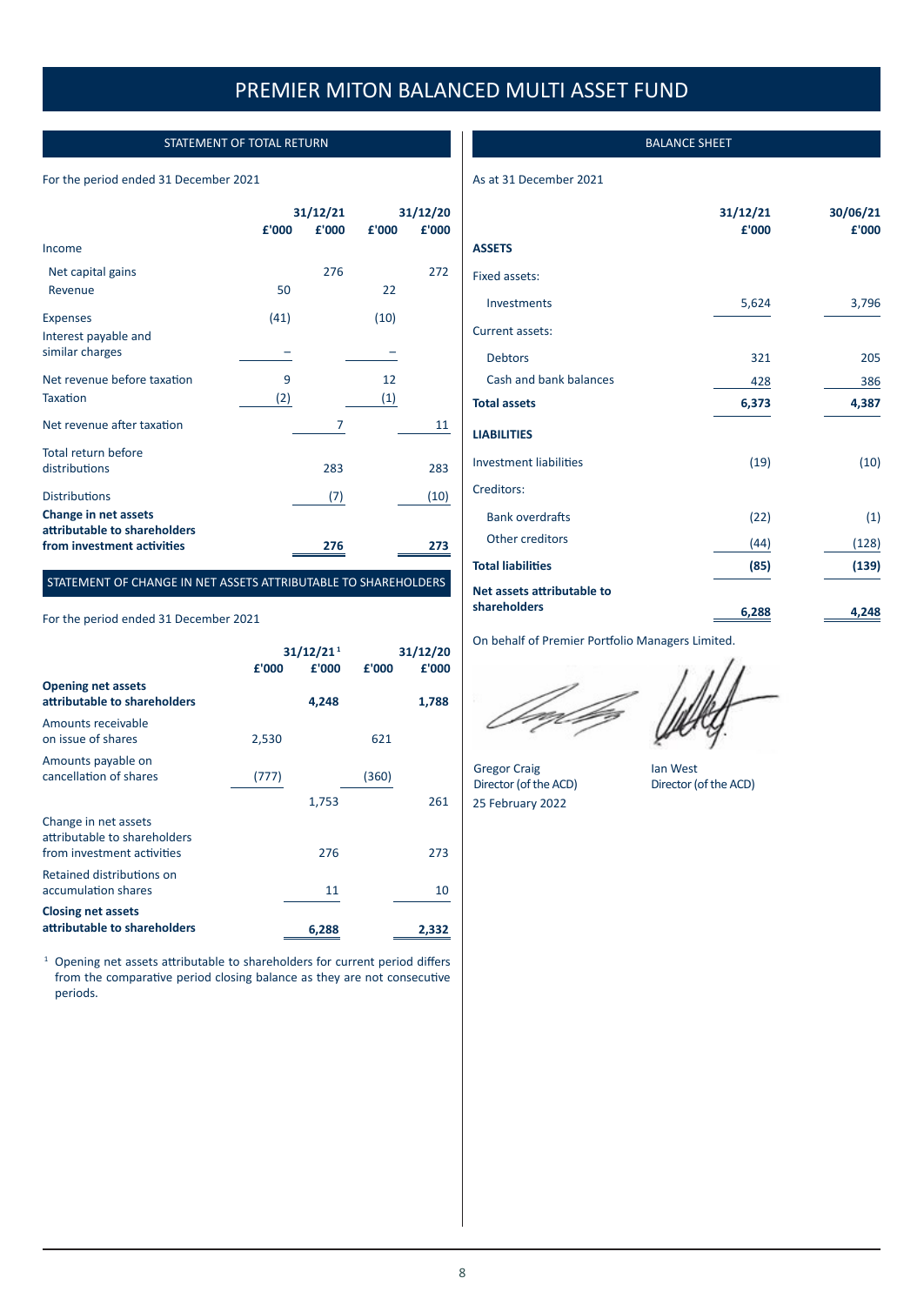#### NOTE TO THE FINANCIAL STATEMENTS

#### <span id="page-9-0"></span>**1. ACCOUNTING POLICIES**

The interim financial statements have been prepared under the historical cost convention, as modified by the revaluation of investments and in accordance with the Statement of Recommended Practice 'Financial Statements of Authorised Funds', issued by The Investment Association in May 2014, the Financial Conduct Authority's Collective Investment Schemes sourcebook and the Instrument of Incorporation.

### DISTRIBUTION TABLES

For the period from 1 July 2021 to 31 December 2021 **Interim dividend distribution in pence per share**

#### **Class B Accumulation Shares**

|         |            |              | <b>Amount Accumulated</b> |          |
|---------|------------|--------------|---------------------------|----------|
|         | Net Income | Equalisation | 28/02/22                  | 26/02/21 |
| Group 1 | 0.1618     | -            | 0.1618                    | 0.4223   |
| Group 2 | -          | 0.1618       | 0.1618                    | 0.4223   |

#### **Class F Accumulation Shares**

|         |                   |              | <b>Amount Accumulated</b> |          |
|---------|-------------------|--------------|---------------------------|----------|
|         | <b>Net Income</b> | Equalisation | 28/02/22                  | 26/02/21 |
| Group 1 | 0.3193            | -            | 0.3193                    | 0.4829   |
| Group 2 | 0.0528            | 0.2665       | 0.3193                    | 0.4829   |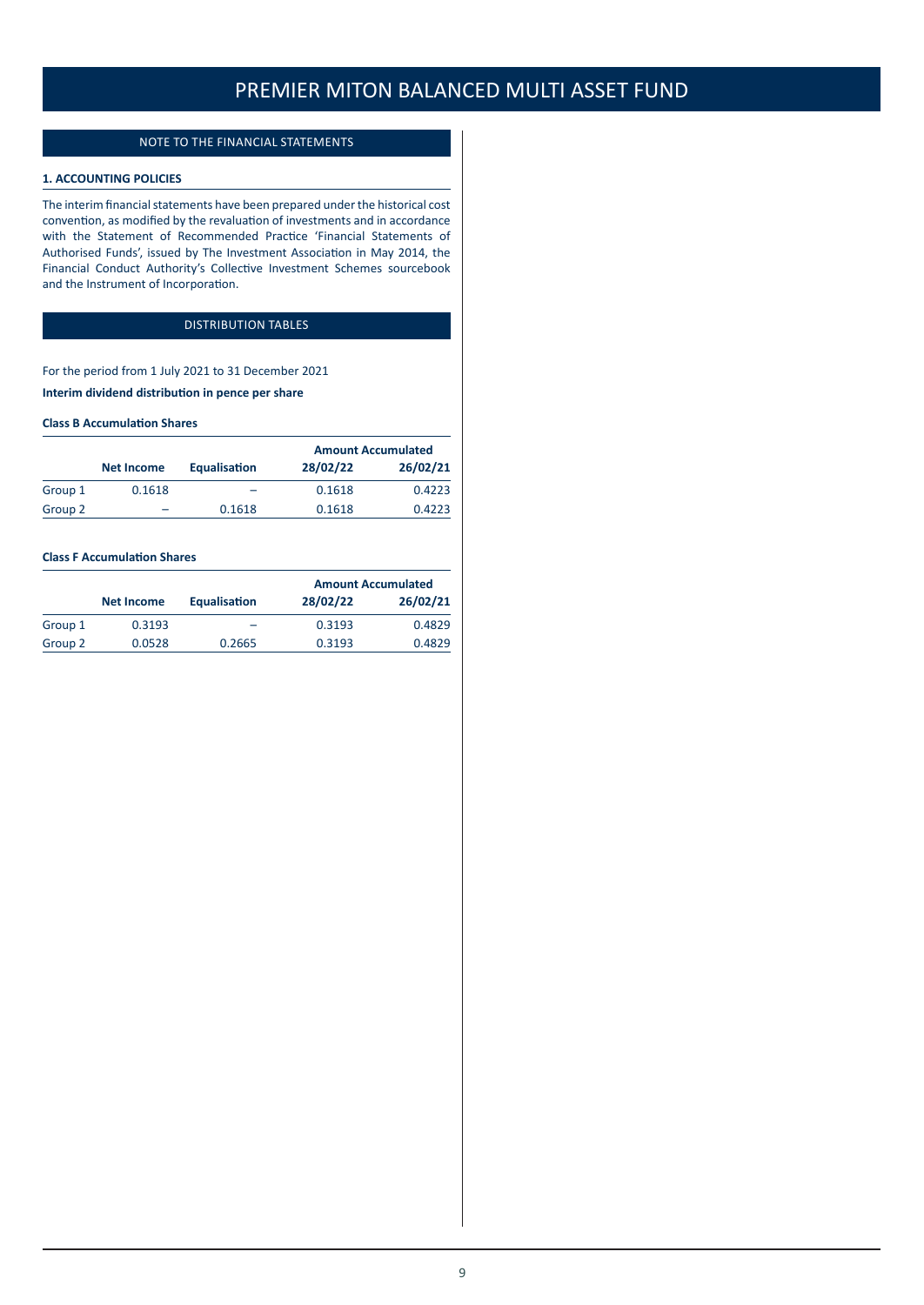### COMPARATIVE TABLES

#### <span id="page-10-0"></span>**Performance Record**

| Calendar Year                                      | High (p) | Low $(p)$ |
|----------------------------------------------------|----------|-----------|
| <b>Class A Accumulation Shares</b>                 |          |           |
| 2016                                               | 226.66   | 196.28    |
| 2017                                               | 245.69   | 222.17    |
| 2018                                               | 249.78   | 221.14    |
| 2019                                               | 247.35   | 222.19    |
| 2020                                               | 266.27   | 204.62    |
| 20211                                              | 287.30   | 264.72    |
| <b>Class B Accumulation Shares</b>                 |          |           |
| 2016                                               | 247.96   | 213.57    |
| 2017                                               | 270.96   | 243.47    |
| 2018                                               | 275.90   | 245.96    |
| 2019                                               | 277.19   | 247.17    |
| 2020                                               | 300.71   | 229.73    |
| 2021 <sup>1</sup>                                  | 326.60   | 299.14    |
| <b>Class C USD Accumulation Shares<sup>2</sup></b> |          |           |
| 2016                                               | 298.66   | 262.05    |
| 2017                                               | 320.16   | 265.06    |
| 2018                                               | 343.45   | 270.63    |
| 2019                                               | 315.49   | 271.39    |
| 2020                                               | 349.00   | 228.00    |
| 2021 <sup>1</sup>                                  | 380.60   | 349.00    |
| <b>Class F EUR Accumulation Shares<sup>2</sup></b> |          |           |
| 2016                                               | 266.45   | 238.15    |
| 2017                                               | 269.97   | 246.75    |
| 2018                                               | 275.49   | 236.39    |
| 2019                                               | 281.65   | 237.08    |
| 2020                                               | 292.00   | 211.00    |
| 2021 <sup>1</sup>                                  | 326.50   | 282.00    |
| <b>Class G Accumulation Shares</b>                 |          |           |
| 2016                                               | 234.73   | 202.54    |
| 2017                                               | 255.81   | 230.34    |
| 2018                                               | 260.34   | 231.55    |
| 2019                                               | 260.30   | 232.68    |
| 2020                                               | 281.60   | 215.60    |
| 2021 <sup>1</sup>                                  | 305.10   | 280.04    |

#### **Accumulation Record**

| <b>Calendar Year</b>                               | Net Income per<br>Share (p) |
|----------------------------------------------------|-----------------------------|
| <b>Class A Accumulation Shares</b>                 |                             |
| 2016                                               | 2.5110                      |
| 2017                                               | 3.9819                      |
| 2018                                               | 4.9242                      |
| 2019                                               | 5.7184                      |
| 2020                                               | 5.0044                      |
| 20211                                              | 4.1466                      |
| <b>Class B Accumulation Shares</b>                 |                             |
| 2016                                               | 4.4032                      |
| 2017                                               | 6.2178                      |
| 2018                                               | 7.4343                      |
| 2019                                               | 8.3030                      |
| 2020                                               | 8.6610                      |
| 2021 <sup>1</sup>                                  | 7.0588                      |
| <b>Class C USD Accumulation Shares<sup>2</sup></b> |                             |
| 2016                                               | 2.6395                      |
| 2017                                               | 4.3216                      |
| 2018                                               | 5.5412                      |
| 2019                                               | 6.3497                      |
| 2020                                               | 5.1802                      |
| 20211                                              | 4.5638                      |
| <b>Class F EUR Accumulation Shares<sup>2</sup></b> |                             |
| 2016                                               | 2.3579                      |
| 2017                                               | 3.7692                      |
| 2018                                               | 4.7178                      |
| 2019                                               | 5.5218                      |
| 2020                                               | 3.8928                      |
| 2021 <sup>1</sup>                                  | 3.8996                      |
| <b>Class G Accumulation Shares</b>                 |                             |
| 2016                                               | 3.6457                      |
| 2017                                               | 5.1487                      |
| 2018                                               | 6.3889                      |
| 2019                                               | 7.2061                      |
| 2020                                               | 7.1624                      |
| 20211                                              | 5.8673                      |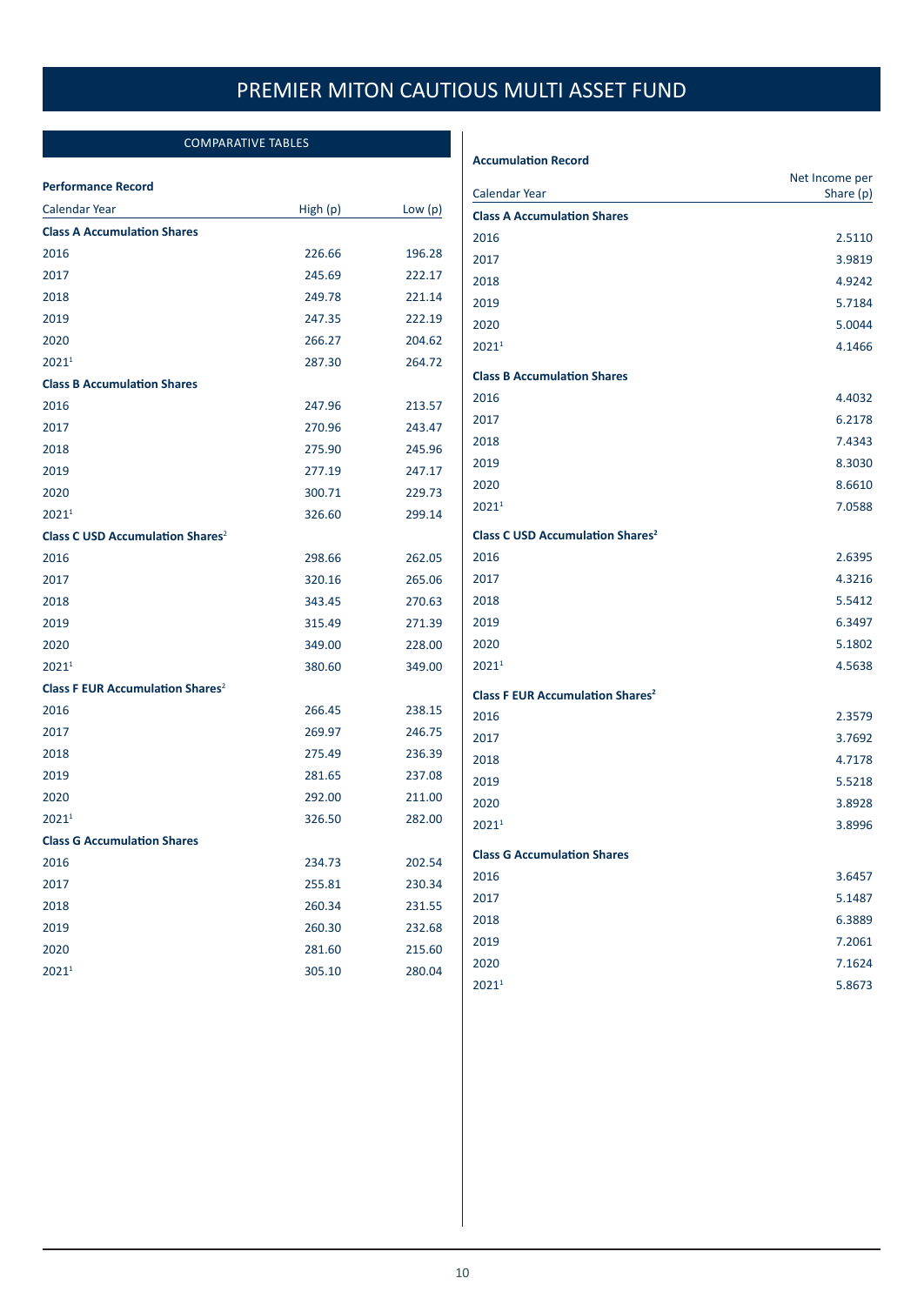#### <span id="page-11-0"></span>**Net Asset Value (NAV)**

| As at                                  | Shares in<br><b>Issue</b> | NAV per Share<br>$(p)^3$ |
|----------------------------------------|---------------------------|--------------------------|
| <b>Class A Accumulation Shares</b>     |                           |                          |
| 30/06/20                               | 22,227,566                | 239.39                   |
| 30/06/21                               | 18,086,381                | 276.22                   |
| 31/12/21                               | 17,571,050                | 284.50                   |
| <b>Class B Accumulation Shares</b>     |                           |                          |
| 30/06/20                               | 141,916,530               | 269.30                   |
| 30/06/21                               | 104,110,348               | 313.12                   |
| 31/12/21                               | 100,941,142               | 323.75                   |
| <b>Class C USD Accumulation Shares</b> |                           |                          |
| 30/06/20                               | 1,707,061                 | 285.37                   |
| 30/06/21                               | 1,442,536                 | 368.44                   |
| 31/12/21                               | 1,464,249                 | 368.46                   |
| <b>Class F EUR Accumulation Shares</b> |                           |                          |
| 30/06/20                               | 1,251,295                 | 252.79                   |
| 30/06/21                               | 1,233,271                 | 308.31                   |
| 31/12/21                               | 1,134,702                 | 323.71                   |
| <b>Class G Accumulation Shares</b>     |                           |                          |
| 30/06/20                               | 52,696                    | 252.57                   |
| 30/06/21                               | 50,680                    | 292.75                   |
| 31/12/21                               | 49,190                    | 302.28                   |
| <b>Total NAV</b>                       |                           | NAV of Sub-Fund<br>(f)   |
| 30/06/20                               |                           | 442,342,000              |
| 30/06/21                               |                           | 383,191,392              |
| 31/12/21                               |                           | 384,023,619              |

<sup>1</sup> To 31 December 2021.

<sup>2</sup> Non-base currency share classes are presented in cents.

<sup>3</sup> The net asset value per share is calculated on a bid basis and excludes any distribution payable.

| ONGOING CHARGES FIGURE (OCF)           |          |          |  |  |
|----------------------------------------|----------|----------|--|--|
|                                        | 31/12/21 | 30/06/21 |  |  |
| <b>Class A Accumulation Shares</b>     | 1.56%    | 1.56%    |  |  |
| <b>Class B Accumulation Shares</b>     | 0.81%    | 0.81%    |  |  |
| <b>Class C USD Accumulation Shares</b> | 1.81%    | 1.81%    |  |  |
| <b>Class F EUR Accumulation Shares</b> | 1.81%    | 1.81%    |  |  |
| <b>Class G Accumulation Shares</b>     | 1.06%    | 1.06%    |  |  |

The ongoing charges figure is based on the last six month's expenses for the period ending 31 December 2021 and may vary from year to year.

It excludes the costs of buying or selling assets for the sub-fund (unless these assets are shares of another fund).

#### SYNTHETIC RISK AND REWARD INDICATOR (SRRI) CLASSES A, B, & G

| <b>Typically lower rewards</b>  |  |   |  | Typically higher rewards |  |             |
|---------------------------------|--|---|--|--------------------------|--|-------------|
| Lower risk $\blacktriangleleft$ |  |   |  |                          |  | Higher risk |
|                                 |  | 2 |  |                          |  |             |

The specified share classes in this sub-fund are ranked as 4 because funds and portfolios holding similar assets have experienced medium rises and falls in value over the past five years. Please note that even the lowest ranking does not mean a risk-free investment.

The Synthetic Risk and Reward Indicator demonstrates where the sub-fund ranks in terms of its potential risk and reward. The higher the rank the greater the potential reward but the greater the risk of losing money. It is based on past data, may change over time and may not be a reliable indication of the future risk profile of the sub-fund.

### SYNTHETIC RISK AND REWARD INDICATOR (SRRI) CLASSES C USD & F EUR

| Typically lower rewards    |  |  |  | Typically higher rewards |             |
|----------------------------|--|--|--|--------------------------|-------------|
| Lower risk $\triangleleft$ |  |  |  |                          | Higher risk |
|                            |  |  |  |                          |             |

The specified share classes in this sub-fund are ranked as 5 because funds and portfolios holding similar assets have experienced medium to high rises and falls in value over the past five years. Please note that even the lowest ranking does not mean a risk-free investment.

The Synthetic Risk and Reward Indicator demonstrates where the sub-fund ranks in terms of its potential risk and reward. The higher the rank the greater the potential reward but the greater the risk of losing money. It is based on past data, may change over time and may not be a reliable indication of the future risk profile of the sub-fund.

#### INVESTMENT OBJECTIVE AND POLICY

The investment objective of the Premier Miton Cautious Multi Asset Fund is to achieve capital growth over the long term, being five years or more.

The minimum recommended holding term is at least five years. This does not mean that the sub-fund will achieve the objective over this, or any other, specific time period and there is a risk of loss to the original capital invested.

The asset classes chosen by the sub-fund to meet the objective will include equities (company shares), fixed income (including bonds issued by governments and companies), property (including Real Estate Investment Trusts) commodities, cash and cash like investments.

The sub-fund will maintain exposure to a broad spread of underlying assets, although equities and fixed income will form majority of the portfolio with the sub-fund investing a maximum of 60% in equities.

The sub-fund will typically gain exposure to equity and fixed income assets through direct investment, but the investments in property and commodities will be indirect. The sub-fund may also invest in shares in collective investment schemes covering global markets. In order to create a diversified portfolio, the sub-fund will usually maintain a portfolio of at least 100 individual investments.

The sub-fund may invest in derivatives and forward transactions (these are contracts whose value is based on the change in price of an underlying investment), for the purposes of efficient portfolio management including hedging (hedging is designed to offset the risk of another investment falling in price).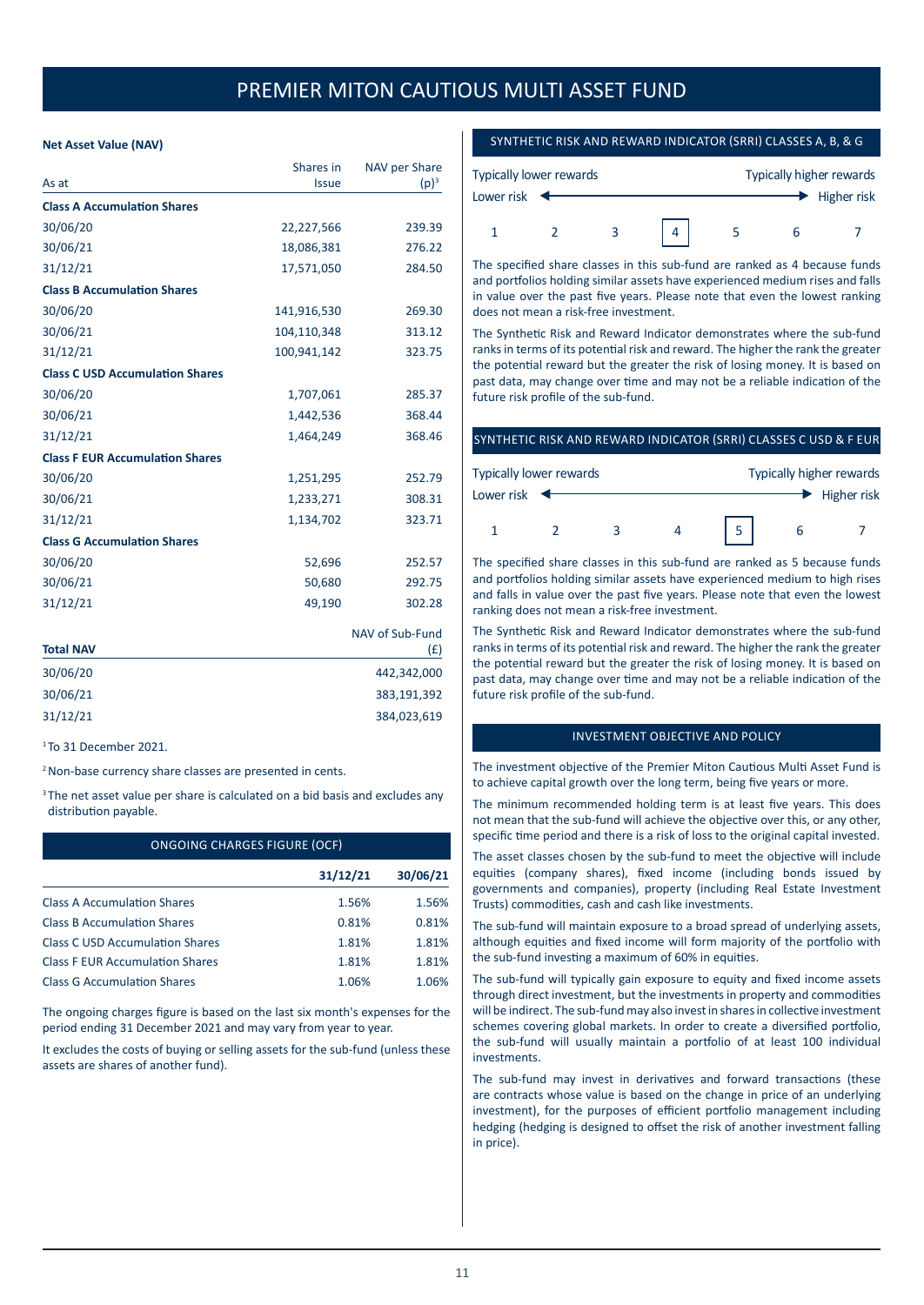#### INVESTMENT REVIEW

#### <span id="page-12-0"></span>**PERFORMANCE**

The Premier Miton Cautious Multi Asset Fund (Class B Accumulation shares) returned 3.84% through the period, outperforming the IA Mixed Investment 20-60% shares sector, which rose 2.60%. The FTSE Share Index returned 6.79%.

The sub-fund is classified in the IA Mixed Investment 20-60% shares sector, which we believe is a meaningful comparator to help investors assess the performance of the sub-fund. As the sub-fund invests in a range of asset classes there is no single index that is reflective of the sub-fund. The FTSE 100 Index has been selected as a performance comparator as we consider it assists in evaluating the sub-fund's performance and volatility from diverse assets against the performance and volatility of a single well-known asset class that UK investors are able to relate to (large UK companies) that the sub-fund may have exposure to.

#### **MARKET REVIEW**

The stock markets in developed economies experienced a decent second half of 2021, benefiting from a broadly risk-on environment, i.e. where investors were keen to take on more risk. Emerging markets struggled, however, specifically China and Brazil for country specific reasons. Similarly, major government and investment grade bonds lost ground, whilst high yield corporate bonds benefited from risk-on. Commodities also had a broadly positive period, with gold, oil and agricultural commodities all enjoying positive returns.

#### **PERFORMANCE ATTRIBUTION**

Major contributors were the sub-fund's holdings in shares of US and European companies, with a small contribution from the sub-fund's holdings UK companies, and minimal impact from Japan and emerging market equities (company shares). Commodities also contributed, particularly gold, while property detracted at the margin and fixed income contributed at the margin.

#### **PORTFOLIO ACTIVITY**

Exposure to equities increased over the period, largely through adding to US and European equities, across both growth and value areas. We also sold a number of positions that exhibited fading share price momentum, in line with our strict sell discipline.

The overall exposure to bonds fell over the period, largely as a result of reducing our holdings in government bonds. Specifically, we reduced developed government bonds and sold almost the entirety of our modest emerging market government bond exposure, as the underlying assets as well as their currencies came under pressure.

We added to commodities, specifically initiating positions in agricultural commodities and industrial metals, and reduced the exposure to gold, although it remains material.

Finally, we sold the Japanese property exposure, again on fading momentum, and instead initiated exposure to a basket of UK property.

#### **OUTLOOK**

The economic growth outlook is more positive now, in part due to growing perception that the Omicron variant will be less disruptive. However, the inflation outlook remains uncertain.

As such, monetary policy, particularly in the US, continues to be a key focus for markets. Liquidity provided by The Federal Reserve has been a key driver of assets and expectations are that this will start to be withdrawn in coming months.

The pace and scale of this liquidity removal will take some time for markets to digest and we should expect markets to be somewhat bumpy. In practice, US Treasury yields remain key to providing an indication of the outlook across assets. For example, the degree to which stock markets rotate away from growth to value.

Source: Premier Portfolio Managers Limited, January 2022. The information provided and opinions expressed are those of the investment manager and can change. This information should not be interpreted as investment advice.

Performance data taken from FE Analytics. Basis: total return, net income reinvested, UK Sterling, Class B Accumulation shares as at 31 December 2021. Reference to any particular investment does not constitute a recommendation to buy or sell the investment. Performance could be shown on a combination of bid, mid or offer prices, depending on the period of reporting, and is shown net of fees with net income reinvested. Past performance is not a guide to future returns and there is a risk of loss to capital.

FTSE International Limited ("FTSE") © FTSE 2021. "FTSE®" is a trademark of the London Stock Exchange Group companies and is used by FTSE International Limited under license. All rights in the FTSE indicates and/or FTSE ratings vest in FTSE and/or its licensors. Neither FTSE nor its licensors accept any liability for any errors or omissions in the FTSE indices and/or FTSE ratings or underlying data. No further distribution of FTSE Data is permitted without FTSE's express written consent.

The top ten purchases and sales during the period were as follows:

|                                                  | <b>Costs</b> |                                              | <b>Proceeds</b> |
|--------------------------------------------------|--------------|----------------------------------------------|-----------------|
| <b>Purchases</b>                                 | £'000        | <b>Sales</b>                                 | £'000           |
| US Treasury 2.375%                               |              | US Treasury 2.375%                           |                 |
| 15/05/2051                                       | 10,084       | 15/05/2051                                   | 10,088          |
| US Treasury 0.125%                               |              | <b>Invesco Physical Gold ETC</b>             | 9,379           |
| 15/02/2051                                       | 5,657        | US Treasury 1.875%                           |                 |
| WisdomTree Agriculture                           | 4,759        | 15/02/2051                                   | 8,197           |
| Rolls-Royce                                      | 4,326        | Intesa Sanpaolo                              | 4,660           |
| <b>UniCredit</b>                                 | 3,885        | Vanguard FTSE 250 UCITS                      |                 |
| WisdomTree Industrial                            |              | <b>ETF</b>                                   | 3,506           |
| <b>Metals</b>                                    | 3,843        | Xylem                                        | 3,505           |
| UK Treasury 2.00% Index-                         |              | Facebook                                     | 3,493           |
| Linked 26/01/2035                                | 3,817        | Vodafone                                     | 3,372           |
| Total                                            | 3,774        | Amazon.com                                   | 3,278           |
| Amazon.com                                       | 3,774        | <b>Rio Tinto</b>                             | 3,183           |
| Apple                                            | 3,757        |                                              |                 |
| <b>Total purchases during</b><br>the period were | 159,028      | <b>Total sales during</b><br>the period were | 161,964         |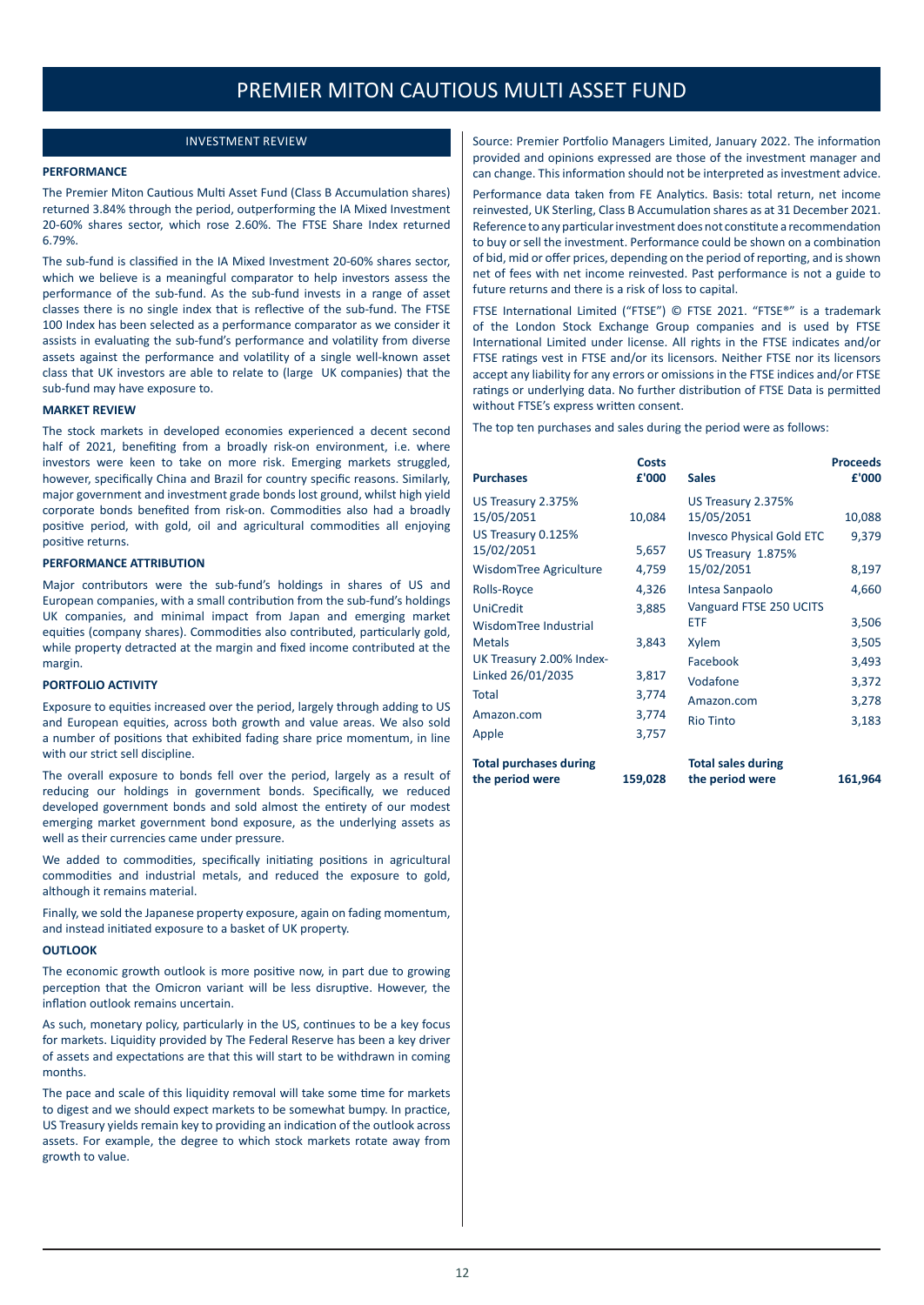### PORTFOLIO OF INVESTMENTS

#### <span id="page-13-0"></span>As at 31 December 2021

| <b>Holding</b>                 | <b>Investment</b>                                                                                  | <b>Market</b><br>Value<br>£'000 | Total<br>Value of<br>Sub-Fund<br>℅ |
|--------------------------------|----------------------------------------------------------------------------------------------------|---------------------------------|------------------------------------|
|                                | <b>DEBT SECURITIES 31.17% (32.82%)</b>                                                             |                                 |                                    |
|                                | Corporate Bonds 26.91% (28.82%)                                                                    |                                 |                                    |
| GBP 1,000,000                  | Admiral Group 5.50% 25/07/2024                                                                     | 1,085                           | 0.28                               |
| USD 2,400,000                  | Apache 4.625% 15/11/2025                                                                           | 1,906                           | 0.50                               |
| GBP 2,000,000                  | AT&T 4.25% 01/06/2043                                                                              | 2,485                           | 0.65                               |
| GBP 2,000,000                  | Aviva 5.125% 04/06/2050                                                                            | 2,311                           | 0.60                               |
| USD 550,000                    | Banco do Brasil 5.875%<br>26/01/2022                                                               | 409                             | 0.11                               |
| USD 600,000                    | Banco Santander 7.50% Perpetual                                                                    | 479                             | 0.12                               |
| GBP 2,000,000                  | Bank of Ireland 3.125% 19/09/2027                                                                  | 2,015                           | 0.52                               |
| GBP 1,500,000                  | Barclays 7.125% Perpetual                                                                          | 1,650                           | 0.43                               |
| GBP 1,500,000                  | Barclays 7.875% Perpetual                                                                          | 1,562                           | 0.41                               |
| GBP 2,169,000                  | Barclays 7.25% Variable Perpetual                                                                  | 2,267                           | 0.59                               |
| USD 1,200,000                  | Bayer US Finance II 4.375%                                                                         |                                 |                                    |
|                                | 15/12/2028                                                                                         | 995                             | 0.26                               |
| GBP 2,500,000<br>GBP 2,000,000 | BRIT Insurance 6.625% 09/12/2030<br><b>British American Tobacco</b><br>International Finance 2.25% | 2,388                           | 0.62                               |
|                                | 26/06/2028                                                                                         | 1,938                           | 0.50                               |
| GBP 1,100,000                  | <b>British American Tobacco</b><br>International Finance 5.75%                                     |                                 |                                    |
| USD 1,590,000                  | 05/07/2040<br><b>Buckeye Partners 6.375%</b>                                                       | 1,335                           | 0.35                               |
|                                | 22/01/2078                                                                                         | 1,040                           | 0.27                               |
| USD 100,000                    | Caixa Economica Federal 3.50%<br>07/11/2022                                                        | 75                              | 0.02                               |
| USD 1,500,000                  | Credit Agricole 6.875% Perpetual                                                                   | 1,215                           | 0.32                               |
| USD 2,400,000                  | Credit Agricole 7.875% Perpetual                                                                   | 1,948                           | 0.51                               |
| USD 1,000,000                  | Credit Agricole 8.125% Perpetual                                                                   | 878                             | 0.23                               |
| USD 1,000,000                  | Credit Suisse 7.125% Perpetual                                                                     | 761                             | 0.20                               |
| USD 2,690,000                  | DCP Midstream 7.375% Perpetual                                                                     | 1,964                           | 0.51                               |
| USD 2,000,000                  | DCP Midstream Operating 5.375%<br>15/07/2025                                                       | 1,630                           | 0.42                               |
| GBP 1,500,000                  | Direct Line Insurance 4.75%<br>Perpetual                                                           | 1,517                           | 0.40                               |
| GBP 500,000                    | Electricite de France FRN 5.875%<br>Perpetual                                                      | 550                             | 0.14                               |
| USD 2,481,000                  | <b>EQM Midstream Partners 4.00%</b>                                                                |                                 |                                    |
|                                | 01/08/2024                                                                                         | 1,910                           | 0.50                               |
| USD 2,250,000                  | EQT 6.625% 01/02/2025                                                                              | 1,887                           | 0.49                               |
| GBP 2,000,000                  | <b>Fidelity National Information</b>                                                               |                                 |                                    |
| USD 2,500,000                  | Services 3.36% 21/05/2031<br>Ford Motor Credit 3.375%                                              | 2,205                           | 0.57                               |
|                                | 13/11/2025                                                                                         | 1,927                           | 0.50                               |
| GBP 2,000,000                  | Glencore Finance Europe 3.125%<br>26/03/2026                                                       | 2,088                           | 0.54                               |
| USD 3,000,000                  | Glencore Funding 2.50%<br>01/09/2030                                                               | 2,157                           | 0.56                               |
| GBP 2,000,000                  | Hammerson 6.00% 23/02/2026                                                                         | 2,199                           | 0.57                               |
| USD 1,500,000                  | HCA 4.125% 15/06/2029                                                                              | 1,225                           | 0.32                               |
| USD 2,300,000                  | HCA 5.875% 15/02/2026                                                                              | 1,931                           | 0.50                               |
| USD 2,400,000                  | ING Groep 6.50% Perpetual                                                                          | 1,933                           | 0.50                               |
| USD 1,500,000                  | ING Groep 6.75% Perpetual                                                                          | 1,199                           | 0.31                               |
| GBP 667,000                    | Legal & General FRN 5.50%<br>27/06/2064                                                            | 852                             | 0.22                               |
| GBP 1,551,000                  | Liverpool Victoria Friendly Society<br>FRN 6.50% 22/05/2043                                        | 1,622                           | 0.42                               |
| GBP 1,500,000                  | Lloyds Banking Group FRN 7.875%<br>Variable Perpetual                                              | 1,868                           | 0.49                               |

|                                |                                                                  | Market<br>Value  | Total<br>Value of<br>Sub-Fund |
|--------------------------------|------------------------------------------------------------------|------------------|-------------------------------|
| <b>Holding</b>                 | <b>Investment</b>                                                | £'000            | %                             |
|                                | <b>Corporate Bonds continued</b>                                 |                  |                               |
| GBP 1,800,000                  | Lloyds Banking Group FRN 7.625%<br>Perpetual                     | 1,924            | 0.50                          |
| GBP 1,100,000                  | M&G 6.25% 20/10/2068                                             | 1,390            | 0.36                          |
| USD 2,250,000                  | M&G 6.50% Variable 20/10/2048                                    | 1,950            | 0.51                          |
| USD 2,500,000                  | Melco Resorts Finance 5.25%<br>26/04/2026                        | 1,836            | 0.48                          |
| GBP 1,500,000                  | <b>Nationwide Building Society</b><br>5.875% Perpetual           | 1,611            | 0.42                          |
| USD 2,000,000                  | NatWest Group 8.00% Perpetual                                    | 1,726            | 0.45                          |
| USD 1,436,000                  | Navient 7.25% 25/09/2023                                         | 1,148            | 0.30                          |
| GBP 1,500,000                  | NewRiver REIT 3.50% 07/03/2028                                   | 1,519            | 0.40                          |
| GBP 1,000,000                  | Next 4.375% 02/10/2026                                           | 1,108            | 0.29                          |
| USD 2,500,000                  | Occidental Petroleum 3.50%                                       |                  |                               |
|                                | 15/06/2025                                                       | 1,900            | 0.49                          |
| USD 1,624,000                  | <b>Office Properties Income Trust</b><br>4.25% 15/05/2024        | 1,257            | 0.33                          |
| USD 2,400,000                  | OneMain Finance 6.875%<br>15/03/2025                             |                  |                               |
|                                |                                                                  | 1,987            | 0.52<br>0.28                  |
| GBP 1,000,000<br>USD 1,000,000 | Phoenix 5.75% Perpetual<br>Plains All American Pipeline          | 1,064            |                               |
|                                | 6.125% Perpetual                                                 | 630              | 0.16                          |
| GBP 1,000,000                  | RL Finance FRN 6.125%<br>30/11/2043                              | 1,076            | 0.28                          |
| GBP 1,000,000                  | Rolls-Royce 5.75% 15/10/2027                                     | 1,110            | 0.29                          |
| GBP 3,000,000                  | Santander 7.375% Perpetual                                       | 3,064            | 0.80                          |
| USD 2,500,000                  | Service Properties Trust 4.50%<br>15/06/2023                     | 1,888            | 0.49                          |
| GBP 1,000,000                  | SSE 3.625% 16/09/2077                                            | 1,007            | 0.26                          |
| GBP 1,800,000                  | SSE 3.74% Perpetual                                              | 1,843            | 0.48                          |
| USD 2,000,000                  | Starbucks 2.55% 15/11/2030                                       | 1,516            | 0.39                          |
| USD 1,500,000                  | Tenet Healthcare 4.875%<br>01/01/2026                            | 1,143            | 0.30                          |
| USD 2,250,000                  | UniCredit 5.861% Variable                                        |                  | 0.47                          |
|                                | 19/06/2032                                                       | 1,824<br>1,055   | 0.27                          |
| GBP 1,000,000<br>USD 2,400,000 | Vodafone 4.875% 03/10/2078<br>Vodafone 6.25% 03/10/2078          |                  |                               |
| GBP 2,500,000                  | Whitbread Group 3.375%                                           | 1,904            | 0.50                          |
|                                | 16/10/2025                                                       | 2,588            | 0.67                          |
| GBP 500,000<br>GBP 500,000     | William Hill 4.875% 07/09/2023<br>WM Morrison Supermarkets 4.75% | 512              | 0.13                          |
|                                | 04/07/2029                                                       | 500              | 0.13                          |
| USD 2,500,000                  | Xerox 5.00% 15/08/2025                                           | 1,966<br>103,452 | 0.51<br>26.91                 |
|                                |                                                                  |                  |                               |
|                                | Government Bonds 4.26% (4.00%)                                   |                  |                               |
| BRL 5,323,000<br>GBP 1,200,000 | Brazil 12.50% 05/01/2022<br>UK Treasury 2.00% Index-Linked       | 708              | 0.18                          |
|                                | 26/01/2035                                                       | 3,702            | 0.96                          |
| USD 6,000,000                  | US Treasury 0.125% 15/02/2051                                    | 5,615            | 1.47                          |
| USD 3,000,000                  | US Treasury 1.875% 15/02/2051                                    | 2,198            | 0.57                          |
| USD 4,000,000                  | US Treasury 4.50% 15/05/2038                                     | 4,148            | 1.08                          |
|                                |                                                                  | 16,371           | 4.26                          |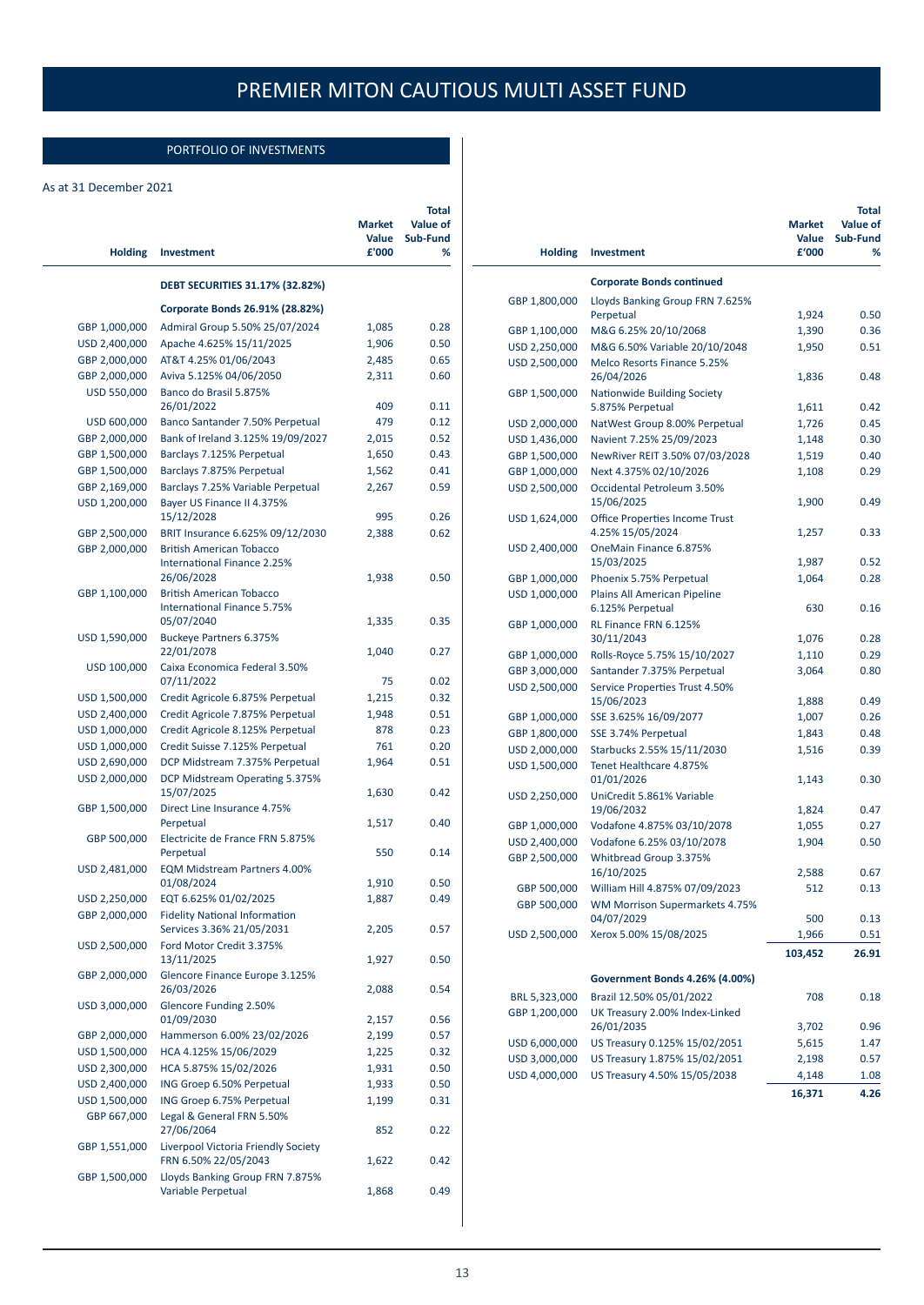### PORTFOLIO OF INVESTMENTS

#### As at 31 December 2021

| <b>Holding</b>   | <b>Investment</b>                         | Market<br>Value<br>£'000 | Total<br><b>Value of</b><br>Sub-Fund<br>% |
|------------------|-------------------------------------------|--------------------------|-------------------------------------------|
|                  | EQUITIES 55.36% (54.67%)                  |                          |                                           |
|                  | Asia Pacific (Ex Japan) 0.00% (1.34%)     |                          |                                           |
|                  | Australia 0.00% (0.92%)                   |                          |                                           |
|                  | <b>Continental Europe 20.25% (18.56%)</b> |                          |                                           |
| 120,000          | ArcelorMittal                             | 2,840                    | 0.74                                      |
| 6,800            | <b>ASML</b>                               | 4,048                    | 1.05                                      |
| 65,000           | Compagnie de Saint-Gobain                 | 3,368                    | 0.88                                      |
| 330,000          | <b>Credit Agricole</b>                    | 3,457                    | 0.90                                      |
| 75,000           | Dassault Systemes                         | 3,294                    | 0.86                                      |
| 110,000          | <b>Erste Group Bank</b>                   | 3,801                    | 0.99                                      |
| 40,000           | Eurofins Scientific                       | 3,706                    | 0.97                                      |
| 400,000          | <b>Evraz</b>                              | 2,408                    | 0.63                                      |
| 175,000          | Fortum                                    | 3,967                    | 1.03                                      |
| 18,700           | <b>ICON</b>                               | 4,292                    | 1.12                                      |
| 64,000           | Johnson Controls International            | 3,848                    | 1.00                                      |
| 11,700           | L'Oreal                                   | 4,118                    | 1.07                                      |
| 6,400            | <b>LVMH Moet Hennessy Louis</b>           |                          |                                           |
|                  | Vuitton                                   | 3,896                    | 1.01                                      |
| 300,000          | Nibe Industrier                           | 3,367                    | 0.88                                      |
| 21,000           | <b>Pernod Ricard</b>                      | 3,720                    | 0.97                                      |
| 32,000           | <b>Schneider Electric</b>                 | 4,644                    | 1.21                                      |
| 140,000          | Societe Generale                          | 3,546                    | 0.92                                      |
| 102,000          | STMicroelectronics                        | 3,717                    | 0.97                                      |
| 2,000            | Straumann                                 | 3,148                    | 0.82                                      |
| 107,000          | Total                                     | 4,018                    | 1.05                                      |
| 400,000          | <b>UniCredit</b>                          | 4,549                    | 1.18                                      |
|                  |                                           | 77,752                   | 20.25                                     |
|                  | Japan 0.00% (2.89%)                       |                          |                                           |
|                  | North America 25.37% (21.03%)             |                          |                                           |
| 1,420            | Alphabet 'A'                              | 3,081                    | 0.80                                      |
| 30,000           | Apple                                     | 3,967                    | 1.03                                      |
| 75,000           | Archer-Daniels-Midland                    | 3,722                    | 0.97                                      |
| 55,000           | <b>Bunge</b>                              | 3,756                    | 0.98                                      |
| 13,000           | <b>Charles River Laboratories</b>         | 3,625                    | 0.94                                      |
| 55,000           | Comerica                                  | 3,552                    | 0.92                                      |
| 54,000           | <b>CVS Health</b>                         | 4,155                    | 1.08                                      |
| 75,000           | Enbridge                                  | 2,152                    | 0.56                                      |
| 250,000          | <b>Energy Transfer</b>                    | 1,514                    | 0.39                                      |
| 100,000          | <b>Enterprise Products Partners</b>       | 1,610                    | 0.42                                      |
| 83,000           | <b>Exxon Mobil</b>                        | 3,744                    | 0.97                                      |
| 105,000          | <b>Fifth Third Bancorp</b>                | 3,397                    | 0.88                                      |
| 120,000          | Freeport-McMoRan                          | 3,706                    | 0.97                                      |
| 11,000           | <b>Home Depot</b>                         | 3,347                    | 0.87                                      |
| 19,000           | <b>IQVIA</b>                              | 3,982                    | 1.04                                      |
| 500,000          | <b>JBS</b>                                | 2,525                    | 0.66                                      |
| 200,000          | <b>KeyCorp</b>                            | 3,442                    | 0.90                                      |
| 18,000           | Lowe's                                    | 3,425                    | 0.89                                      |
| 17,500           | Microsoft                                 | 4,406                    | 1.16                                      |
| 150,000          | <b>Mosaic</b>                             | 4,363                    | 1.14                                      |
| 57,500<br>65,000 | <b>NextEra Energy</b><br>Nutrien          | 3,958<br>3,599           | 1.03<br>0.94                              |
| 67,500           | Pentair                                   | 3,623                    | 0.94                                      |
| 17,000           | <b>Rockwell Automation</b>                | 4,375                    | 1.14                                      |
| 18,000           | Salesforce.com                            | 3,410                    | 0.89                                      |
| 75,000           | <b>Steel Dynamics</b>                     | 3,444                    | 0.90                                      |
|                  |                                           |                          |                                           |

| <b>Holding</b>   | <b>Investment</b>                                               | <b>Market</b><br>Value<br>£'000 | Total<br>Value of<br>Sub-Fund<br>℅ |
|------------------|-----------------------------------------------------------------|---------------------------------|------------------------------------|
|                  | <b>North America continued</b>                                  |                                 |                                    |
| 55,000           | <b>West Fraser Timber</b>                                       | 3,892                           | 1.01                               |
| 120,000          | Weyerhaeuser                                                    | 3,648                           | 0.95                               |
|                  |                                                                 | 97,420                          | 25.37                              |
|                  | South America 0.00% (0.40%)                                     |                                 |                                    |
|                  | United Kingdom 9.74% (9.53%)                                    |                                 |                                    |
| 34,000           | AstraZeneca                                                     | 2,930                           | 0.76                               |
| 1,150,000        | <b>BP</b>                                                       | 3,809                           | 0.99                               |
| 50,000           | Derwent London                                                  | 1,704                           | 0.44                               |
| 100,000          | <b>Diageo</b>                                                   | 4,020                           | 1.05                               |
| 200,000          | GlaxoSmithKline                                                 | 3,208                           | 0.84                               |
| 14,000           | Linde                                                           | 3,577                           | 0.93                               |
| 1,500,000        | <b>NatWest</b>                                                  | 3,375                           | 0.88                               |
| 716,917          | <b>Premier Miton</b>                                            | 1,384                           | 0.36                               |
| 1,500,000        | <b>Residential Secure Income</b>                                | 1,620                           | 0.42                               |
| 3,100,000        | Rolls-Royce                                                     | 3,792                           | 0.99                               |
| 270,000          | Royal Dutch Shell 'B'                                           | 4,377                           | 1.14                               |
| 220,000          | <b>SSE</b>                                                      | 3,596                           | 0.94                               |
|                  |                                                                 | 37,392                          | 9.74                               |
|                  | <b>INVESTMENT COMPANIES 1.74%</b><br>(1.24%)                    |                                 |                                    |
|                  | Continental Europe 0.81% (0.76%)                                |                                 |                                    |
| 2,700,000        | <b>TwentyFour Income</b>                                        | 3,092                           | 0.81                               |
|                  |                                                                 | 3,092                           | 0.81                               |
|                  | United Kingdom 0.93% (0.48%)                                    |                                 |                                    |
| 1,570,000        | Diverse Income                                                  | 1,798                           | 0.47                               |
| 2,000,000        | <b>NewRiver REIT</b>                                            | 1,752                           | 0.46                               |
|                  |                                                                 | 3,550                           | 0.93                               |
|                  | <b>COLLECTIVE INVESTMENT SCHEMES</b><br>$0.00\%$ (0.55%)        |                                 |                                    |
|                  | Continental Europe 0.00% (0.55%)                                |                                 |                                    |
|                  | <b>COMMODITIES 8.21% (7.99%)</b>                                |                                 |                                    |
|                  | 175,000 Invesco Physical Gold ETC                               | 22,849                          | 5.96                               |
| 1,100,000        | WisdomTree Agriculture                                          | 4,831                           | 1.26                               |
| 304,000          | WisdomTree Industrial Metals                                    | 3,797                           | 0.99                               |
|                  |                                                                 | 31,477                          | 8.21                               |
|                  | <b>FORWARD CURRENCY</b><br><b>CONTRACTS 0.29% (-0.62%)</b>      |                                 |                                    |
| EUR (25,000,000) | Sold EUR, Bought GBP 21,283,400 for<br>settlement on 20/01/2022 | 279                             | 0.07                               |
|                  |                                                                 |                                 |                                    |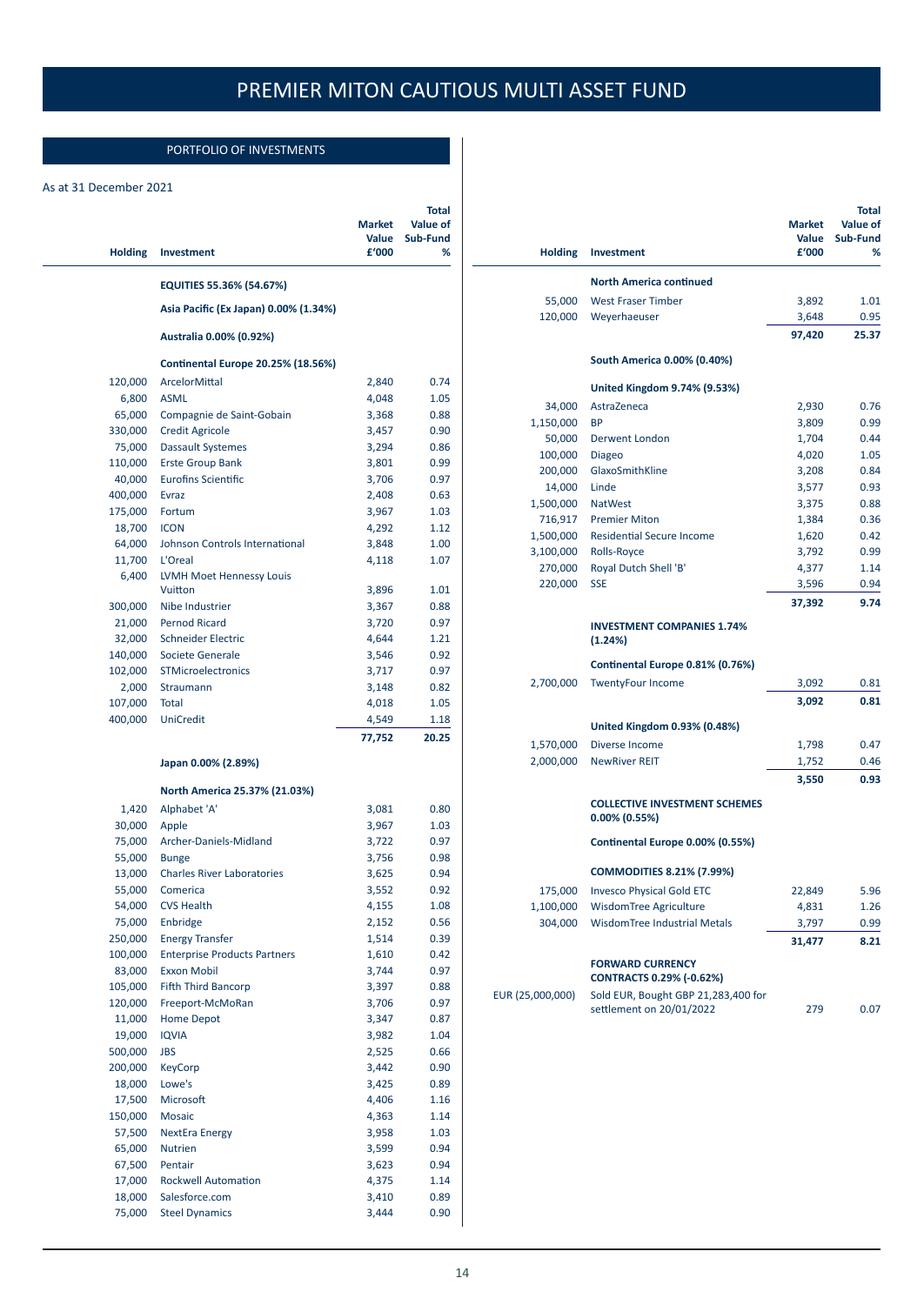### PORTFOLIO OF INVESTMENTS

#### As at 31 December 2021

| <b>Holding</b>   | <b>Investment</b>                                               | <b>Market</b><br>Value<br>£'000 | <b>Total</b><br>Value of<br>Sub-Fund<br>% |
|------------------|-----------------------------------------------------------------|---------------------------------|-------------------------------------------|
|                  | <b>FORWARD CURRENCY CONTRACTS</b><br>continued                  |                                 |                                           |
| USD (75,000,000) | Sold USD, Bought GBP 56,508,030<br>for settlement on 20/01/2022 | 851                             | 0.22                                      |
|                  |                                                                 |                                 |                                           |
|                  |                                                                 | 1,130                           | 0.29                                      |
|                  | <b>Total Value of Investments</b>                               | 371,636                         | 96.77                                     |
|                  | <b>Net Other Assets</b>                                         | 12,388                          | 3.23                                      |
|                  | <b>Total Net Assets</b>                                         | 384,024                         | 100.00                                    |

Figures in brackets represent sector distribution at 30 June 2021.

Securities are admitted to an official stock exchange listing or traded on another regulated market unless otherwise stated.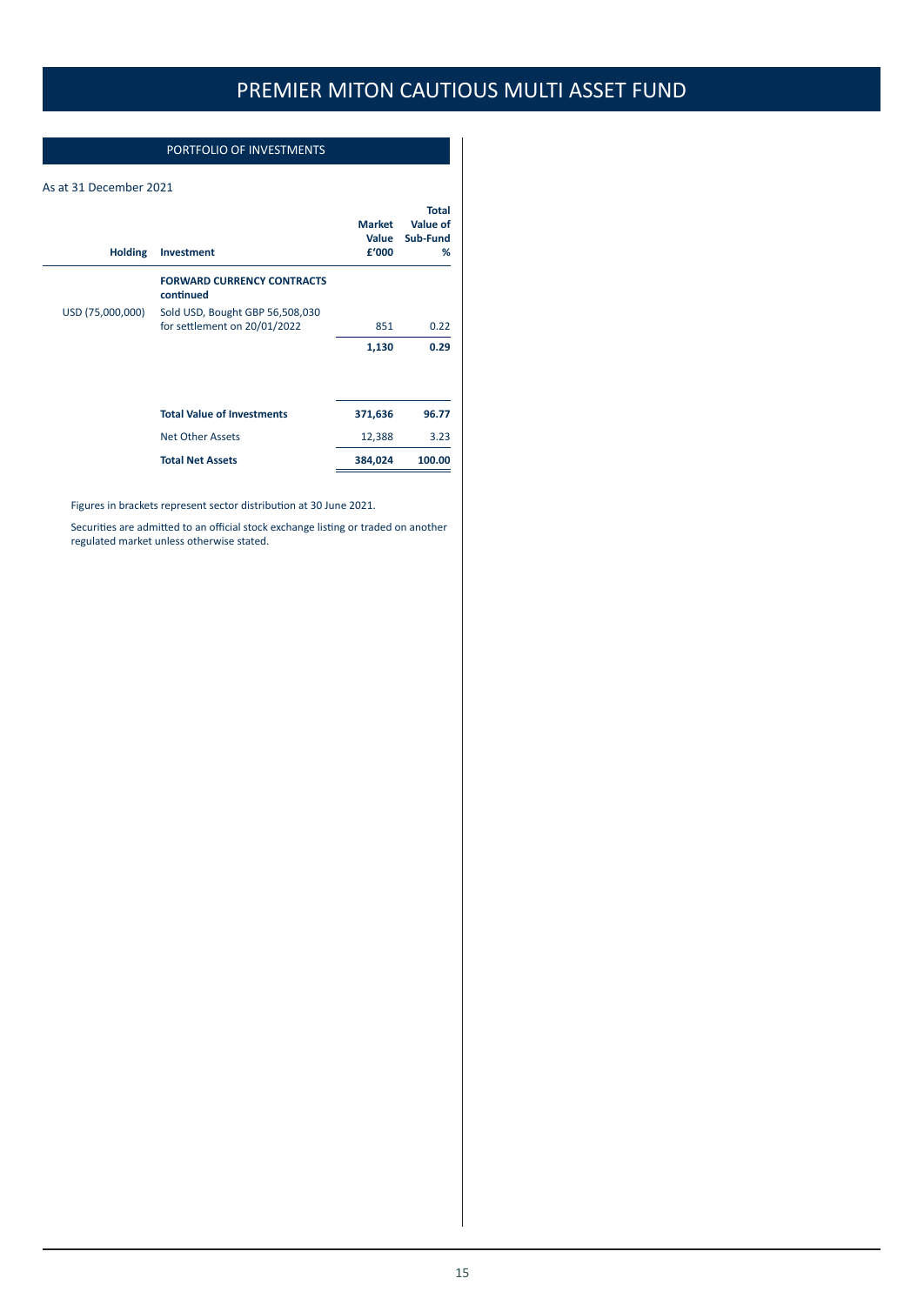### STATEMENT OF TOTAL RETURN

#### <span id="page-16-0"></span>For the period ended 31 December 2021

|                                                                                    | 31/12/21 |         | 31/12/20 |         |
|------------------------------------------------------------------------------------|----------|---------|----------|---------|
|                                                                                    | £'000    | £'000   | £'000    | £'000   |
| Income                                                                             |          |         |          |         |
| Net capital gains                                                                  |          | 9,466   |          | 43,813  |
| Revenue                                                                            | 5,522    |         | 5,392    |         |
| <b>Expenses</b>                                                                    | (1,804)  |         | (1, 972) |         |
| Interest payable and<br>similar charges                                            | (2)      |         | (1)      |         |
| Net revenue before taxation                                                        | 3,716    |         | 3,419    |         |
| <b>Taxation</b>                                                                    | (529)    |         | (158)    |         |
| Net revenue after taxation                                                         |          | 3,187   |          | 3,261   |
| Total return before<br>distributions                                               |          | 12,653  |          | 47,074  |
| <b>Distributions</b>                                                               |          | (3,535) |          | (3,260) |
| Change in net assets<br>attributable to shareholders<br>from investment activities |          | 9,118   |          | 43,814  |

#### STATEMENT OF CHANGE IN NET ASSETS ATTRIBUTABLE TO SHAREHOLDERS

#### For the period ended 31 December 2021

|                                                                                    | £'000     | 31/12/21 <sup>1</sup><br>£'000 | £'000    | 31/12/20<br>£'000 |
|------------------------------------------------------------------------------------|-----------|--------------------------------|----------|-------------------|
| <b>Opening net assets</b><br>attributable to shareholders                          |           | 383,191                        |          | 442,342           |
| Amounts receivable<br>on issue of shares                                           | 31,639    |                                | 5,217    |                   |
| Amounts payable on<br>cancellation of shares                                       | (43, 355) |                                | (99,249) |                   |
|                                                                                    |           | (11, 716)                      |          | (94, 032)         |
| Change in net assets<br>attributable to shareholders<br>from investment activities |           | 9,118                          |          | 43,814            |
| Retained distributions on<br>accumulation shares                                   |           | 3,431                          |          | 2,818             |
| <b>Closing net assets</b><br>attributable to shareholders                          |           | 384,024                        |          | 394,942           |

<sup>1</sup> Opening net assets attributable to shareholders for current period differs from the comparative period closing balance as they are not consecutive periods.

#### BALANCE SHEET

#### As at 31 December 2021

|                                            | 31/12/21<br>£'000 | 30/06/21<br>£'000 |
|--------------------------------------------|-------------------|-------------------|
| <b>ASSETS</b>                              |                   |                   |
| Fixed assets:                              |                   |                   |
| Investments                                | 371,636           | 372,935           |
| <b>Current assets:</b>                     |                   |                   |
| <b>Debtors</b>                             | 5,005             | 7,233             |
| Cash and bank balances                     | 11,670            | 10,163            |
| <b>Total assets</b>                        | 388,311           | 390,331           |
| <b>LIABILITIES</b>                         |                   |                   |
| <b>Investment liabilities</b>              |                   | (2, 592)          |
| Creditors:                                 |                   |                   |
| <b>Bank overdrafts</b>                     | (319)             | (315)             |
| Other creditors                            | (3,968)           | (4, 233)          |
| <b>Total liabilities</b>                   | (4, 287)          | (7, 140)          |
| Net assets attributable to<br>shareholders | 384,024           | 383,191           |

On behalf of Premier Portfolio Managers Limited.

Gregor Craig lan West<br>Director (of the ACD) Director (of the ACD) Director (of the ACD) 25 February 2022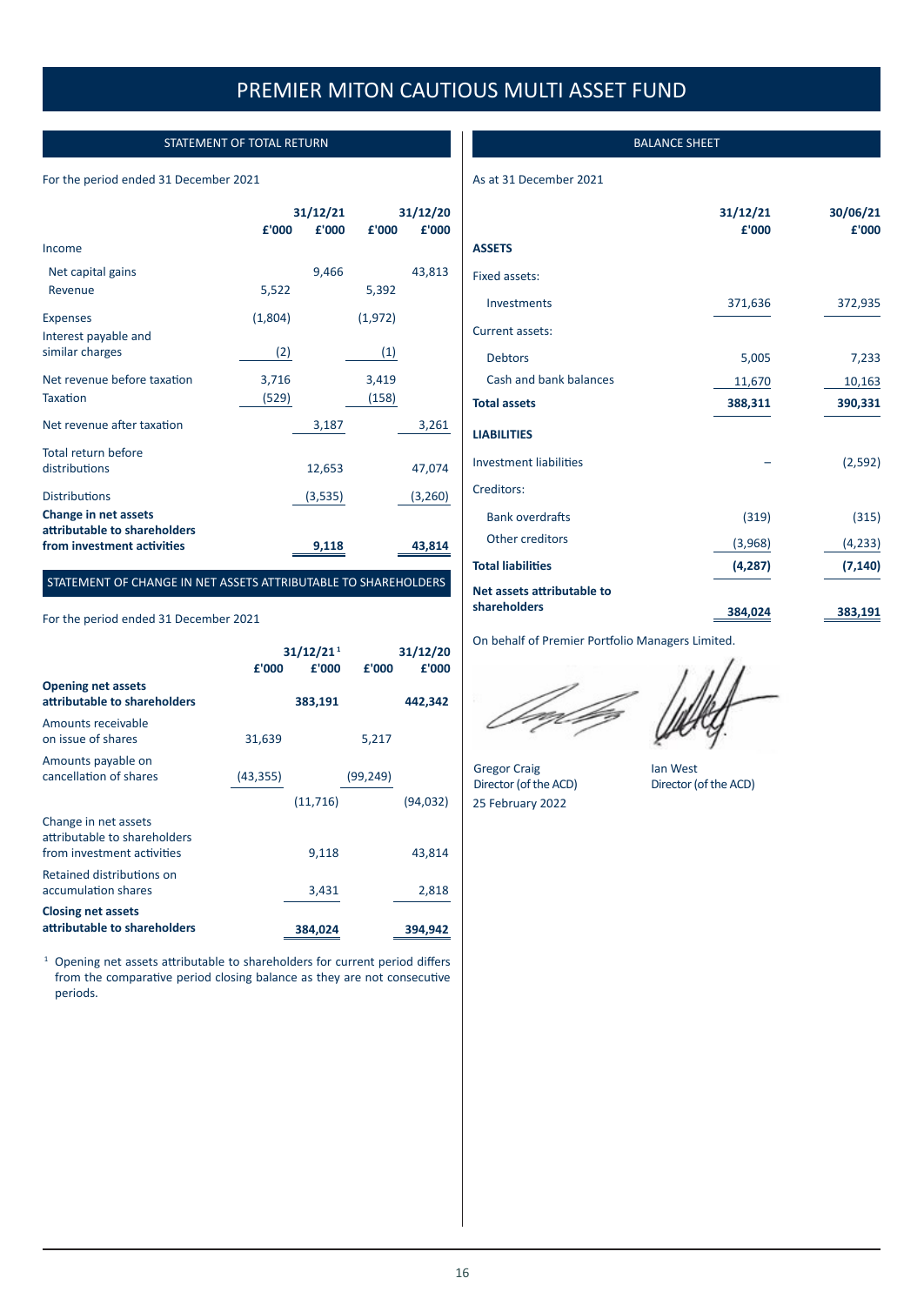#### NOTE TO THE FINANCIAL STATEMENTS

#### <span id="page-17-0"></span>**1. ACCOUNTING POLICIES**

The interim financial statements have been prepared under the historical cost convention, as modified by the revaluation of investments and in accordance with the Statement of Recommended Practice 'Financial Statements of Authorised Funds', issued by The Investment Association in May 2014, the Financial Conduct Authority's Collective Investment Schemes sourcebook and the Instrument of Incorporation.

### DISTRIBUTION TABLES

For the period from 1 July 2021 to 31 December 2021 **Interim dividend distribution in pence per share**

#### **Class A Accumulation Shares**

|         |            |              | <b>Amount Accumulated</b> |          |
|---------|------------|--------------|---------------------------|----------|
|         | Net Income | Equalisation | 28/02/22                  | 26/02/21 |
| Group 1 | 1.6471     |              | 1.6471                    | 1.1280   |
| Group 2 | 0.6283     | 1.0188       | 1.6471                    | 1.1280   |

#### **Class B Accumulation Shares**

|         |                   |              | <b>Amount Accumulated</b> |          |
|---------|-------------------|--------------|---------------------------|----------|
|         | <b>Net Income</b> | Equalisation | 28/02/22                  | 26/02/21 |
| Group 1 | 3.0789            | -            | 3.0789                    | 2.3056   |
| Group 2 | 1.6210            | 1.4579       | 3.0789                    | 2.3056   |

#### **Class C USD Accumulation Shares<sup>1</sup>**

|         |                   |              |          | <b>Amount Accumulated</b> |
|---------|-------------------|--------------|----------|---------------------------|
|         | <b>Net Income</b> | Equalisation | 28/02/22 | 26/02/21                  |
| Group 1 | 1.6772            | -            | 1.6772   | 1.3092                    |
| Group 2 | 1.6659            | 0.0113       | 1.6772   | 1.3092                    |

#### **Class F EUR Accumulation Shares<sup>1</sup>**

|         |            |                     | <b>Amount Accumulated</b> |          |
|---------|------------|---------------------|---------------------------|----------|
|         | Net Income | <b>Equalisation</b> | 28/02/22                  | 26/02/21 |
| Group 1 | 1.4717     |                     | 1.4717                    | 0.4411   |
| Group 2 | 1.4652     | 0.0065              | 1.4717                    | 0.4411   |

#### **Class G Accumulation Shares**

|         |                   |              |          | <b>Amount Accumulated</b> |
|---------|-------------------|--------------|----------|---------------------------|
|         | <b>Net Income</b> | Equalisation | 28/02/22 | 26/02/21                  |
| Group 1 | 2.5012            | -            | 2.5012   | 1.8245                    |
| Group 2 | 1.2785            | 1 2227       | 2.5012   | 1.8245                    |

<sup>1</sup> Non-base currency share classes are presented in cents.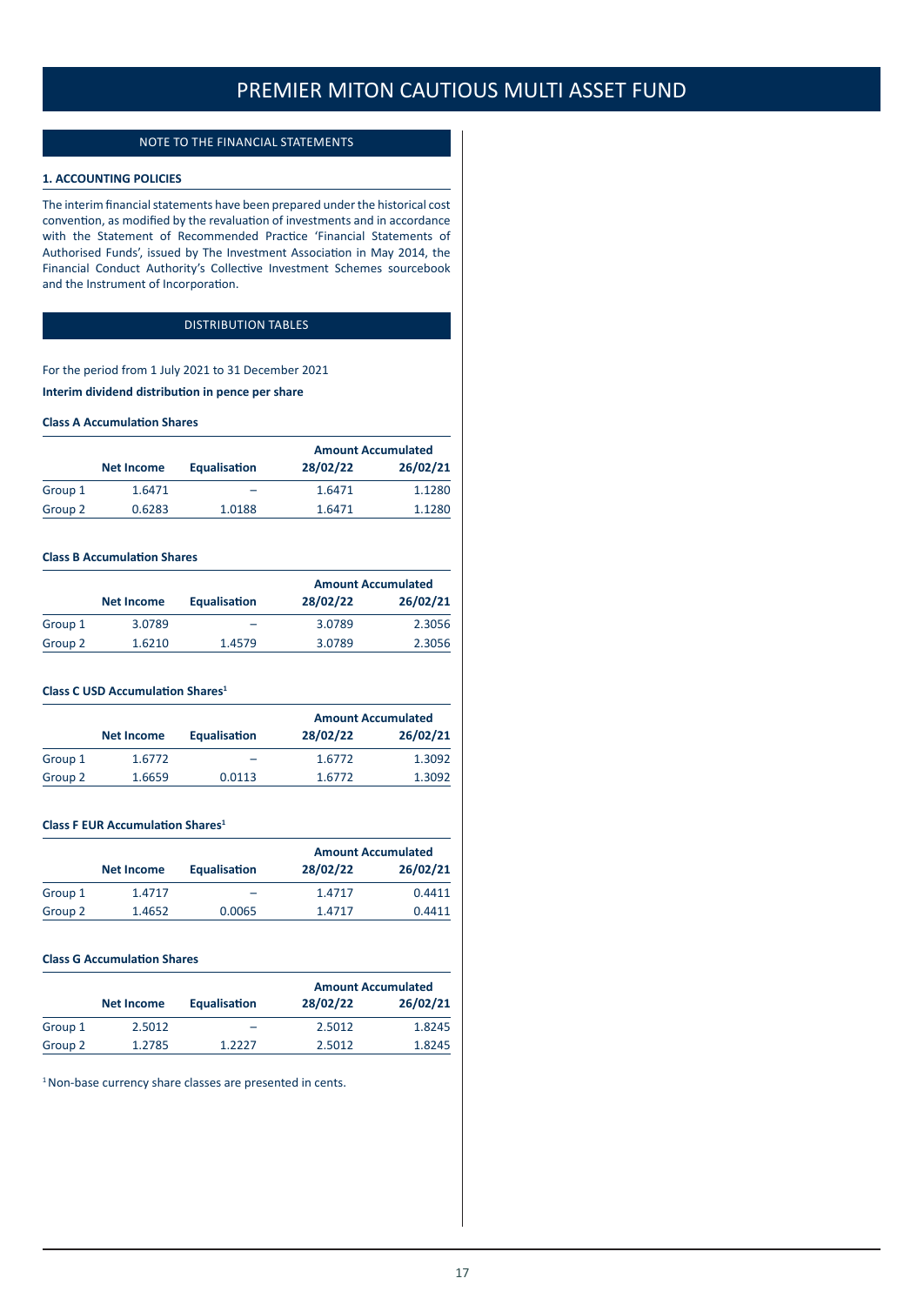### COMPARATIVE TABLES

#### <span id="page-18-0"></span>**Performance Record**

| <b>Calendar Year</b>                   | High (p) | Low $(p)$ |
|----------------------------------------|----------|-----------|
| <b>Class A Accumulation Shares</b>     |          |           |
| 2016                                   | 316.07   | 290.39    |
| 2017                                   | 330.46   | 309.44    |
| 2018                                   | 332.28   | 310.81    |
| 2019                                   | 338.18   | 311.92    |
| 2020                                   | 357.08   | 308.19    |
| 20211                                  | 365.10   | 351.56    |
| <b>Class B Income Shares</b>           |          |           |
| 20211,2                                | 411.80   | 397.75    |
| <b>Class B Accumulation Shares</b>     |          |           |
| 2016                                   | 345.68   | 315.95    |
| 2017                                   | 364.43   | 339.09    |
| 2018                                   | 366.97   | 345.66    |
| 2019                                   | 378.87   | 347.07    |
| 2020                                   | 403.17   | 345.97    |
| 20211                                  | 414.30   | 397.43    |
| <b>Class C USD Accumulation Shares</b> |          |           |
| 2016                                   | 433.57   | 369.21    |
| 2017                                   | 432.39   | 368.92    |
| 2018                                   | 459.03   | 381.49    |
| 2019                                   | 434.09   | 381.26    |
| 2020                                   | 471.00   | 344.00    |
| 2021 <sup>1</sup>                      | 351.81   | 339.19    |

#### **Income/Accumulation Record**

|                                                    | Net Income per |
|----------------------------------------------------|----------------|
| <b>Calendar Year</b>                               | Share (p)      |
| <b>Class A Accumulation Shares</b>                 |                |
| 2016                                               | 2.2623         |
| 2017                                               | 3.1369         |
| 2018                                               | 3.5993         |
| 2019                                               | 4.1406         |
| 2020                                               | 2.8336         |
| 20211                                              | 2.1585         |
| <b>Class B Income Shares</b>                       |                |
| $2021^{1,2}$                                       | 4.6513         |
| <b>Class B Accumulation Shares</b>                 |                |
| 2016                                               | 4.8882         |
| 2017                                               | 6.0171         |
| 2018                                               | 6.6707         |
| 2019                                               | 7.2685         |
| 2020                                               | 7.4466         |
| 20211                                              | 4.6443         |
| <b>Class C USD Accumulation Shares<sup>3</sup></b> |                |
| 2016                                               | 2.0272         |
| 2017                                               | 2.9902         |
| 2018                                               | 3.5781         |
| 2019                                               | 4.1417         |
| 2020                                               | 2.2190         |
| 2021 <sup>1</sup>                                  | 0.1821         |

#### **Net Asset Value (NAV)**

|                                        | Shares in    | NAV per Share |
|----------------------------------------|--------------|---------------|
| As at                                  | <b>Issue</b> | $(p)^4$       |
| <b>Class A Accumulation Shares</b>     |              |               |
| 30/06/20                               | 3,906,570    | 337.29        |
| 30/06/21                               | 6,970,984    | 356.98        |
| 31/12/21                               | 5,558,490    | 363.05        |
| <b>Class B Income Shares</b>           |              |               |
| 30/06/21                               | 1,756,683    | 401.84        |
| 31/12/21                               | 1,598,017    | 407.44        |
| <b>Class B Accumulation Shares</b>     |              |               |
| 30/06/20                               | 10,411,366   | 379.41        |
| 30/06/21                               | 44,116,234   | 404.28        |
| 31/12/21                               | 35,831,892   | 412.20        |
| <b>Class C USD Accumulation Shares</b> |              |               |
| 30/06/20                               | 352,288      | 403.21        |
| 30/06/21                               | 338,867      | 477.13        |
| 31/12/21                               | 228,389      | 470.53        |
|                                        |              |               |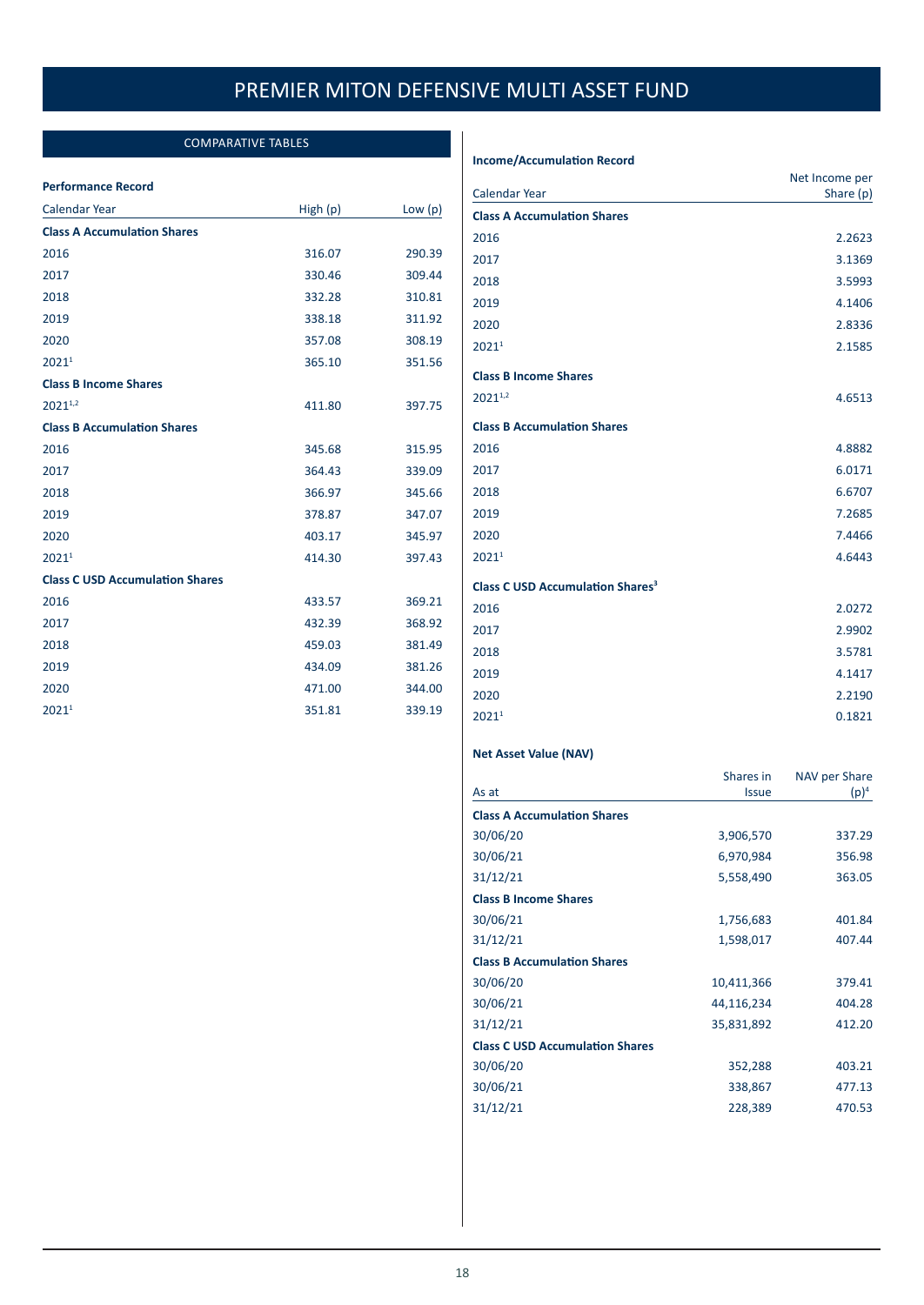<span id="page-19-0"></span>

|                  | NAV of Sub-Fund |
|------------------|-----------------|
| <b>Total NAV</b> | (f)             |
| 30/06/20         | 53,827,468      |
| 30/06/21         | 211,462,163     |
| 31/12/21         | 175,186,300     |

<sup>1</sup> To 31 December 2021.

- <sup>2</sup> From 1 March 2021 to 31 December 2021.
- <sup>3</sup> Non-base currency share classes are presented in cents.
- <sup>4</sup> The net asset value per share is calculated on a bid basis and excludes any distribution payable.

#### ONGOING CHARGES FIGURE (OCF)

|                                        | 31/12/21 | 30/06/21 |
|----------------------------------------|----------|----------|
| <b>Class A Accumulation Shares</b>     | 1.40%    | 1.34%    |
| <b>Class B Income Shares</b>           | 0.88%    | 0.84%    |
| <b>Class B Accumulation Shares</b>     | 0.88%    | 0.84%    |
| <b>Class C USD Accumulation Shares</b> | 1.88%    | 1.84%    |

The ongoing charges figure is based on the last six month's expenses for the period ending 31 December 2021 and may vary from year to year.

It excludes the costs of buying or selling assets for the sub-fund (unless these assets are shares of another fund).

In line with the Investment Association "Disclosure of Fund Charges and Costs" circular published July 2020, the OCF quoted includes costs associated with investment in Packaged Retail and Insurance-based Investment Products (PRIIPs).

| SYNTHETIC RISK AND REWARD INDICATOR (SRRI) CLASSES A & B |  |                |  |  |                                 |                                   |  |
|----------------------------------------------------------|--|----------------|--|--|---------------------------------|-----------------------------------|--|
| Typically lower rewards                                  |  |                |  |  | <b>Typically higher rewards</b> |                                   |  |
| Lower risk $\blacktriangleleft$                          |  |                |  |  |                                 | $\blacktriangleright$ Higher risk |  |
|                                                          |  | 3 <sup>1</sup> |  |  |                                 |                                   |  |

The specified share classes in this sub-fund are ranked as 4 because they have experienced medium rises and falls in value over the past five years. Please note that even the lowest ranking does not mean a risk-free investment.

The Synthetic Risk and Reward Indicator demonstrates where the sub-fund ranks in terms of its potential risk and reward. The higher the rank the greater the potential reward but the greater the risk of losing money. It is based on past data, may change over time and may not be a reliable indication of the future risk profile of the sub-fund.

#### SYNTHETIC RISK AND REWARD INDICATOR (SRRI) CLASS C USD

| Typically lower rewards |  |  | Typically higher rewards |   |             |
|-------------------------|--|--|--------------------------|---|-------------|
| Lower risk              |  |  |                          |   | Higher risk |
|                         |  |  |                          | b |             |

The specified share class in this sub-fund is ranked as 5 because it has experienced medium to high rises and falls in value over the past five years. Please note that even the lowest ranking does not mean a risk-free investment.

The Synthetic Risk and Reward Indicator demonstrates where the sub-fund ranks in terms of its potential risk and reward. The higher the rank the greater the potential reward but the greater the risk of losing money. It is based on past data, may change over time and may not be a reliable indication of the future risk profile of the sub-fund.

#### INVESTMENT OBJECTIVE AND POLICY

The investment objective of the Premier Miton Defensive Multi Asset Fund is to achieve capital growth over the long term, being five years or more.

The minimum recommended holding term is at least five years. This does not mean that the sub-fund will achieve the objective over this, or any other, specific time period and there is a risk of loss to the original capital invested.

The asset classes chosen by the sub-fund to meet the objective will include fixed income (including bonds issued by governments and companies), equities (company shares), property (including Real Estate Investment Trusts) commodities, cash and cash like investments.

The sub-fund will maintain exposure to a broad spread of underlying assets, although fixed income will usually be the largest single asset class.

The sub-fund will typically gain exposure to fixed income and equity assets through direct investment, but the investments in property and commodities will be indirect. The sub-fund may also invest in shares in collective investment schemes covering global markets. In order to create a diversified portfolio, the sub-fund will usually maintain a portfolio of at least 100 individual investments.

The sub-fund may invest in derivatives and forward transactions (these are contracts whose value is based on the change in price of an underlying investment), for the purposes of efficient portfolio management including hedging (hedging is designed to offset the risk of another investment falling in price).

#### INVESTMENT REVIEW

#### **PERFORMANCE**

The Premier Miton Defensive Multi Asset Fund (Class B Accumulation shares) returned 1.98% through the period, outperforming the IA Mixed Investment 20-60% Shares sector, which rose 1.11%. The FTSE Share Index returned 6.79%.

The sub-fund is classified in the IA Mixed Investment 0-35% Shares sector, which we believe is a meaningful comparator to help investors assess the performance of the sub-fund. As the sub-fund invests in a range of asset classes, there is no single index that is reflective of the sub-fund. The FTSE 100 Index has been selected as a performance comparator as we consider it assists in evaluating the sub-fund's performance and volatility from diverse assets against the performance and volatility of a single well-known asset class that UK investors are able to relate to (large UK companies) that the sub-fund may have exposure to.

#### **MARKET REVIEW**

The stock markets in developed economies experienced a decent second half of 2021, benefiting from a broadly risk-on environment, i.e. where investors were keen to take on more risk. Emerging markets struggled however, specifically China and Brazil for country specific reasons. Similarly, major government and investment grade bonds lost ground, whilst high yield corporate bonds benefited from risk-on. Commodities also had a broadly positive period, with gold, oil and agricultural commodities all enjoying positive returns.

#### **PERFORMANCE ATTRIBUTION**

Major contributors were the sub-fund's holdings in shares of US and European companies, with some contribution from UK equities, and minimal detractions from Japan and emerging market equities (company shares). Commodities also contributed, though not materially, while property and fixed income detracted at the margin.

#### **PORTFOLIO ACTIVITY**

The overall exposure to bonds was broadly unchanged. However, within that, our holdings to corporate bonds increased, mainly via sterling corporate bonds, while our holdings to government bonds decreased, mainly via UK government bonds. In addition, we sold the entirety of our modest exposure to emerging market bonds, as the underlying assets as well as their currencies came under pressure.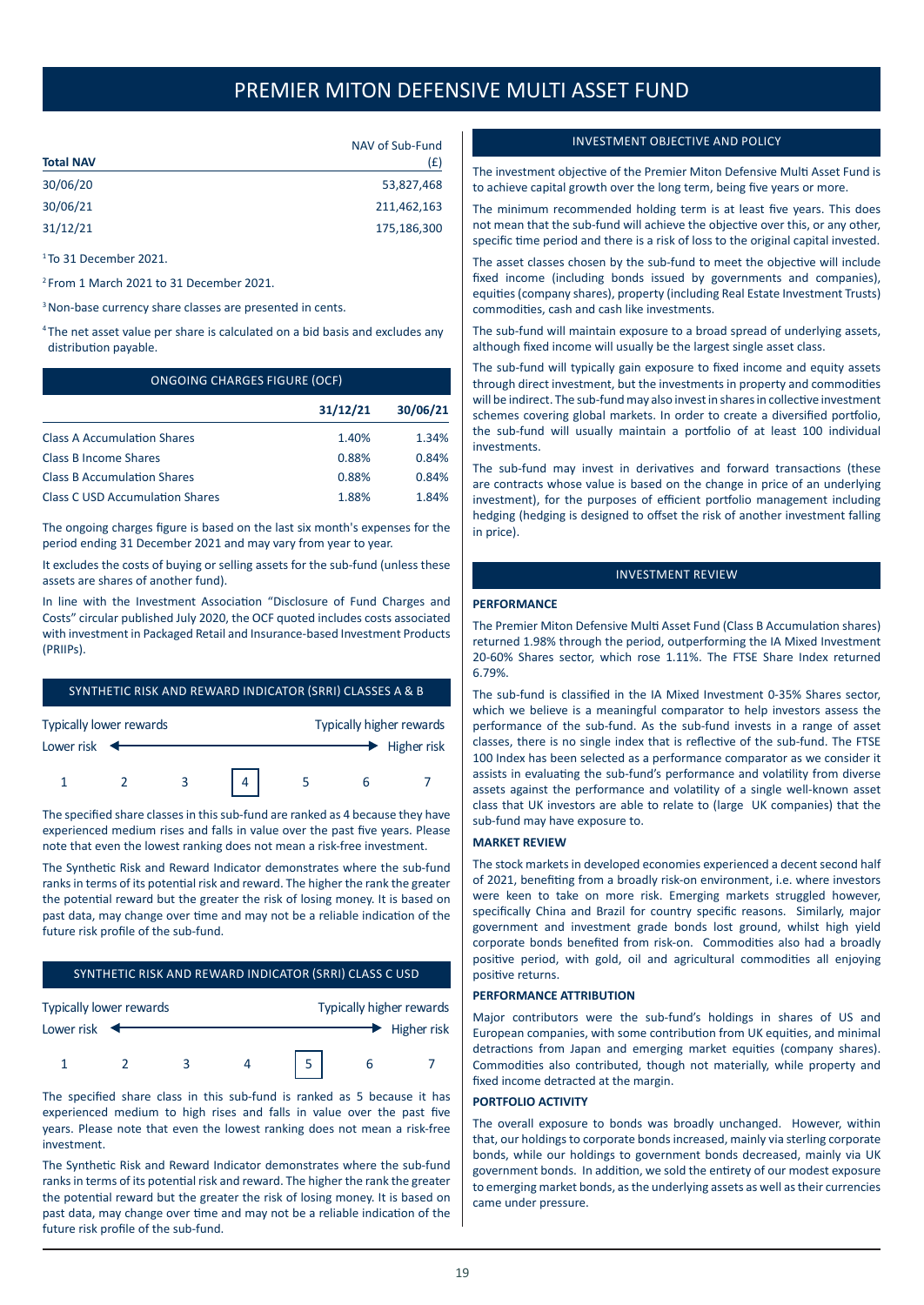Our holdings in equities was little changed at an aggregate and geographic level but a number of positions that exhibited fading share price momentum were sold, in both the growth and value space, in line with our strict sell discipline

We added to commodities, specifically initiating positions in agricultural commodities and industrial metals, complementing the existing gold position.

Finally, we sold the Japanese property exposure, again on fading momentum.

#### **OUTLOOK**

The economic growth outlook is more positive now, in part due to growing perception that the Omicron variant will be less disruptive. However, the inflation outlook remains uncertain.

As such, monetary policy, particularly in the US, continues to be a key focus for markets. Liquidity provided by The Federal Reserve has been a key driver of assets and expectations are that this will start to be withdrawn in coming months.

The pace and scale of this liquidity removal will take some time for markets to digest and we should expect markets to be somewhat bumpy. In practice, US Treasury yields remain key to the outlook across assets. For example, the degree to which equity markets rotate away from growth to value.

Source: Premier Portfolio Managers Limited, January 2022. The information provided and opinions expressed are those of the investment manager and can change. This information should not be interpreted as investment advice.

Performance data taken from FE Analytics. Basis: total return, net income reinvested, UK Sterling, Class B accumulation shares as at 31 December 2021. Reference to any particular investment does not constitute a recommendation to buy or sell the investment. Performance could be shown on a combination of bid, mid or offer prices, depending on the period of reporting, and is shown net of fees with net income reinvested. Past performance is not a guide to future returns and there is a risk of loss to capital.

The top ten purchases and sales during the period were as follows:

| <b>Purchases</b>                                                                                       | Costs<br>£'000               | <b>Sales</b>                                                                                                                                           | <b>Proceeds</b><br>£'000                  |
|--------------------------------------------------------------------------------------------------------|------------------------------|--------------------------------------------------------------------------------------------------------------------------------------------------------|-------------------------------------------|
| US Treasury 1.50%<br>30/11/2024<br>US Treasury 4.50%<br>15/05/2038<br>US Treasury 1.375%<br>15/08/2050 | 8,854<br>4,211<br>3,796      | US Treasury 1.50%<br>30/11/2024<br>UK Treasury 1.00%<br>22/04/2024<br>US Treasury 4.50%<br>15/05/2038                                                  | 15,428<br>6,156<br>3,066                  |
| WisdomTree Agriculture<br><b>Invesco Physical Gold ETC</b><br>WisdomTree Industrial<br><b>Metals</b>   | 3,122<br>2,015<br>1,770      | UK Treasury 2.25%<br>07/09/2023<br>Vanguard FTSE 250 UCITS<br><b>ETF</b>                                                                               | 2,477<br>2,225                            |
| <b>NextEra Energy</b><br>Apple<br>UK Treasury 2.00% Index-<br>Linked 26/01/2035<br>Amazon.com          | 1,217<br>1,031<br>954<br>943 | UK Treasury 0.50%<br>22/07/2022<br><b>Invesco Physical Gold ETC</b><br>Mexico 7.50%<br>03/06/2027<br>South Africa 10.50%<br>21/12/2026<br>Alphabet 'A' | 2,207<br>1,498<br>1,173<br>1,145<br>1,053 |
| <b>Total purchases during</b><br>the period were                                                       | 42,557                       | <b>Total sales during</b><br>the period were                                                                                                           | 73,718                                    |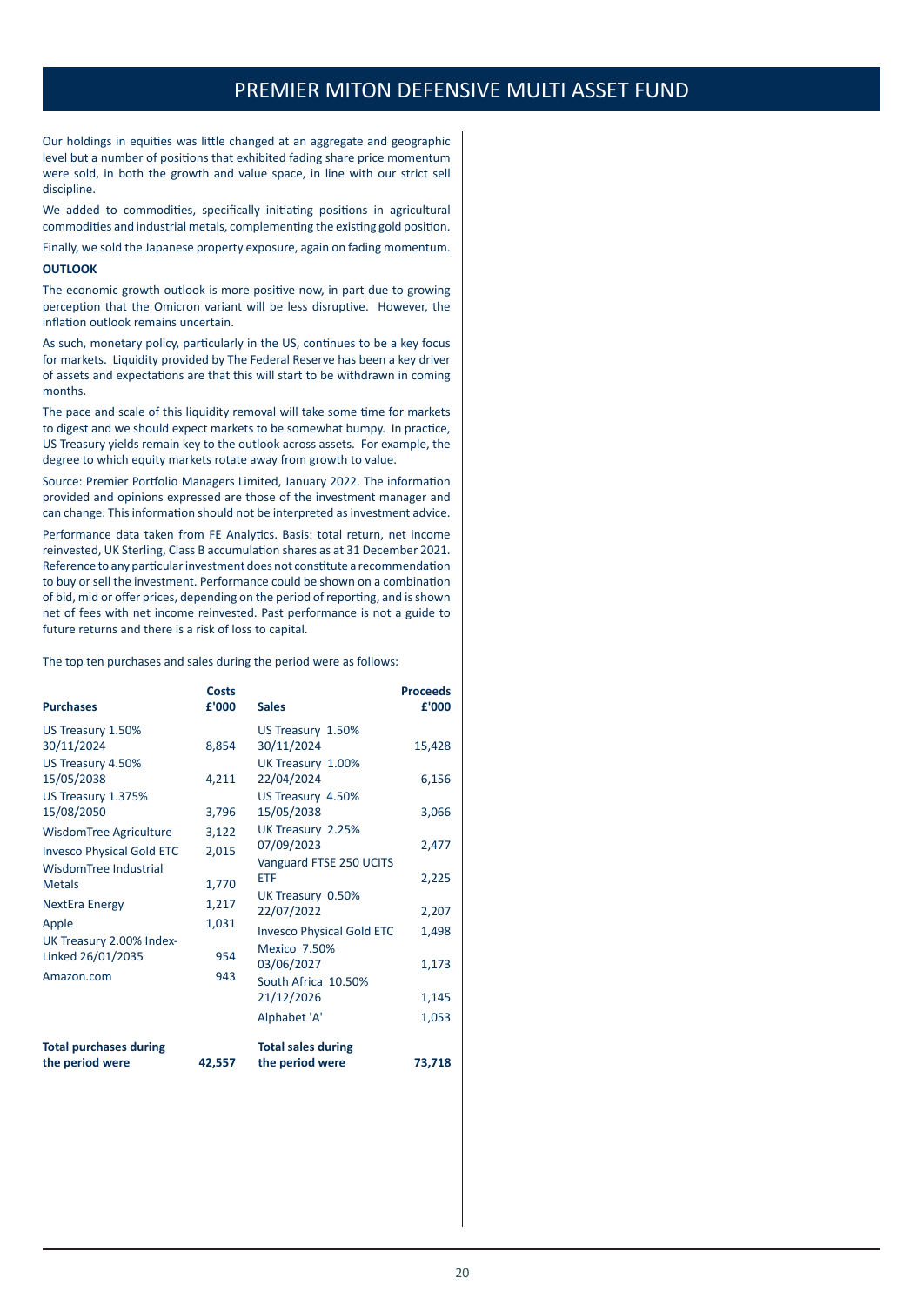### PORTFOLIO OF INVESTMENTS

#### <span id="page-21-0"></span>As at 31 December 2021

| <b>Holding</b>             | Investment                                                          | <b>Market</b><br>Value<br>£'000 | <b>Total</b><br>Value of<br>Sub-Fund<br>% |
|----------------------------|---------------------------------------------------------------------|---------------------------------|-------------------------------------------|
|                            | <b>DEBT SECURITIES 54.60% (57.96%)</b>                              |                                 |                                           |
|                            | Corporate Bonds 44.79% (42.42%)                                     |                                 |                                           |
| GBP 458,000                | Admiral Group 5.50% 25/07/2024                                      | 497                             | 0.28                                      |
| USD 300,000                | Allergan Funding SCS 3.45%                                          |                                 |                                           |
|                            | 15/03/2022                                                          | 223                             | 0.13                                      |
| GBP 300,000                | America Movil 5.00% 27/10/2026                                      | 345                             | 0.20                                      |
| GBP 300,000                | <b>Anglian Water Services Financing</b><br>4.50% 05/10/2027         | 349                             | 0.20                                      |
| GBP 400,000                | Anglo American Capital 3.375%<br>11/03/2029                         | 427                             | 0.24                                      |
| GBP 500,000                | Anheuser-Busch InBev 2.25%<br>24/05/2029                            | 515                             | 0.29                                      |
| GBP 600,000                | Anheuser-Busch InBev 9.75%<br>30/07/2024                            | 727                             | 0.41                                      |
| USD 800,000                | Apache 4.625% 15/11/2025                                            | 635                             | 0.36                                      |
| USD 600,000                | AstraZeneca 3.375% 16/11/2025                                       | 478                             | 0.27                                      |
| USD 1,125,000              | AstraZeneca 4.00% 17/01/2029                                        | 938                             | 0.54                                      |
| GBP 350,000                | AT&T 4.25% 01/06/2043                                               | 435                             | 0.25                                      |
| USD 150,000                | Banco do Brasil 5.875%                                              |                                 |                                           |
| USD 600,000                | 26/01/2022<br>Banco Santander 3.848%                                | 111                             | 0.06                                      |
|                            | 12/04/2023                                                          | 461                             | 0.26                                      |
| USD 400,000                | Banco Santander 7.50% Perpetual                                     | 319                             | 0.18                                      |
| USD 44,000                 | Bancolombia 5.125% 11/09/2022                                       | 33                              | 0.02                                      |
| GBP 250,000                | Bank of America 7.00% 31/07/2028                                    | 331                             | 0.19                                      |
| GBP 1,000,000              | Bank of Ireland 3.125% 19/09/2027                                   | 1,008                           | 0.58                                      |
| USD 840,000                | Bank of Nova Scotia 4.50%<br>16/12/2025                             | 685                             | 0.39                                      |
| GBP 1,000,000              | Barclays 7.125% Perpetual                                           | 1,100                           | 0.63                                      |
| GBP 1,000,000              | Barclays 7.25% Variable Perpetual                                   | 1,045                           | 0.60                                      |
| USD 600,000                | <b>BAT International Finance 1.668%</b><br>25/03/2026               | 437                             | 0.25                                      |
| GBP 170,000                | <b>BAT International Finance 7.25%</b><br>12/03/2024                | 190                             | 0.11                                      |
| USD 1,100,000              | Bayer US Finance II 4.375%                                          | 912                             | 0.52                                      |
| GBP 840,000                | 15/12/2028<br><b>Bellis Acquisition 3.25%</b>                       |                                 |                                           |
|                            | 16/02/2026                                                          | 808                             | 0.46                                      |
| GBP 350,000                | BNP Paribas 3.375% 23/01/2026                                       | 372<br>352                      | 0.21<br>0.20                              |
| USD 450,000                | BorgWarner 3.375% 15/03/2025                                        |                                 |                                           |
| GBP 200,000<br>GBP 150,000 | BRIT Insurance 6.625% 09/12/2030<br><b>British American Tobacco</b> | 191                             | 0.11                                      |
|                            | International Finance 5.75%<br>05/07/2040                           | 182                             | 0.10                                      |
| GBP 350,000                | BUPA Finance 5.00% 25/04/2023                                       | 366                             | 0.21                                      |
| USD 50,000                 | Caixa Economica Federal 3.50%<br>07/11/2022                         | 38                              | 0.02                                      |
| USD 1,100,000              | Campbell Soup 3.95% 15/03/2025                                      | 873                             | 0.50                                      |
| GBP 300,000                | Compass Group 2.00% 05/09/2025                                      | 307                             | 0.18                                      |
| GBP 200,000                | Cooperatieve Rabobank UA 4.625%<br>23/05/2029                       | 232                             | 0.13                                      |
| GBP 1,000,000              | <b>Coventry Building Society 1.00%</b>                              |                                 |                                           |
|                            | 21/09/2025                                                          | 981                             | 0.56                                      |
| USD 300,000<br>USD 600,000 | Credit Agricole 6.875% Perpetual                                    | 243                             | 0.14<br>0.28                              |
|                            | Credit Agricole 7.875% Perpetual                                    | 487                             |                                           |
| USD 300,000<br>GBP 400,000 | Credit Agricole 8.125% Perpetual<br>Credit Suisse Group 2.125%      | 263                             | 0.15                                      |
| USD 1,100,000              | 12/09/2025<br>Credit Suisse Group 7.125%                            | 402                             | 0.23                                      |
|                            | Perpetual                                                           | 837                             | 0.48                                      |

| <b>Holding</b>               | Investment                                                        | <b>Market</b><br>Value<br>£'000 | Total<br>Value of<br>Sub-Fund<br>% |
|------------------------------|-------------------------------------------------------------------|---------------------------------|------------------------------------|
|                              | <b>Corporate Bonds continued</b>                                  |                                 |                                    |
| USD 1,100,000                | D.R. Horton 2.60% 15/10/2025                                      | 843                             | 0.48                               |
| GBP 500,000                  | Daimler International Finance<br>2.00% 04/09/2023                 | 506                             | 0.29                               |
|                              | DCP Midstream 7.375% Perpetual                                    | 219                             | 0.13                               |
| USD 300,000<br>USD 920,000   | Dell International EMC 6.02%                                      |                                 |                                    |
|                              | 15/06/2026                                                        | 789                             | 0.45                               |
| GBP 300,000                  | Diageo Finance 1.75% 12/10/2026                                   | 306                             | 0.17                               |
| GBP 200,000                  | <b>E.ON International Finance 5.50%</b><br>06/07/2022             | 205                             | 0.12                               |
| USD 1,100,000                | EDP 1.71% 24/01/2028                                              | 795                             | 0.45                               |
| GBP 300,000                  | Electricite de France 6.25%<br>30/05/2028                         | 379                             | 0.22                               |
| GBP 200,000                  | Electricite de France FRN 5.875%                                  |                                 |                                    |
| GBP 700,000                  | Perpetual<br>Enel Finance International 5.625%                    | 220                             | 0.13                               |
|                              | 14/08/2024                                                        | 777                             | 0.44                               |
| USD 794,000                  | <b>EQM Midstream Partners 4.00%</b><br>01/08/2024                 | 611                             | 0.35                               |
| USD 750,000                  | EQT 6.625% 01/02/2025                                             | 629                             | 0.36                               |
| USD 1,200,000                | <b>Fidelity National Information</b><br>Services 1.15% 01/03/2026 | 867                             | 0.49                               |
| GBP 300,000                  | <b>Fidelity National Information</b>                              |                                 |                                    |
| USD 1,300,000                | Services 3.36% 21/05/2031<br>Ford Motor Credit 3.375%             | 331                             | 0.19                               |
|                              | 13/11/2025                                                        | 1,002                           | 0.57                               |
| USD 350,000                  | <b>General Motors Financial 4.35%</b><br>17/01/2027               | 286                             | 0.16                               |
| GBP 300,000                  | GKN 5.375% 19/09/2022                                             | 308                             | 0.18                               |
| GBP 600,000                  | GlaxoSmithKline Capital 1.25%<br>12/10/2028                       | 590                             | 0.34                               |
| GBP 400,000                  | Glencore Finance Europe 3.125%<br>26/03/2026                      | 418                             | 0.24                               |
| USD 900,000                  | Glencore Funding 2.50%<br>01/09/2030                              | 647                             | 0.37                               |
| USD 1,230,000                | Goldman Sachs Group 4.25%<br>21/10/2025                           | 996                             | 0.57                               |
| GBP 1,000,000                | Hammerson 3.50% 27/10/2025                                        | 1,014                           | 0.58                               |
| USD 800,000                  | HCA 4.125% 15/06/2029                                             | 653                             | 0.37                               |
| USD 320,000                  | HCA 5.25% 15/06/2026                                              | 267                             | 0.15                               |
|                              | USD 300,000 HCA 5.875% 15/02/2026                                 | 252                             | 0.14                               |
| USD 1,330,000                | Hewlett Packard Enterprise 1.75%<br>01/04/2026                    | 986                             | 0.56                               |
| GBP 300,000                  | Hutchison Whampoa Finance UK<br>5.625% 24/11/2026                 | 356                             | 0.20                               |
| GBP 550,000                  | Iberdrola Finanzas 7.375%<br>29/01/2024                           | 618                             | 0.35                               |
| GBP 300,000                  | Imperial Brands Finance 8.125%<br>15/03/2024                      | 339                             | 0.19                               |
| USD 1,150,000                | ING Groep 6.50% Perpetual                                         | 926                             | 0.53                               |
| USD 200,000                  | ING Groep 6.75% Perpetual                                         | 160                             | 0.09                               |
| GBP 200,000                  | <b>InterContinental Hotels Group</b><br>3.875% 28/11/2022         | 205                             | 0.12                               |
| GBP 140,000                  | Intermediate Capital Group 5.00%<br>24/03/2023                    | 145                             | 0.08                               |
| USD 1,200,000                | <b>International Business Machines</b><br>3.45% 19/02/2026        | 954                             | 0.54                               |
| USD 900,000                  | Intesa Sanpaolo 5.017%                                            |                                 |                                    |
|                              | 26/06/2024                                                        | 716                             | 0.41                               |
| GBP 325,000<br>USD 1,100,000 | John Lewis 6.125% 21/01/2025<br>JPMorgan Chase 4.023%             | 357                             | 0.20                               |
|                              | 05/12/2024                                                        | 861                             | 0.49                               |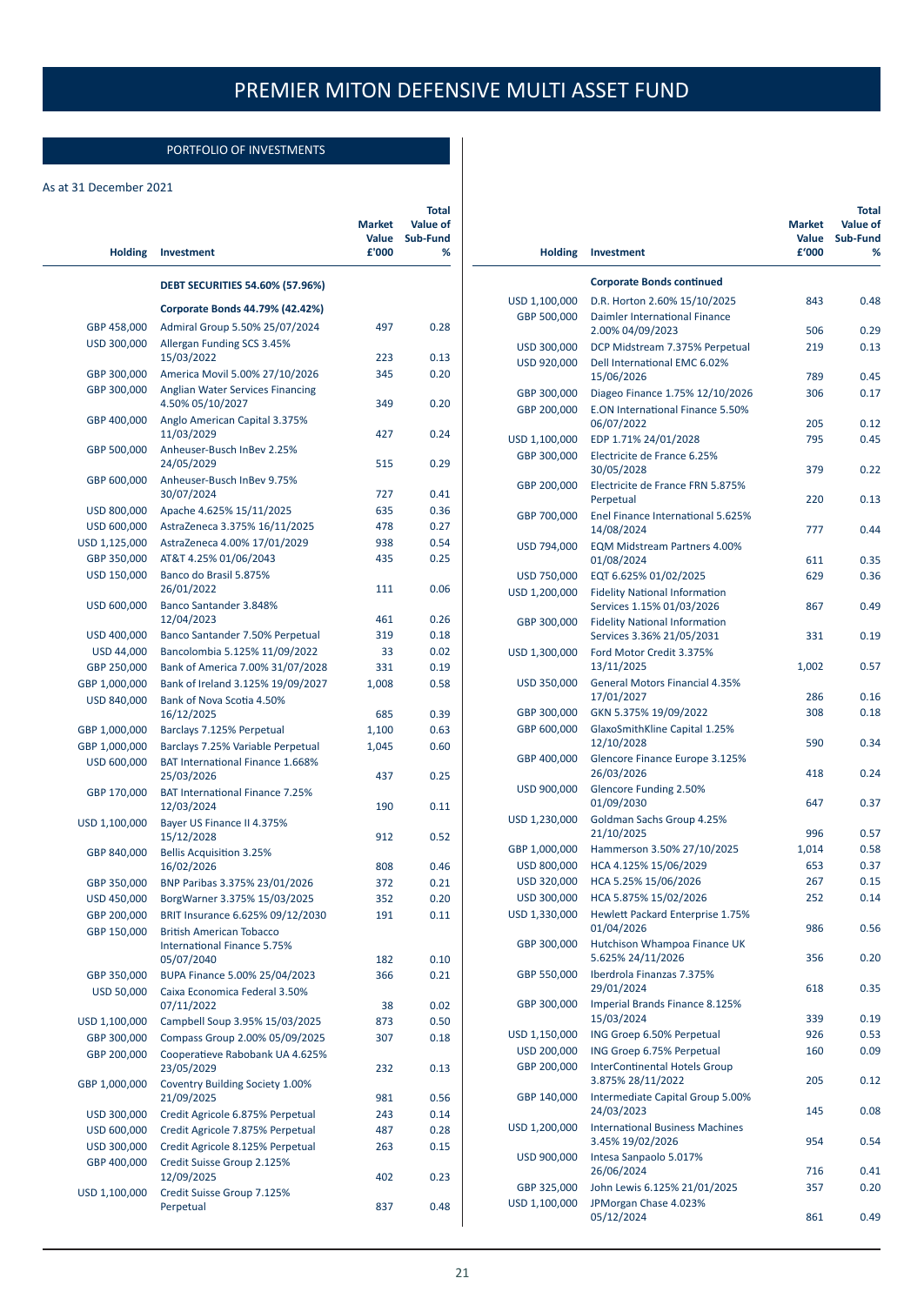### PORTFOLIO OF INVESTMENTS

#### As at 31 December 2021

| <b>Holding</b>               | <b>Investment</b>                                                             | <b>Market</b><br>Value<br>£'000 | <b>Total</b><br><b>Value of</b><br>Sub-Fund<br>% |
|------------------------------|-------------------------------------------------------------------------------|---------------------------------|--------------------------------------------------|
|                              |                                                                               |                                 |                                                  |
|                              | <b>Corporate Bonds continued</b>                                              |                                 |                                                  |
| USD 1,300,000<br>USD 900,000 | Kellogg 3.40% 15/11/2027<br>Kinder Morgan Energy Partners<br>4.15% 01/02/2024 | 1,038<br>704                    | 0.59<br>0.40                                     |
| GBP 540,000                  | Liverpool Victoria Friendly Society<br>FRN 6.50% 22/05/2043                   | 565                             | 0.32                                             |
| GBP 1,000,000                | Lloyds Banking Group FRN 7.625%<br>Perpetual                                  | 1,069                           | 0.61                                             |
| GBP 300,000                  | London Power Networks 6.125%<br>07/06/2027                                    | 371                             | 0.21                                             |
| GBP 200,000                  | M&G 6.25% 20/10/2068                                                          | 253                             | 0.14                                             |
| GBP 750,000                  | Marks & Spencer 3.25%<br>10/07/2027                                           | 775                             | 0.44                                             |
| USD 800,000                  | Melco Resorts Finance 5.25%<br>26/04/2026                                     | 587                             | 0.34                                             |
| USD 940,000                  | Micron Technology 4.185%<br>15/02/2027                                        | 764                             | 0.44                                             |
| GBP 500,000                  | Morgan Stanley 2.625%<br>09/03/2027                                           | 521                             | 0.30                                             |
| USD 560,000                  | Morgan Stanley 3.875%<br>29/04/2024                                           | 441                             | 0.25                                             |
| USD 1,000,000                | Mosaic 4.05% 15/11/2027                                                       | 819                             | 0.47                                             |
| GBP 250,000                  | National Express Group 2.50%<br>11/11/2023                                    | 255                             | 0.15                                             |
| GBP 450,000                  | Nationwide Building Society 1.00%<br>24/01/2023                               | 450                             | 0.26                                             |
| GBP 300,000                  | Nationwide Building Society 3.00%<br>06/05/2026                               | 321                             | 0.18                                             |
| GBP 1,000,000                | Nationwide Building Society<br>5.875% Perpetual                               | 1,074                           | 0.61                                             |
| USD 1,100,000                | NatWest Group 8.00% Perpetual                                                 | 949                             | 0.54                                             |
| USD 478,000                  | Navient 7.25% 25/09/2023                                                      | 382                             | 0.22                                             |
| GBP 200,000                  | Next 4.375% 02/10/2026                                                        | 222                             | 0.13                                             |
| GBP 200,000                  | Northern Powergrid 7.25%<br>15/12/2022                                        | 212                             | 0.12                                             |
| GBP 750,000                  | Northumbrian Water Finance<br>6.875% 06/02/2023                               | 795                             | 0.45                                             |
| USD 800,000                  | Occidental Petroleum 3.50%<br>15/06/2025                                      | 608                             | 0.35                                             |
| USD 346,000                  | <b>Office Properties Income Trust</b><br>4.25% 15/05/2024                     | 268                             | 0.15                                             |
| USD 800,000                  | OneMain Finance 6.875%<br>15/03/2025                                          | 662                             | 0.38                                             |
| USD 1,100,000                | Oracle 2.50% 01/04/2025                                                       | 835                             | 0.48                                             |
| USD 930,000                  | Pacific Gas and Electric 3.15%<br>01/01/2026                                  | 706                             | 0.40                                             |
| USD 300,000                  | Plains All American Pipeline<br>6.125% Perpetual                              | 189                             | 0.11                                             |
| USD 1,200,000                | Royal Bank of Canada 2.25%<br>01/11/2024                                      | 915                             | 0.52                                             |
| GBP 950,000                  | Santander UK Group 7.375%<br>Perpetual                                        | 970                             | 0.55                                             |
| GBP 400,000                  | Scottish Power UK 6.75%<br>29/05/2023                                         | 431                             | 0.25                                             |
| USD 800,000                  | Service Properties Trust 4.50%<br>15/06/2023                                  | 604                             | 0.34                                             |
| GBP 350,000                  | Severn Trent Utilities Finance<br>6.125% 26/02/2024                           | 386                             | 0.22                                             |
| GBP 400,000                  | Shell International Finance 1.00%<br>10/12/2030                               | 373                             | 0.21                                             |
| USD 1,100,000                | Sherwin-Williams 3.45%<br>01/06/2027                                          | 883                             | 0.50                                             |
|                              |                                                                               |                                 |                                                  |

| <b>Holding</b>                 | Investment                                                                           | <b>Market</b><br>Value<br>£'000 | Total<br>Value of<br>Sub-Fund<br>% |
|--------------------------------|--------------------------------------------------------------------------------------|---------------------------------|------------------------------------|
|                                | <b>Corporate Bonds continued</b>                                                     |                                 |                                    |
| USD 1,100,000                  | Southern 4.00% 15/01/2051                                                            | 835                             | 0.48                               |
| GBP 200,000                    | Southern Gas Networks 2.50%<br>03/02/2025                                            | 207                             | 0.12                               |
| GBP 400,000                    | Southern Gas Networks 4.875%<br>05/10/2023                                           | 425                             | 0.24                               |
| GBP 550,000                    | SSE 5.875% 22/09/2022                                                                | 570                             | 0.33                               |
| USD 1,440,000                  | Starbucks 2.55% 15/11/2030                                                           | 1,091                           | 0.62                               |
| USD 350,000                    | Sysco 3.25% 15/07/2027                                                               | 276                             | 0.16                               |
| GBP 850,000                    | TalkTalk Telecom Group 3.875%<br>20/02/2025                                          | 808                             | 0.46                               |
| GBP 780,000                    | TDC 6.875% 23/02/2023                                                                | 827                             | 0.47                               |
| USD 700,000                    | Tenet Healthcare 4.875%<br>01/01/2026                                                | 534                             | 0.30                               |
| GBP 400,000                    | Tesco 6.125% 24/02/2022                                                              | 403                             | 0.23                               |
| GBP 300,000                    | <b>Tesco Personal Finance 3.50%</b><br>25/07/2025                                    | 310                             | 0.18                               |
| GBP 1,000,000                  | <b>Thames Water Utilities Finance</b><br>2.375% 03/05/2023                           | 1,004                           | 0.57                               |
| USD 1,100,000                  | United Parcel Service 3.90%<br>01/04/2025                                            | 880                             | 0.50                               |
| GBP 300,000                    | United Parcel Service 5.50%<br>12/02/2031                                            | 387                             | 0.22                               |
| USD 1,200,000                  | UnitedHealth 1.15% 15/05/2026                                                        | 881                             | 0.50                               |
| USD 1,200,000                  | <b>Verizon Communications 1.45%</b><br>20/03/2026                                    | 886                             | 0.51                               |
| GBP 850,000                    | Virgin Media Secured Finance<br>4.125% 15/08/2030                                    | 837                             | 0.48                               |
| GBP 400,000                    | Virgin Money UK 7.875%<br>14/12/2028                                                 | 442                             | 0.25                               |
| USD 400,000                    | VMware 4.65% 15/05/2027                                                              | 334                             | 0.19                               |
| USD 1,400,000<br>GBP 600,000   | Vodafone 6.25% 03/10/2078<br><b>Volkswagen Financial Services</b>                    | 1,111                           | 0.63                               |
|                                | 1.125% 18/09/2023                                                                    | 597                             | 0.34                               |
| USD 600,000                    | Walt Disney 3.35% 24/03/2025                                                         | 474                             | 0.27                               |
| USD 830,000                    | Wells Fargo 4.10% 03/06/2026                                                         | 669                             | 0.38                               |
| GBP 250,000<br>GBP 375,000     | Welltower 4.80% 20/11/2028<br><b>Western Power Distribution</b><br>3.625% 06/11/2023 | 292<br>390                      | 0.17<br>0.22                       |
| GBP 200,000                    | <b>Western Power Distribution East</b>                                               | 208                             | 0.12                               |
| GBP 600,000                    | Midlands 5.25% 1//01/2023<br>Whitbread Group 3.375%<br>16/10/2025                    | 621                             | 0.35                               |
| GBP 250,000                    | William Hill 4.875% 07/09/2023                                                       | 256                             | 0.15                               |
| USD 800,000                    | Xerox 5.00% 15/08/2025                                                               | 629                             | 0.36                               |
| GBP 500,000                    | Yorkshire Building Society 3.50%<br>21/04/2026                                       | 542                             | 0.31                               |
| GBP 300,000                    | Yorkshire Building Society 13.50%<br>01/04/2025                                      | 403                             | 0.23                               |
| GBP 350,000                    | Yorkshire Water Finance 1.75%<br>26/11/2026                                          | 353                             | 0.20                               |
|                                |                                                                                      | 78,547                          | 44.79                              |
|                                |                                                                                      |                                 |                                    |
| GBP 300,000                    | Government Bonds 9.81% (15.54%)<br>UK Treasury 2.00% Index-Linked                    |                                 |                                    |
|                                | 26/01/2035                                                                           | 926                             | 0.53                               |
| GBP 1,800,000                  | UK Treasury 2.25% 07/09/2023                                                         | 1,849                           | 1.06                               |
| USD 6,700,000                  | US Treasury 1.375% 15/08/2050                                                        | 4,348                           | 2.49                               |
| USD 4,700,000<br>USD 6,250,000 | US Treasury 1.50% 30/11/2024<br>US Treasury 4.50% 15/05/2038                         | 3,543<br>6,483                  | 2.02<br>3.71                       |
|                                |                                                                                      | 17,149                          | 9.81                               |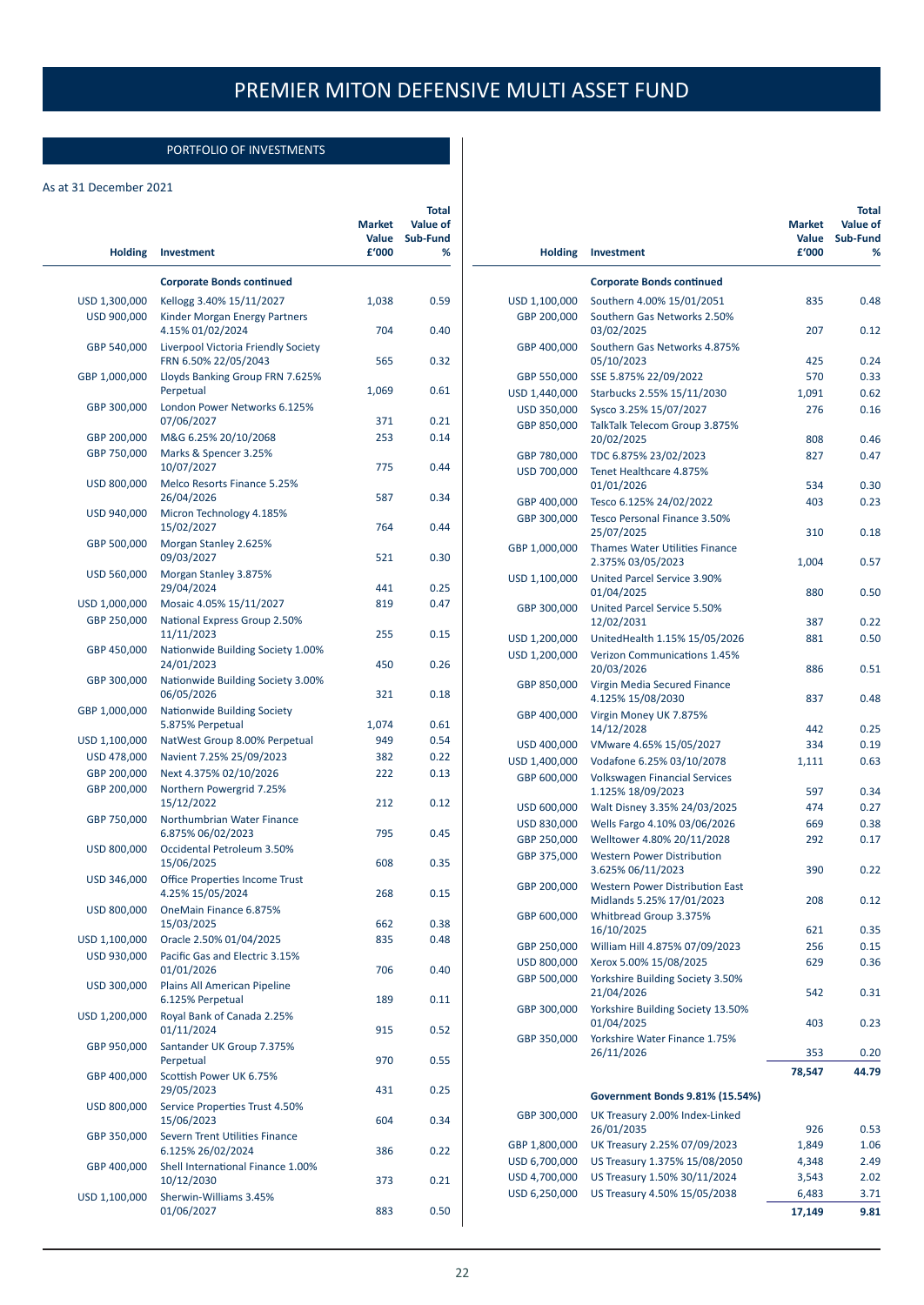### PORTFOLIO OF INVESTMENTS

#### As at 31 December 2021

| <b>Holding</b> | Investment                                             | Market<br>Value<br>£'000 | Total<br><b>Value of</b><br>Sub-Fund<br>℅ |
|----------------|--------------------------------------------------------|--------------------------|-------------------------------------------|
|                | EQUITIES 27.04% (28.22%)                               |                          |                                           |
|                | Asia Pacific (ex Japan) 0.00% (0.27%)                  |                          |                                           |
|                | Australia 0.00% (0.51%)                                |                          |                                           |
|                | Continental Europe 10.48% (10.04%)                     |                          |                                           |
| 111,390        | Alcentra European Floating Rate<br>Income <sup>1</sup> | 4                        |                                           |
| 32,000         | ArcelorMittal                                          | 757                      | 0.43                                      |
| 1,600          | ASML                                                   | 952                      | 0.54                                      |
| 15,000         | Compagnie de Saint-Gobain                              | 777                      | 0.44                                      |
| 66,000         | <b>Credit Agricole</b>                                 | 691                      | 0.39                                      |
| 15,000         | <b>Dassault Systemes</b>                               | 659                      | 0.38                                      |
| 10,410         | <b>Eurofins Scientific</b>                             | 965                      | 0.55                                      |
| 45,000         | Fortum                                                 | 1,020                    | 0.58                                      |
| 3,800          | <b>ICON</b>                                            | 872                      | 0.50                                      |
| 15,000         | Johnson Controls International                         | 902                      | 0.51                                      |
| 3,460          | L'Oreal                                                | 1,219                    | 0.70                                      |
| 1,700          | <b>LVMH Moet Hennessy Louis</b>                        |                          |                                           |
|                | Vuitton                                                | 1,035                    | 0.59                                      |
| 10,600         | <b>Nestle</b>                                          | 1,098                    | 0.63                                      |
| 79,000         | Nibe Industrier                                        | 887                      | 0.51                                      |
| 5,500          | <b>Pernod Ricard</b>                                   | 974                      | 0.56                                      |
| 8,070          | <b>Schneider Electric</b>                              | 1,172                    | 0.67                                      |
| 24,200         | Societe Generale                                       | 613                      | 0.35                                      |
| 26,000         | STMicroelectronics                                     | 947                      | 0.54                                      |
| 720            | Straumann                                              | 1,133                    | 0.65                                      |
| 25,000         | Total                                                  | 939                      | 0.54                                      |
| 65,000         | <b>UniCredit</b>                                       | 739                      | 0.42                                      |
|                |                                                        | 18,355                   | 10.48                                     |
|                | Japan 0.00% (1.07%)                                    |                          |                                           |
|                | North America 11.87% (11.02%)                          |                          |                                           |
| 700            | Adobe                                                  | 296                      | 0.17                                      |
| 220            | Alphabet 'A'                                           | 477                      | 0.27                                      |
| 4,250          | Apple                                                  | 562                      | 0.32                                      |
| 17,200         | Archer-Daniels-Midland                                 | 854                      | 0.49                                      |
| 10,800         | <b>Bunge</b>                                           | 737                      | 0.42                                      |
| 2,400          | <b>Charles River Laboratories</b>                      | 669                      | 0.38                                      |
| 11,600         | Comerica                                               | 749                      | 0.43                                      |
| 11,800         | <b>CVS Health</b>                                      | 908                      | 0.52                                      |
| 15,500         | <b>Exxon Mobil</b>                                     | 699                      | 0.40                                      |
| 24,900         | <b>Fifth Third Bancorp</b>                             | 806                      | 0.46                                      |
| 30,000         | Freeport-McMoRan                                       | 927                      | 0.53                                      |
| 3,650          | <b>Home Depot</b>                                      | 1,110                    | 0.63                                      |
| 3,500          | <b>IQVIA</b>                                           | 734                      | 0.42                                      |
| 90,900         | <b>JBS</b>                                             | 459                      | 0.26                                      |
| 49,000         | <b>KeyCorp</b>                                         | 843                      | 0.48                                      |
| 5,900          | Lowe's                                                 | 1,123                    | 0.64                                      |
| 4,020          | Microsoft                                              | 1,012                    | 0.58                                      |
| 28,000         | <b>Mosaic</b>                                          | 814                      | 0.46                                      |
| 15,700         | <b>NextEra Energy</b>                                  | 1,081                    | 0.62                                      |
| 16,900         | Nutrien                                                | 936                      | 0.53                                      |
| 11,000         | Pentair                                                | 590                      | 0.34                                      |
| 4,620          | <b>Rockwell Automation</b>                             | 1,189                    | 0.69                                      |
| 3,500          | Salesforce.com                                         | 663                      | 0.38                                      |
| 18,000         | <b>Steel Dynamics</b>                                  | 827                      | 0.47                                      |
| 14,400         | <b>West Fraser Timber</b>                              | 1,019                    | 0.58                                      |
|                |                                                        |                          |                                           |

| <b>Holding</b>   | Investment                                                                                                                      | <b>Market</b><br>Value<br>£'000 | Total<br>Value of<br>Sub-Fund<br>% |
|------------------|---------------------------------------------------------------------------------------------------------------------------------|---------------------------------|------------------------------------|
|                  |                                                                                                                                 |                                 |                                    |
|                  | <b>North America continued</b>                                                                                                  |                                 |                                    |
| 23,000           | Weyerhaeuser                                                                                                                    | 699                             | 0.40                               |
|                  |                                                                                                                                 | 20,783                          | 11.87                              |
|                  | South America 0.00% (0.30%)                                                                                                     |                                 |                                    |
|                  | United Kingdom 4.69% (5.01%)                                                                                                    |                                 |                                    |
| 11,600           | AstraZeneca                                                                                                                     | 1,000                           | 0.57                               |
| 314,000          | <b>BP</b>                                                                                                                       | 1,040                           | 0.59                               |
| 29,000           | <b>Diageo</b>                                                                                                                   | 1,165                           | 0.68                               |
| 67,800           | GlaxoSmithKline                                                                                                                 | 1,088                           | 0.62                               |
| 3,800            | Linde                                                                                                                           | 971                             | 0.55                               |
| 365,000          | Rolls-Royce                                                                                                                     | 446                             | 0.25                               |
| 200,000          | Royal Bank of Scotland                                                                                                          | 450                             | 0.26                               |
| 66,000           | Royal Dutch Shell 'B'                                                                                                           | 1,070                           | 0.61                               |
| 60,000           | <b>SSE</b>                                                                                                                      | 981                             | 0.56                               |
|                  |                                                                                                                                 | 8,211                           | 4.69                               |
|                  | <b>INVESTMENT COMPANIES 0.29%</b><br>(0.23%)                                                                                    |                                 |                                    |
|                  | Continental Europe 0.29% (0.23%)                                                                                                |                                 |                                    |
| 450,000          | <b>TwentyFour Income</b>                                                                                                        | 515                             | 0.29                               |
|                  |                                                                                                                                 | 515                             | 0.29                               |
|                  | <b>COLLECTIVE INVESTMENT SCHEMES</b><br>3.06% (3.57%)                                                                           |                                 |                                    |
|                  | Continental Europe 0.00% (1.04%)                                                                                                |                                 |                                    |
|                  | United Kingdom 3.06% (2.53%)                                                                                                    |                                 |                                    |
| 5,053,859        | <b>TwentyFour Monument Bond</b>                                                                                                 |                                 |                                    |
|                  | Income                                                                                                                          | 5,341                           | 3.06                               |
|                  |                                                                                                                                 | 5,341                           | 3.06                               |
|                  | <b>COMMODITIES 8.10% (3.90%)</b>                                                                                                |                                 |                                    |
| 71,000           | <b>Invesco Physical Gold ETC</b>                                                                                                | 9,271                           | 5.30                               |
| 719,000          | WisdomTree Agriculture                                                                                                          | 3,159                           | 1.80                               |
| 140,000          | <b>WisdomTree Industrial Metals</b>                                                                                             | 1,749                           | 1.00                               |
|                  |                                                                                                                                 | 14,179                          | 8.10                               |
|                  | <b>FORWARD CURRENCY</b>                                                                                                         |                                 |                                    |
|                  | <b>CONTRACTS 0.55% (-0.32%)</b>                                                                                                 |                                 |                                    |
| USD (85,000,000) | Sold USD, Bought GBP 64,042,434                                                                                                 |                                 |                                    |
|                  | for settlement on 20/01/2022                                                                                                    | 965                             | 0.55                               |
|                  |                                                                                                                                 | 965                             | 0.55                               |
|                  |                                                                                                                                 |                                 |                                    |
|                  | <b>Total Value of Investments</b>                                                                                               | 164,045                         | 93.64                              |
|                  | <b>Net Other Assets</b>                                                                                                         | 11,141                          | 6.36                               |
|                  | <b>Total Net Assets</b>                                                                                                         | 175,186                         | 100.00                             |
|                  |                                                                                                                                 |                                 |                                    |
|                  |                                                                                                                                 |                                 |                                    |
|                  | Figures in brackets represent sector distribution at 30 June 2021.                                                              |                                 |                                    |
|                  | Securities are admitted to an official stock exchange listing or traded on another<br>regulated market unless otherwise stated. |                                 |                                    |

<sup>1</sup> Securities in liquidation/delisted.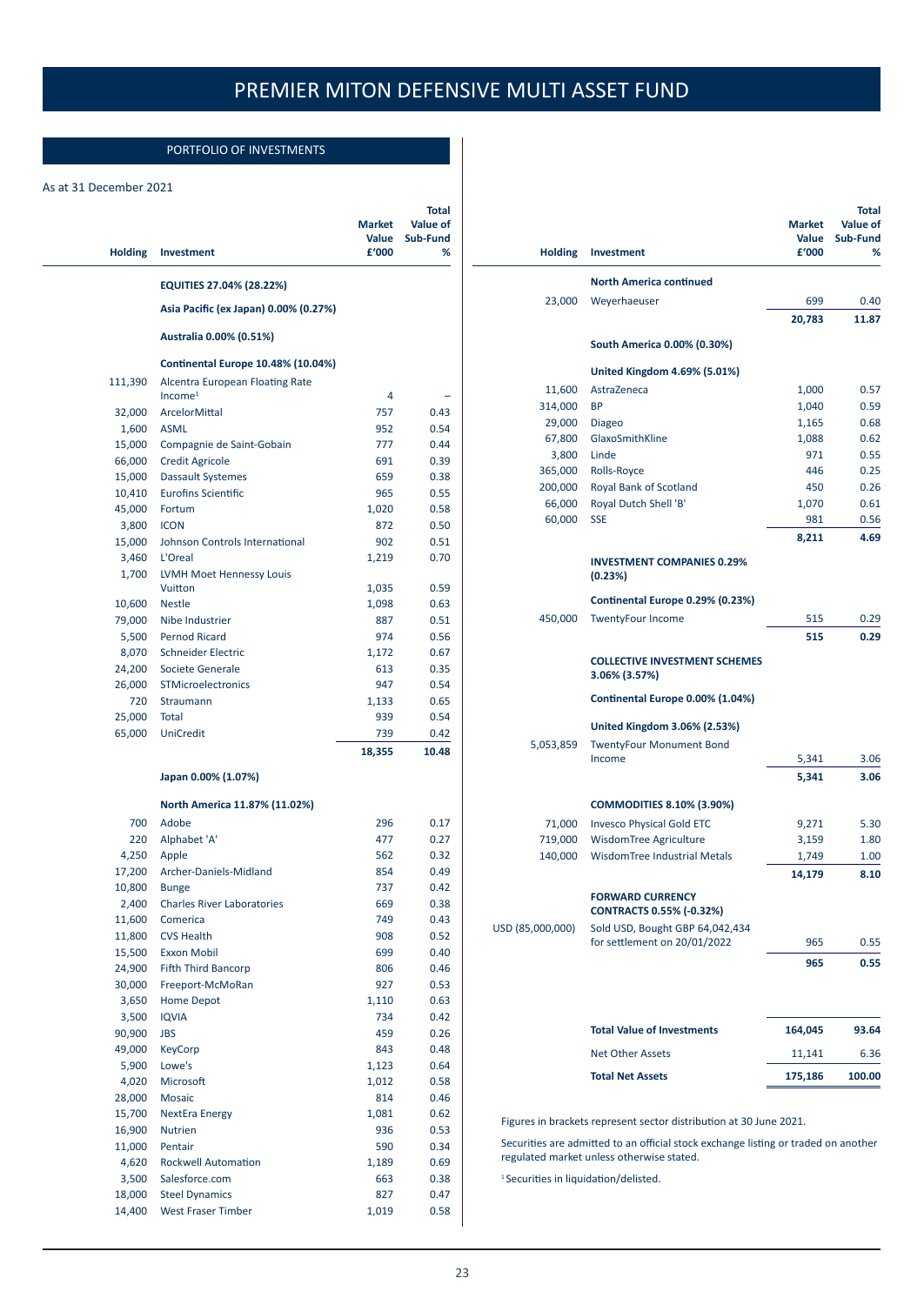### STATEMENT OF TOTAL RETURN

#### <span id="page-24-0"></span>For the period ended 31 December 2021

|                                                      |       | 31/12/21 |       | 31/12/20 |
|------------------------------------------------------|-------|----------|-------|----------|
|                                                      | £'000 | £'000    | £'000 | £'000    |
| Income                                               |       |          |       |          |
| Net capital gains                                    |       | 2,705    |       | 3,916    |
| Revenue                                              | 1,943 |          | 648   |          |
| <b>Expenses</b>                                      | (892) |          | (395) |          |
| Interest payable and                                 |       |          |       |          |
| similar charges                                      |       |          | (1)   |          |
| Net revenue before taxation                          | 1,051 |          | 252   |          |
| Taxation                                             | (44)  |          | (13)  |          |
| Net revenue after taxation                           |       | 1,007    |       | 239      |
| Total return before                                  |       |          |       |          |
| distributions                                        |       | 3,712    |       | 4,155    |
| <b>Distributions</b>                                 |       | (1,016)  |       | (240)    |
| Change in net assets<br>attributable to shareholders |       |          |       |          |
| from investment activities                           |       | 2,696    |       | 3,915    |

#### STATEMENT OF CHANGE IN NET ASSETS ATTRIBUTABLE TO SHAREHOLDERS

#### For the period ended 31 December 2021

|                                                                                    | £'000     | 31/12/21 <sup>1</sup><br>£'000 | £'000    | 31/12/20<br>£'000 |
|------------------------------------------------------------------------------------|-----------|--------------------------------|----------|-------------------|
| <b>Opening net assets</b><br>attributable to shareholders                          |           | 211,462                        |          | 53,827            |
| Amounts receivable<br>on issue of shares                                           | 12,007    |                                | 67,657   |                   |
| Amounts payable on<br>cancellation of shares                                       | (51, 839) |                                | (5, 427) |                   |
|                                                                                    |           | (39, 832)                      |          | 62,230            |
| <b>Dilution levy</b>                                                               |           |                                |          | 50                |
| Change in net assets<br>attributable to shareholders<br>from investment activities |           | 2,696                          |          | 3,915             |
| Retained distributions on<br>accumulation shares                                   |           | 860                            |          | 427               |
| <b>Closing net assets</b><br>attributable to shareholders                          |           | 175,186                        |          | 120,449           |

<sup>1</sup> Opening net assets attributable to shareholders for current period differs from the comparative period closing balance as they are not consecutive periods.

#### BALANCE SHEET

#### As at 31 December 2021

|                               | 31/12/21<br>£'000 | 30/06/21<br>£'000 |
|-------------------------------|-------------------|-------------------|
| <b>ASSETS</b>                 |                   |                   |
| Fixed assets:                 |                   |                   |
| Investments                   | 164,045           | 198,519           |
| Current assets:               |                   |                   |
| <b>Debtors</b>                | 1,309             | 2,517             |
| Cash and bank balances        | 10,598            | 13,384            |
| <b>Total assets</b>           | 175,952           | 214,420           |
| <b>LIABILITIES</b>            |                   |                   |
| <b>Investment liabilities</b> |                   | (679)             |
| Creditors:                    |                   |                   |
| <b>Bank overdrafts</b>        | (267)             | (254)             |
| Distribution payable          |                   |                   |
| on income shares              | (36)              | (43)              |
| Other creditors               | (463)             | (1,982)           |
| <b>Total liabilities</b>      | (766)             | (2,958)           |
| Net assets attributable to    |                   |                   |
| shareholders                  | 175,186           | 211,462           |

On behalf of Premier Portfolio Managers Limited.

25 February 2022

Gregor Craig lan West<br>Director (of the ACD) Director (of Director (of the ACD)